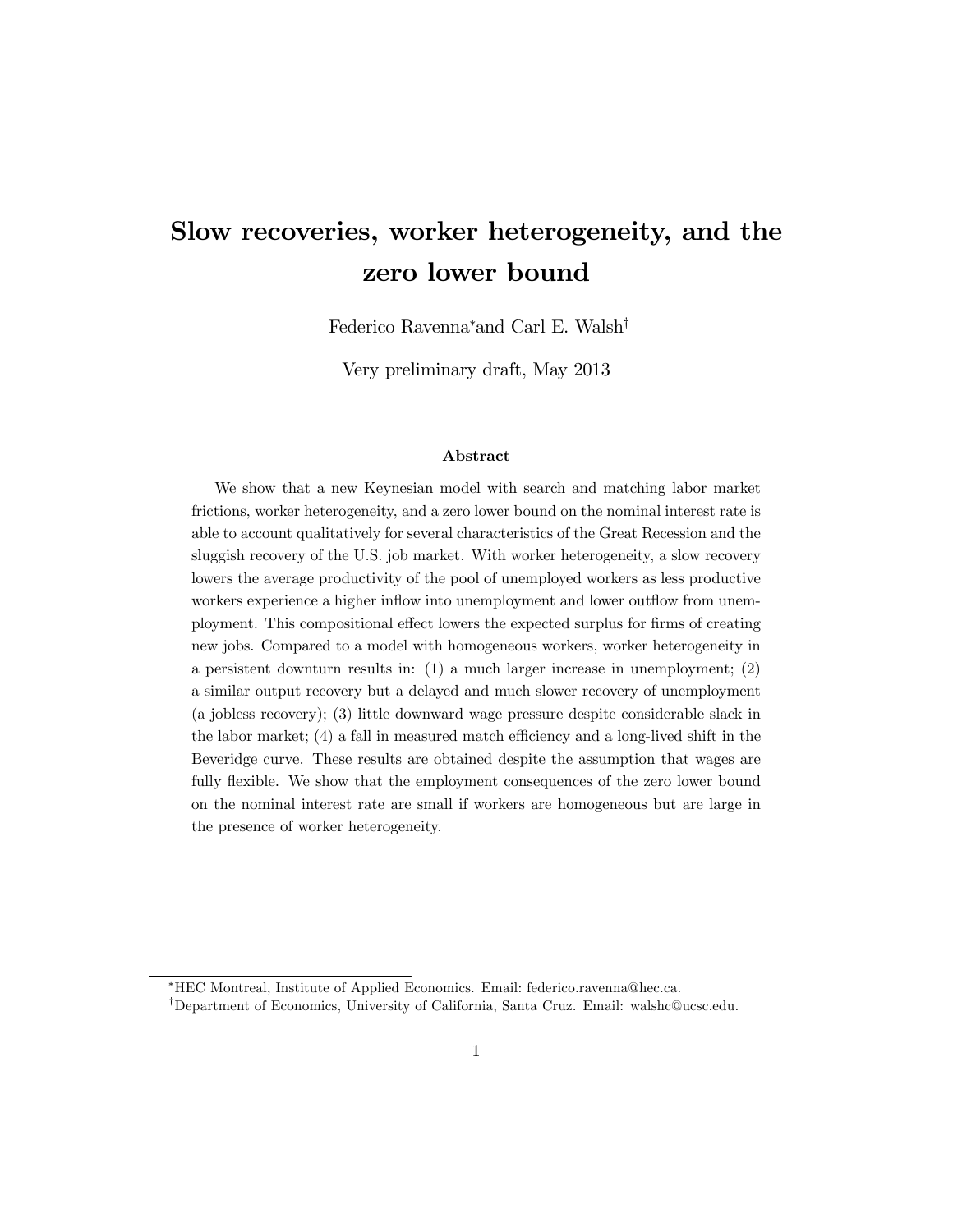## 1 Introduction

The behavior of U.S. unemployment since the trough of the Great Recession in June 2009 has posed a puzzle for macroeconomists economists and a dilemma for policy makers. While differential sectorial shocks are often presented as one explanation for the slow recovery of employment, others have argued that such structural factors are less important; instead, the U.S. experienced a significant negative aggregate shock that produced employment losses across the entire economy (Lazear and Spletzer 2012). Implicit in this latter view is the notion that the U.S. experience simply reflects the larger than normal negative shock associated with the Great Recession. From the late 1940s through the 1980s, U.S. recoveries were relatively short, characterized by quick recoveries with GDP growing by about 10 percent in the first two years after the trough of the business cycle. In contrast, in the three most recent recoveries, GDP grew on average only 5.4 percent during the first two years of the recovery, and the two years following the trough of the Great Recession saw real GDP grow by only 2.2 percent. In contrast to pre-1990 business cycles, employment has taken much longer to rebound during slow recoveries. During the last three recoveries, for example, the growth in nonfarm payroll employment has lagged output growth by several quarters (Bachmann, 2011).

The contrasting behavior of nonfarm business output and employment over the last four recessions is shown in Figure 1. The 1980 and 1982 recessions are treated as a single cyclical episode for the purposes of the figure. Each panel shows (log) output and employment of the nonfarm business sector, normalize to equal zero in the quarter identified by the NBER as the cyclical peak. Each figure begins 8 quarters before the cyclical peak. The severity of the Great Recession stands out clearly, as does the weak employment growth during recent recoveries, particularly after the 2001 recession and the Great Recession. The Great Recession also saw an unprecedented increase in layoffs, with job destruction accounting for 52% of the increase in unemployment (Petrosky-Nadeau, 2012)

General equilibrium models of the business cycle with search frictions in the labor market and flexible wages generate counterfactually low volatility of employment relative to output. They also imply that employment adjusts quickly. Thus, it has proven difficult to use these models to understand fully the Great Recession. In this paper, we investigate the role worker heterogeneity can play in generating output recoveries characterized by weak employment growth. We build on a simple model of worker heterogeneity previ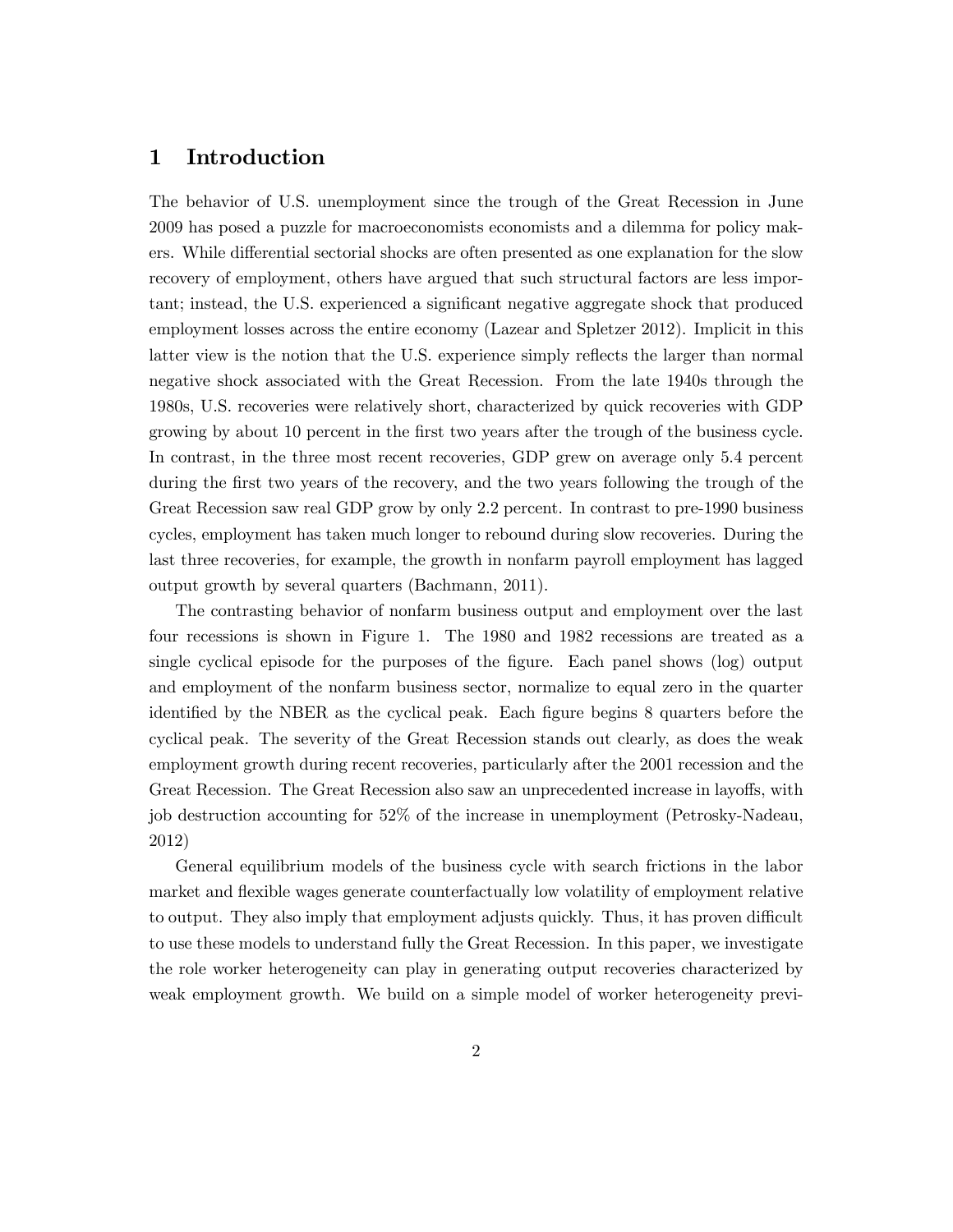ously developed in Ravenna and Walsh (2013). In standard models with homogeneous labor, employed workers and unemployed job seekers are, by assumption, identical. With worker heterogeneity, the composition of the pools of employed and unemployed workers varies endogenously, depending on the changing composition of flows into and out of unemployment over the business cycle. Allowing for worker heterogeneity increases the volatility of employment relative to output by over 400%.

We model worker heterogeneity very simply. Workers are one of two types: high average productivity or low average productivity. These differences are unobservable ex ante, but firms can observe the productivity type of their employees. Firms also can observe the productivity of the unemployed workers they interview. Workers of low average productivity also experience idiosyncratic fluctuations in productivity. If the total productivity of the worker is too low, the worker endogenously separates if employed and is screened out through the interview process if unemployed. This structure allows separation and job finding rates to vary across workers and leads to time-variation in the average productivity of employed and unemployed workers.

We show that in this economy, slow output recoveries translate into very sluggish employment recoveries. Relative to a model without worker heterogeneity, the speed at which the employment gap is closed is much slower than the rate at which output recovers. The recovery is also jobless: employment does not start increasing for several quarters after the beginning of the recovery in output. Finally, slow recoveries have a higher employment sacrifice ratio: shocks implying slower output recovery lead to a large increase in the cumulative employment gap relative to the cumulative output gap.

What makes slow recoveries so different? The key variable for firms' hiring decisions is total factor productivity (TFP) among unemployed workers. In our model, time-varying worker heterogeneity amplifies fluctuations in TFP among the unemployed workers, relative to the employed pool. Recessions are times when there is a proportionally larger inflow into unemployment of marginal workers with a low average productivity and a correspondingly larger fall in the outflow from unemployment of these low-efficiency workers. Thus, the rise in unemployment generated by a drop in aggregate demand leads to a decline in the average efficiency level of the pool of unemployed workers. This composition effect has several important implications. First, it lowers the incentive of firms to post job vacancies. In standard search and matching models, a rise in unemployment increases the job filling rate and so increases the expected value of posting a vacancy; the rise in vacancies causes unemployment to return rapidly to its steady state value. When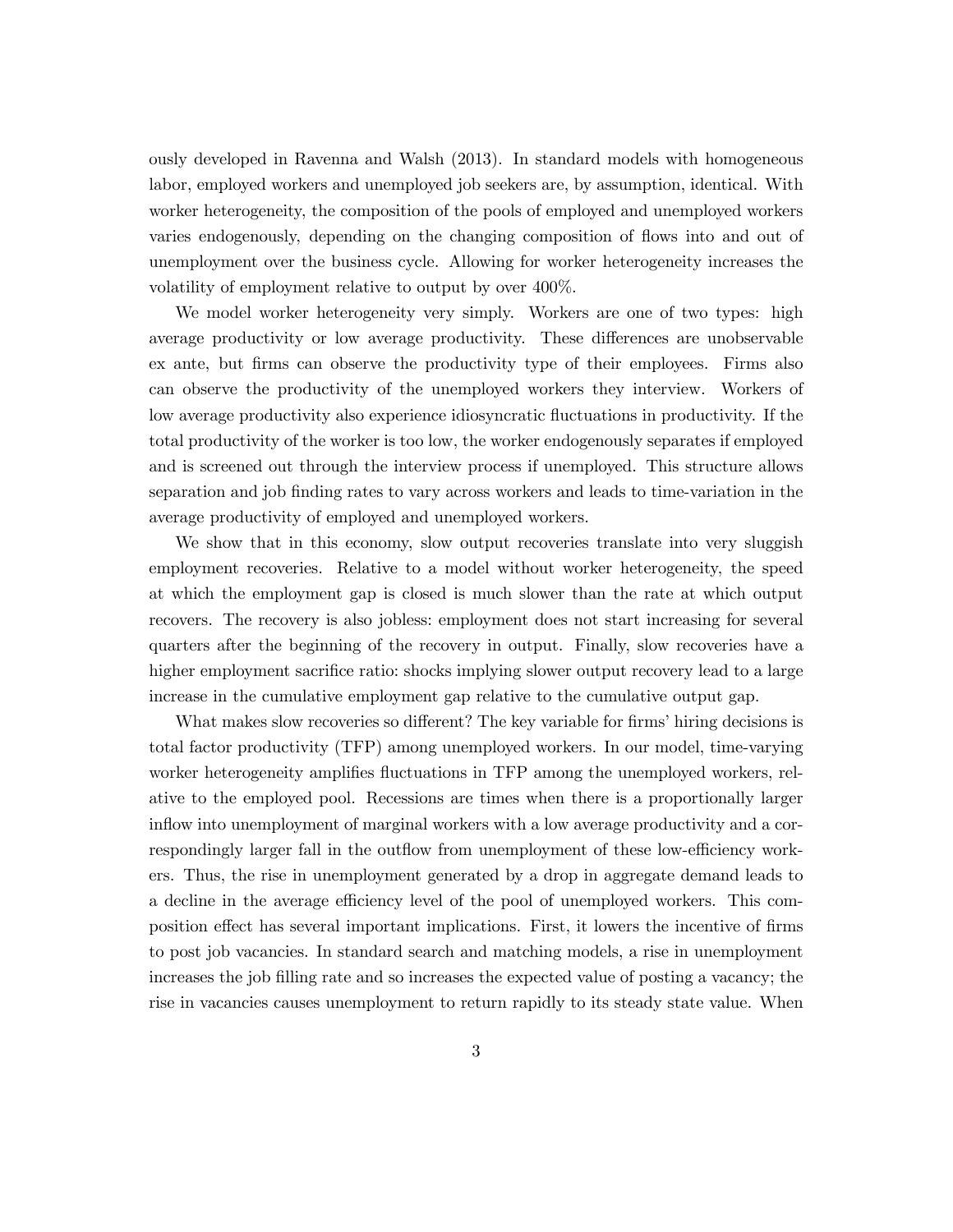the expected productivity of a new match falls, the incentive to post vacancies also falls, slowing the recovery of employment. The change in the composition of the unemployed pool in a downturn effectively induces a negative productivity shock confined to the pool of unemployed, and decouples the dynamics of output and unemployment.

Second, the composition effect means firms with vacancies encounter fewer unemployed workers whose productivity is sufficiently high to generate a positive match surplus. Consequently, firms must, on average, search longer to fill a vacancy. Fewer successful matches are generated for a given level of total vacancies and unemployed workers. Thus, the implied efficiency of the matching process falls, effectively shifting out the Beveridge curve.

Worker heterogeneity alone is not sufficient to deliver slow recoveries in employment. What is necessary is a large enough countercyclical variation in the flow of marginal workers into unemployment, coupled with a small enough average share of low-efficiency workers in the unemployed pool. If on average the stock of unemployed workers has a large share of low-efficiency workers - either because their share in the labor force is large or because the average separation rate among low-efficiency workers is high on average the composition effect will only result in a small additional volatility of TFP among the unemployed.

The effects of worker heterogeneity, causing high unemployment to significantly and adversely affect the average skill-quality of the pool of unemployed workers, are larger in more persistent recessions. A more persistent fall in aggregate demand leads to a more than proportional fall in the implied productivity among unemployed workers, and slow output recoveries end up being jobless recoveries. Thus, the composition effect may play a larger role in periods like the Great Recession, when a large negative demand shock combined with limitations on monetary policy contribute to a large and very persistent downturn.

If long recessions and slow recoveries generate high and persistent unemployment, what accounts for the slow recovery from the Great Recession? We explore the role of monetary policy constrained by the zero lower bound (ZLB) as one explanation for a slow recovery. Figure 1 shows the real federal funds rate, defined as the nominal funds rate in quarter t minus the realized inflation rate in  $t + 1$ . Inflation is measured by the quarterly change in the log of the index for personal consumption expenditures. A striking feature of the figure is the different behavior of the real interest rate during the four recessions. Real rates fell during the 1980 recession, reflecting in part the sharp fall in interest rates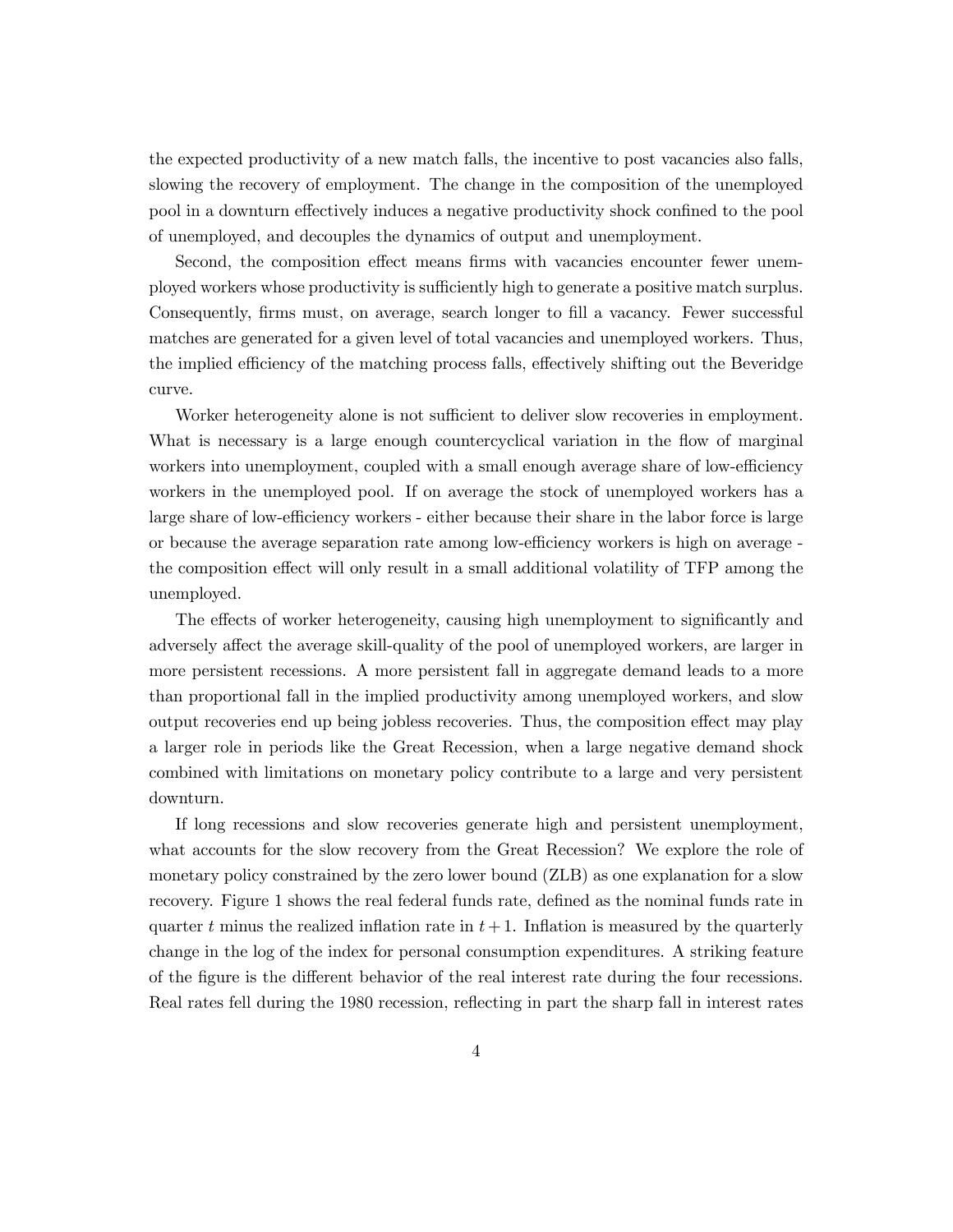in reaction to the credit controls imposed by the Carter administration. The rise in the real rate in 1981 was an explicit Federal Reserve policy action under Chairman Volcker designed to bring down inflation, and monetary policy is generally viewed as responsible for the subsequent 1981 recession. In contrast, the real rate rose sharply in late 2008 even as the Federal Reserve pushed the funds rate to zero in an attempt to expand the economy. And while the real rate has remained lower since early 2009 than it was at the start of the Great Recession, it has fallen much less than in the much milder 2001 recession, despite the greater severity of the Great Recession.

We use our framework to study the behavior of the economy when hit by a combination of shocks replicating the Great Recession. We model the fall in output as the combination of two shocks: a persistent negative demand shock and a fall in households' discount rate. As a consequence of these shocks, the nominal interest rate is pushed to ZLB. We find that the zero lower bound in our model does not play a major role in accounting for persistently high unemployment. Absent time-varying worker heterogeneity, the combination of a persistent fall in demand and limitations to monetary policy due to the ZLB cannot explain either the magnitude of the fall in employment or its slow subsequent recovery. In contrast, with heterogeneous workers, our model finds that unemployment would recovery slowly even in the absence of any constraint on the ability of the monetary authority to cut nominal interest rates. The ZLB does amplify the implied TFP fall among the unemployed, leading to a large and sustained increase in unemployment. In fact, our simulation implies that for an initial fall in output of 6%, output is still about 2.5 percentage points below steady state two and a half years from the trough, and unemployment is about 1.5 percentage points above its steady state. This implies that during the recovery output has closed 60% of the gap from the previous peak, while employment has closed only 40% of the gap.

The model also implies that, despite the persistence of an unemployment gap, wages rebound quickly, returning to their steady-state level after only 6 quarters. Thus, high unemployment continues even though wages are flexible; our model does not attribute high unemployment to wage rigidity. Finally, throughout the recession and the recovery in output, labor productivity is virtually unchanged. These outcomes are qualitatively consistent with the data from the Great Recession.

In addition, the model endogenously generates large deviations from the steady state Beveridge curve. The reason is that vacancies increase during the recovery, but firms screen out low-efficiency workers during the selection process. Given that productivity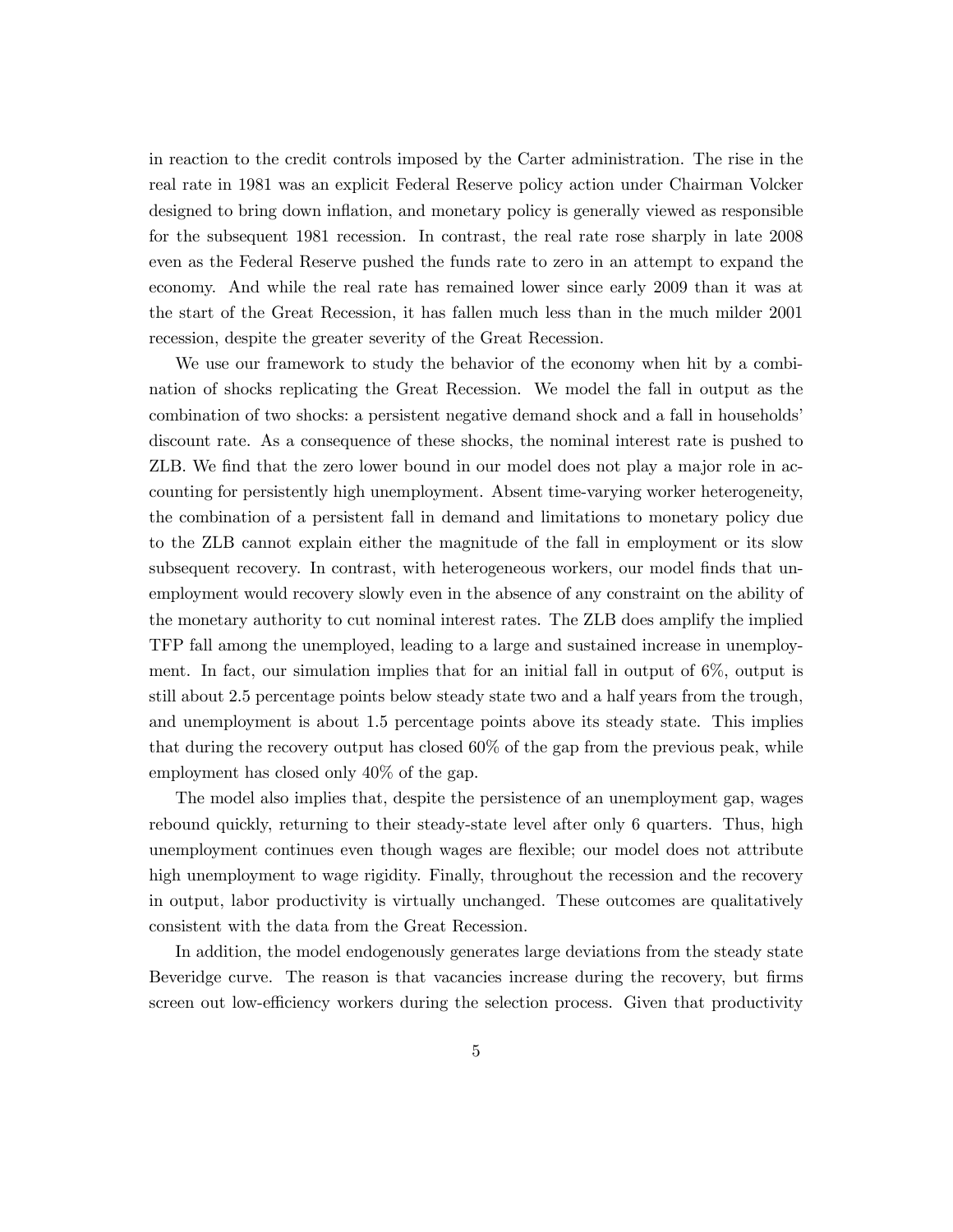among job applicants has fallen below its steady-state value, the vacancy rate is consistent with a high and persistent unemployment rate. Thus the model implies a persistent fall in measured matching efficiency, even though the efficiency of the process matching searching workers to interviewing firms is unchanged.

The remainder of this paper is organized as follows. The next section provides a brief review of related literature. Our model is presented in section 3. Since the basic model we employ is developed in Ravenna and Walsh (2013), our description here is keep to a minimum. The role of productivity heterogeneity and the composition effect is investigated in a calibrated version of the model in section 4. The role persistence plays is examined in section 4.3. Section 5 discussions the effects of monetary policy on the labor market, while the impact of the zero lower bound and alternative policy rules for monetary policy are studied in section 5.1. Conclusions are discussed in the final section.

## 2 Related Literature

Several explanations have been proposed to account for the changes in the behavior of labor market variables over the US business cycle over the last three recessions. Berger (2012) finds that lower unionization and the lifting of firing restrictions after the 1980s has allowed firms to fire workers more selectively, leading to acyclical labor productivity and jobless recoveries. Groshen (2011) find that in the last three recessions, temporary layoffs accounted for about 10% of the total increase in unemployment, as opposed to a range between 30% and 55% for the previous four recessions. Galí and Van Rens (2010) show that a decline in labor market frictions in a DSGE model with wage rigidities can explain the change in the cyclicality of labor productivity and the increase in the volatility of unemployment. The interaction between long-term job polarization across routine and non-routine employment and the business cycle, has been suggested as an explanation for jobless recoveries (Jaimovic and Siu, 2012). The recent fall of unemployment in routine occupation, which has been faster then the simultaneous fall in unemployment in non-routine occupations, casts doubt on the role of job polarization as a cause of slow employment recovery after the Great Recession (Albanesi and Sahin, 2013). Petrosky-Nadeau (2012) builds a DSGE model where a credit crunch leads to the destruction of the least productive jobs, resulting in persistent unemployment and stagnant or rising wages, similarly to our results.

Worker and match heterogeneity play a key role in several models in the search and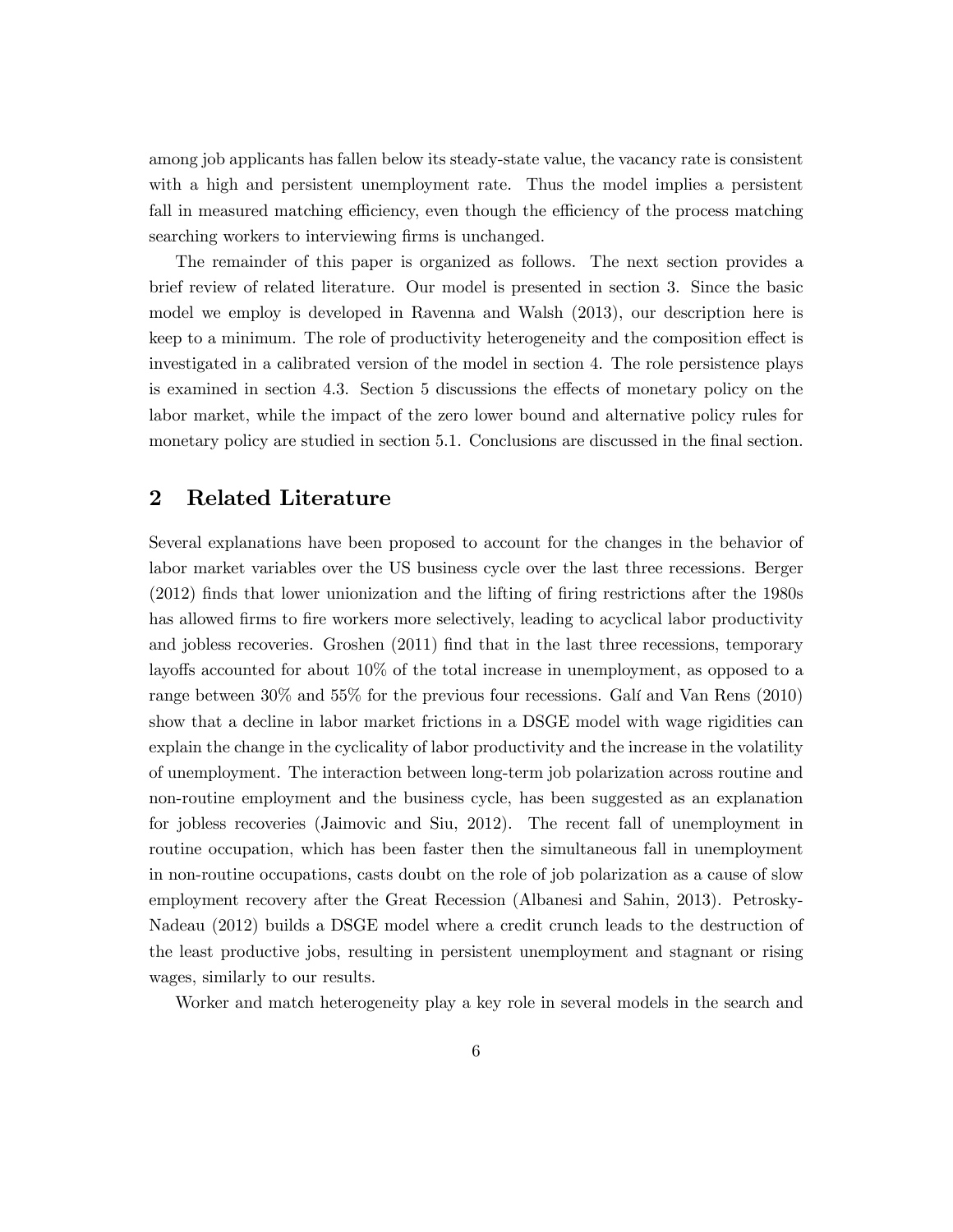matching literature and in models with job-to-job transitions (e.g., Guerrieri 2007, Nagypal 2007, Nagypal and Mortensen 2007, Krause and Lubik 2010 and Tasci 2007). Bils, Chang and Kim (2009) and Mueller (2011) study the implications of skill heterogeneity for wages and labor market flows over the business cycle, but they assume segmented labor markets and only consider productivity shocks.

Rogerson and Pries (2005) allow for persistent job-specific productivity variation, and firms screen workers based on limited information on their productivity. As the match productivity is revealed over time, separations take place. They assume the average productivity of unemployed workers is not state-dependent, and the authors focus on steady state results rather than on the dynamics of labor market variables over the business cycle. In a model with heterogeneous skills and exogenous separation rates, Pries (2008) shows that the composition effect has a large impact on the cyclical value of vacancies and thus on the behavior of employment flows. Pries sets the relative covariance of separation rates for high and low productivity workers exogenously.

While the framework we propose is closely related to this previous work and relies on a similar mechanism in affecting incentives to post vacancies, we provide a framework with nominal rigidities that allows aggregate demand and the role of monetary policy to be analyzed. In addition, the average productivity of unemployed workers is statedependent in our model and we focus on the dynamics of labor market variables over the business cycle. The relative covariance of separation rates for high and low efficiency workers is also endogenous in our model and can vary depending on the nature of the shock processes.

Our modeling framework is related to several contribution in the literature on labor and nominal frictions. We include nominal rigidities in a model with unemployment, as do Blanchard and Galí (2007, 2010), Gertler, Sala and Trigari (2008), Gertler and Trigari (2009), Ravenna and Walsh (2008, 2011a, 2011b), Walsh (2003, 2005), and Galí (2011). However, these contributions with the exception of Walsh (2003, 2005) assume an exogenous separation rate, and all these previous papers assume homogenous workers. Our model includes endogenous separations, as Den Haan, Ramey, and Watson (2000). Contrary to their model, we assume a portion of the match-productivity is worker-specific rather than match-specific.

In our model, slow recoveries in output will endogenously result in jobless recoveries, contrary to the pattern after a V-shaped recessions. All that is needed is that there be enough time variation in heterogeneity across workers' efficiency levels. Several of the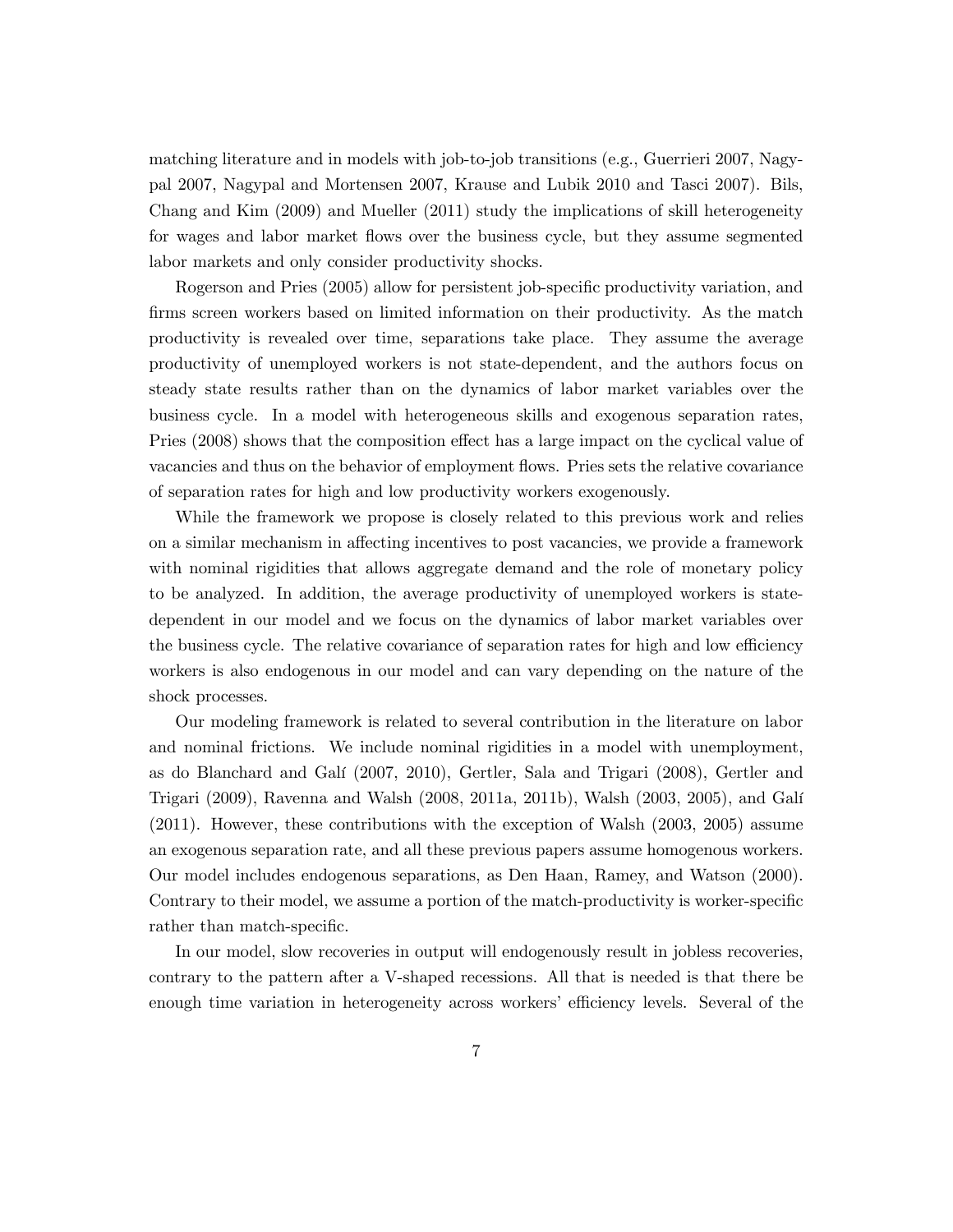changes in the characteristics of US labor markets since the 1980s are consistent with our hypothesis (a fall in search frictions, an increase in dismissals relative to temporary layoffs, or a lifting of firing restrictions), as well as any shock that requires reallocation of the workforce across sectors with loss of industry-specific human capital.

In Ravenna and Walsh (2013), we showed that composition effects play a larger role in economies with smaller gross labor flows, such as many European economies, suggesting that in normal times, the composition effect is relatively less important in accounting for U.S. unemployment dynamics. We demonstrate that even when labor flows are calibrated to match U.S. evidence, the composition effect plays a more significant role in the face of very large demand shocks. We then examine the consequences of large demand shocks when monetary policy is constrained by the zero lower bound on nominal interest rates.

## 3 The model of productivity heterogeneity<sup>1</sup>

The model consists of households, wholesale and retail firms, and a monetary policy authority. The representative household purchases consumption goods, holds bonds, and supplies labor to wholesale firms. The labor market is characterized by search and matching frictions. Wholesale firms produce a homogeneous good that is sold in a competitive market to retain firms. Retail firms transform the wholesale good into differentiated final goods which are sold to households for consumption and to wholesale firms to use in posting job vacancies.

#### 3.1 Households

The household consists of a continuum of members, a fraction  $\bar{\gamma}$  of whom are of low (l) efficiency. The remaining  $1 - \bar{\gamma}$  are of high (h) efficiency. Workers of each type are either employed or searching for jobs. We follow the literature in assuming households pool consumption. Households are also the owners of all firms in the economy.

Firms must interview applicants to determine the worker's efficiency type. The aggregate number of interviews per period is determined through random matching as in standard matching models of the labor market, and all job seekers have identical interview-finding probability, regardless of skill level. At the interview, the job applicant's skill type is revealed. We assume the productivity of an  $h$  worker is high enough

<sup>&</sup>lt;sup>1</sup>This section draws from Ravenna and Walsh  $(2013)$ .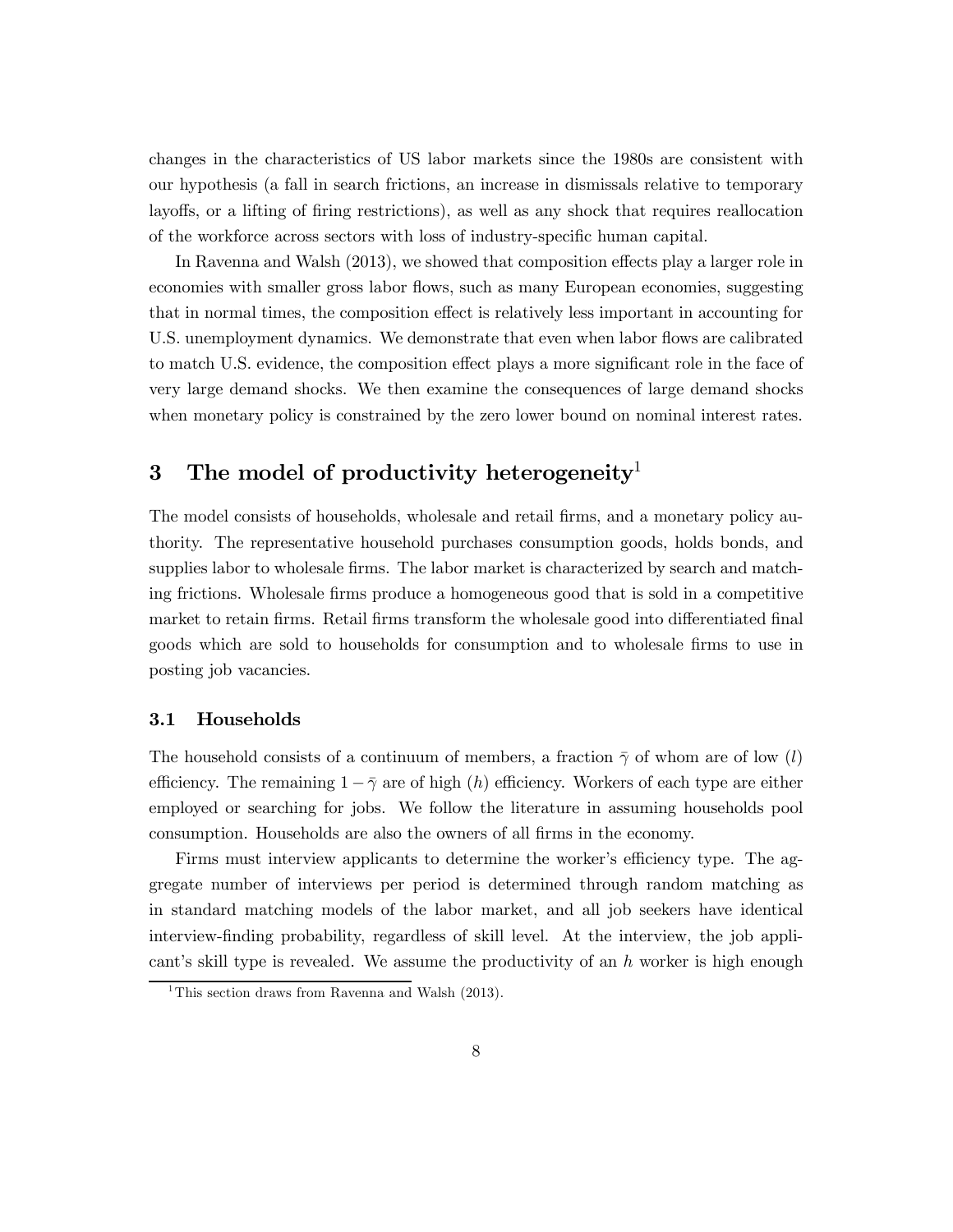that it guarantees a positive surplus in all states.<sup>2</sup> Thus, if the skill level is revealed in the interview to be  $h$ , the worker is hired and produces with probability equal to one.

Regardless of whether employed or unemployed, each low-efficiency worker  $i$  receives a new idiosyncratic stochastic productivity level  $a_{i,t}$  each period. We assume  $a_{i,t}$  is serially uncorrelated and drawn from a distribution with support (0 1]. While productivity is randomly drawn in each period for a low-efficiency worker, the worker's efficiency-type,  $h$ or *l*, is permanently assigned.<sup>3</sup> Only low-efficiency unemployment workers with  $a_{i,t} > \bar{a}_t$ will be hired, where  $\bar{a}_t$  is an endogenously determined threshold level of productivity that will depend on an aggregate productivity shock and on the markup of retail over wholes ale prices. In the absence of direct hiring and firing costs,  $\bar{a}_t$  will also be the cut off value for determining whether an existing employed low-efficiency worker is retained by the firm. That is, from the perspective of the firm, the decision to retain or fire an existing low-efficiency worker with productivity  $a_{i,t}$  is the same as the decision to screen out or hire a newly interviewed low-efficiency worker with productivity  $a_{i,t}$ .

In addition to these idiosyncratic shocks, we also allow for efficiency-biased aggregate productivity shocks  $z_t^h$  and  $z_t^l$  given by

$$
z_t^j = z_t \phi_t^j; \, j = h, l
$$

where z is a common aggregate productivity shock and  $\phi_t^j$  is a efficiency-specific shock. Thus, total productivity of a low-efficiency worker *i* is  $z_t^l a_{i,t}$ , while that of all high-efficiency workers is  $z_t^h$ .

We neglect labor force participation decisions and normalize the total workforce to equal one:<sup>4</sup>

$$
L^l + L^h = L = 1,
$$

where  $L^j$  denotes the labor force of type  $j, j = h, l$ . Let  $\bar{\gamma} = L^l/L$  be the (fixed) fraction of the total labor force that is of low efficiency.

Let  $N_t = N_t^l + N_t^h$  be total employment, where  $N^j$  be the number of type j workers

<sup>&</sup>lt;sup>2</sup>This assumption is for simplicity as it will imply that endogenous separations and interviews that do not lead to hires only involve low skilled workers.

<sup>&</sup>lt;sup>3</sup>We could assume match productivity is also random for high skill workers. If the support of the distribution is such that high-skill workers productivity for the least productive match is sufficiently higher then low-skill workers productivity for the least productive match, the basic results of our model would be unchanged.

<sup>&</sup>lt;sup>4</sup>Erceg and Levin (2013) argue that it is important to model labor force participation and not just focus on the unemployment rate to understand the Great Recession.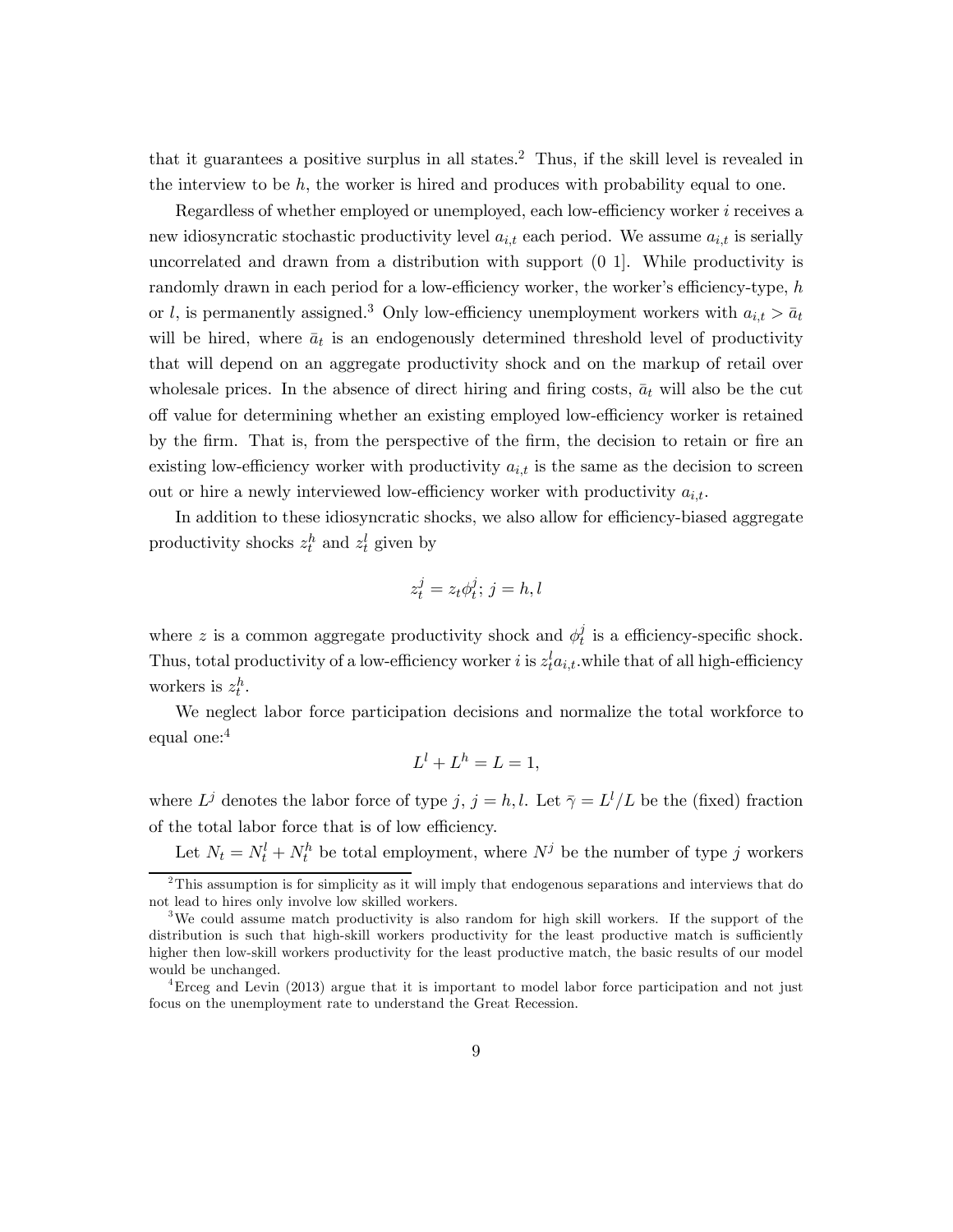who are employed, and let

$$
\xi_t \equiv \frac{N_t^l}{N_t^l + N_t^h} = \frac{N_t^l}{N_t}
$$

be the fraction of employed workers of low efficiency. The representative household maximizes

$$
\mathcal{E}_t \sum_{i=0}^{\infty} \beta^i \delta_t^i \left[ D_t \frac{\mathcal{C}_{t+i}^{1-\sigma}}{1-\sigma} - v(h_{t+i}^h)(1-\xi_{t+i})N_{t+i} - \xi_{t+i}N_{t+i} \int_{\bar{a}_t}^1 v(h_{i,t+i}^l) f(a)da \right], \tag{1}
$$

where  $\sigma > 0$  is the coefficient of relative risk aversion,  $\delta_t^i$  is a discount rate shock,  $D_t$  is an aggregate preference shock,  $C_t$  is the sum of a market-purchased composite consumption good  $C_t$  and home produced consumption by unemployed workers  $C_t^u = (1 - N_t)w^u$ . In (1), the term

$$
v(h_{t+i}^h)(1 - \xi_{t+i})N_{t+i} - \xi_{t+i}N_{t+i}\int_{\bar{a}_t}^1 v(h_{i,t+i}^l)f(a)da
$$

is the disutility to the household of having  $N_t$  members working, where hours worked depends on type and the idiosyncratic productivity shocks. We assume  $v(h_{t+i}) = \ell h_{t+i}^{1+\chi}/(1+\ell)$  $\chi$ ).

Market consumption  $C_t$  is a Dixit-Stiglitz composite good consisting of the differentiated products produced by retail firms and is defined as

$$
C_t = \left[ \int_0^1 c \frac{\theta - 1}{k t} dk \right]^{\frac{\theta}{\theta - 1}} \qquad \theta > 0.
$$

Given prices  $p_{kt}$  for the final goods, this preference specification implies the household's demand for good  $k$  is

$$
c_{kt} = \left(\frac{p_{kt}}{P_t}\right)^{-\theta} C_t,\tag{2}
$$

where the aggregate retail price index  $P_t$  is defined as

$$
P_t = \left[ \int_0^1 p_{kt}^{1-\theta} dj \right]^{\frac{1}{1-\theta}}.
$$

If  $i_t$  is the nominal rate of interest, the representative household's first order conditions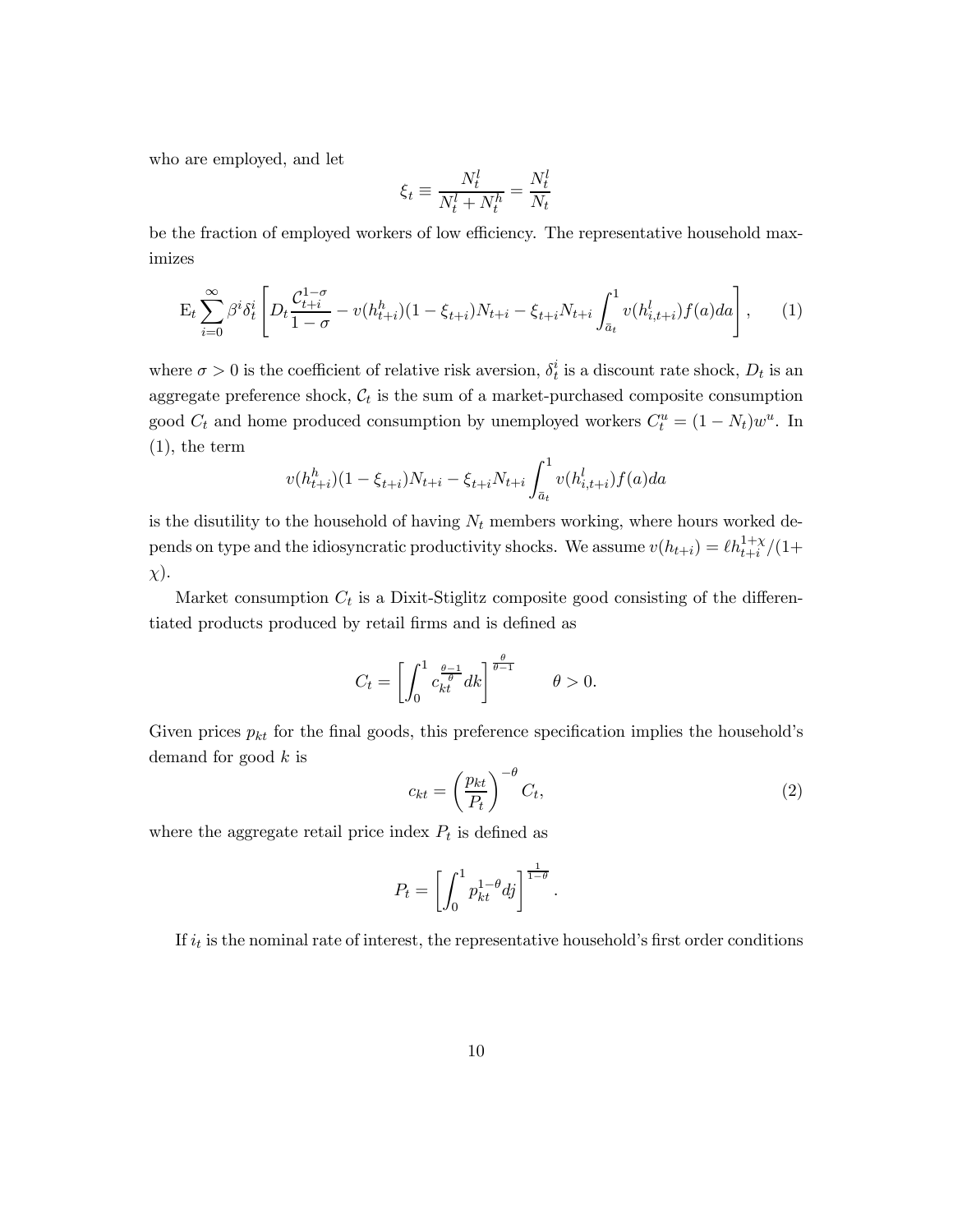imply the following must hold in equilibrium:

$$
\lambda_t = \beta (1 + i_t) \mathcal{E}_t \left( \frac{P_t}{P_{t+1}} \right) \lambda_{t+1},\tag{3}
$$

where  $\lambda_t$  denotes the total marginal utility of consumption at time t.

#### 3.2 Labor flows, wholesale firms, wages and vacancies

The timing of labor market activity is as follows. The stock of producing matches (filled jobs) in period t is  $N_t$  of which  $1 - \xi_t$  are quality h and  $\xi_t$  are quality l. At the start of each period, there is an exogenous separation probability, denoted by  $\rho^x$ , that affects all employed workers, regardless of efficiency level. Workers who are not in a match at the start of the period, or who do not survive the exogenous separation hazard, are unemployed and seek new interviews. There are

$$
S_t = 1 - (1 - \rho^x) N_{t-1}
$$

such job seekers. We define the end-of-period number of unemployed workers as

$$
U_t = 1 - N_t.
$$

The two measures of unemployment can differ as some job seekers find employment (and produce) during the period.<sup>5</sup>

After exogenous separation occurs, all aggregate shocks realizations are observed. This allows wholesale firms to determine  $\bar{a}_t$ , the cutoff point for low-efficiency productive that will determine hiring and retention.<sup>6</sup> The time  $t$  idiosyncratic productivity shocks  $a_{j,t}$  associated with employed low-efficiency workers and low-efficiency workers who are interviewed are observed. If  $F(.)$  is the cumulative distribution function for  $a_{i,t}$ , then a fraction  $1-F(\bar{a}_t)$  of type *l* workers receive productivity levels  $a_{i,t} > \bar{a}_t$ . With probability  $\rho_t^n \equiv F(\bar{a}_t)$  a low-efficiency worker's productivity draw will be less than  $\bar{a}_t$ . An existing employee whose current idiosyncratic productivity is  $a_{i,t} < \bar{a}_t$  is fired; an unemployed

<sup>&</sup>lt;sup>5</sup>In search models based on a monthly period of observation, it is more common to assume workers hired in period  $t$  do not produce until period  $t + 1$ . In this case, the number of job seekers in period  $t$  plus the number of employed workers adds to the total work force. Because we base our model on a quarterly frequency, we allow for some workers seeking jobs to find jobs and produce within the same period.

<sup>&</sup>lt;sup>6</sup>We show below that  $\bar{a}_t$  is the same for all firms.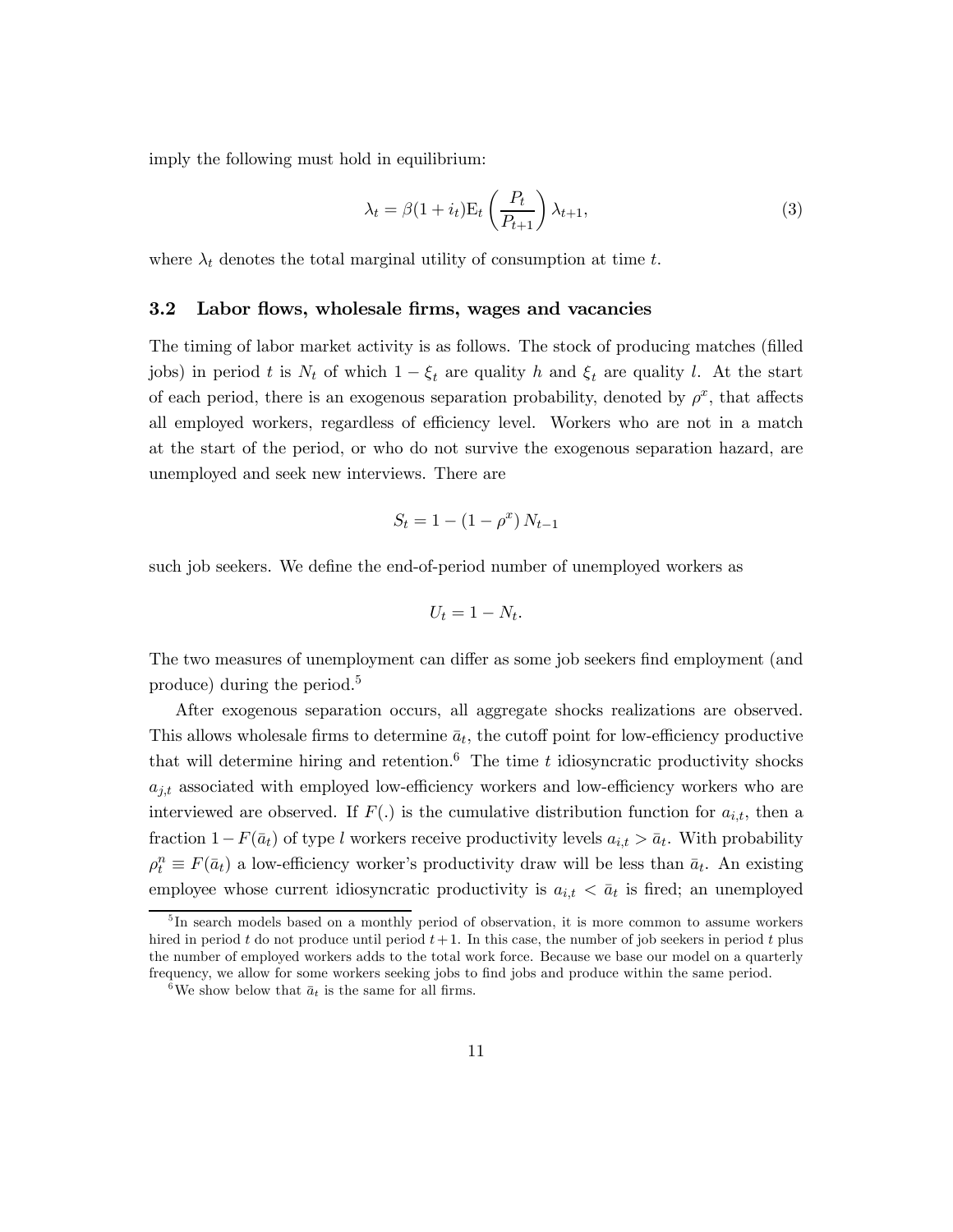low-efficiency worker with  $a_{i,t} < \bar{a}_t$  is not hired.

Wholesale firms post vacancies  $V_t$ . The number of vacancies, together with the number of job seekers, determine the number of interviews  $I_t$  via a standard CRS matching function:

$$
I_t = \psi V_t^{1-a} S_t^a, \qquad 0 < \alpha < 1, \psi > 0,
$$
\n<sup>(4)</sup>

The probability a job seeker gets an interview is  $k_t^w \equiv I_t/S_t = \psi \theta_t^{1-a}$  where  $\theta_t \equiv V_t/S_t$ . Firms interview  $k_t^f V_t$  workers in the aggregate, where  $k_t^f = \psi \theta_t^{-a}$  is the probability a given vacancy receives an applicant to interview. Because of worker heterogeneity, the probabilities of being interviewed and being hired will differ by the worker's efficiency level. The job finding probability is identical to the interview rate for high-efficiency workers,  $k_t^w = \psi \theta_t^{1-\alpha}$ , while it is lower, and equal to

$$
k_t^{w,l} = k_t^w \left( 1 - \rho_t^n \right) < k_t^w
$$

for low-efficiency workers.

Let  $S^j$  be the number of type j workers who are seeking jobs and  $S_t = S_t^h + S_t^l$ . Then the probability a worker drawn from the pool of unemployed job seekers is low efficiency is

$$
\gamma_t \equiv \frac{S_t^l}{S_t^l + S_t^h} = \frac{S_t^l}{S_t}
$$

The overall job finding probability can be defined as

$$
\gamma_t k_t^{w,l} + (1 - \gamma_t) k_t^w = (1 - \gamma_t \rho_t^n) k_t^w.
$$

With heterogeneous workers, a job opening that would be filled and lead to production if a high-efficiency applicant is interviewed may go unfilled if a low-efficiency worker is interviewed. New hires  $H_t$  are given by the number of interviewees who are of high efficiency, all of whom are hired, plus the number of interviewees who are of low efficiency times the fraction of these with productivity levels that exceed  $\bar{a}_t$ :

$$
H_t = (1 - \gamma_t)k_t^w S_t + (1 - \rho_t^n) \gamma_t k_t^w S_t = (1 - \gamma_t \rho_t^n) k_t^w S_t.
$$
\n(5)

.

Note that fewer workers are hired than are interviewed:  $H_t < k_t^w S_t$ . The probability a randomly selected unemployed worker is screened out in the interview process (i.e.,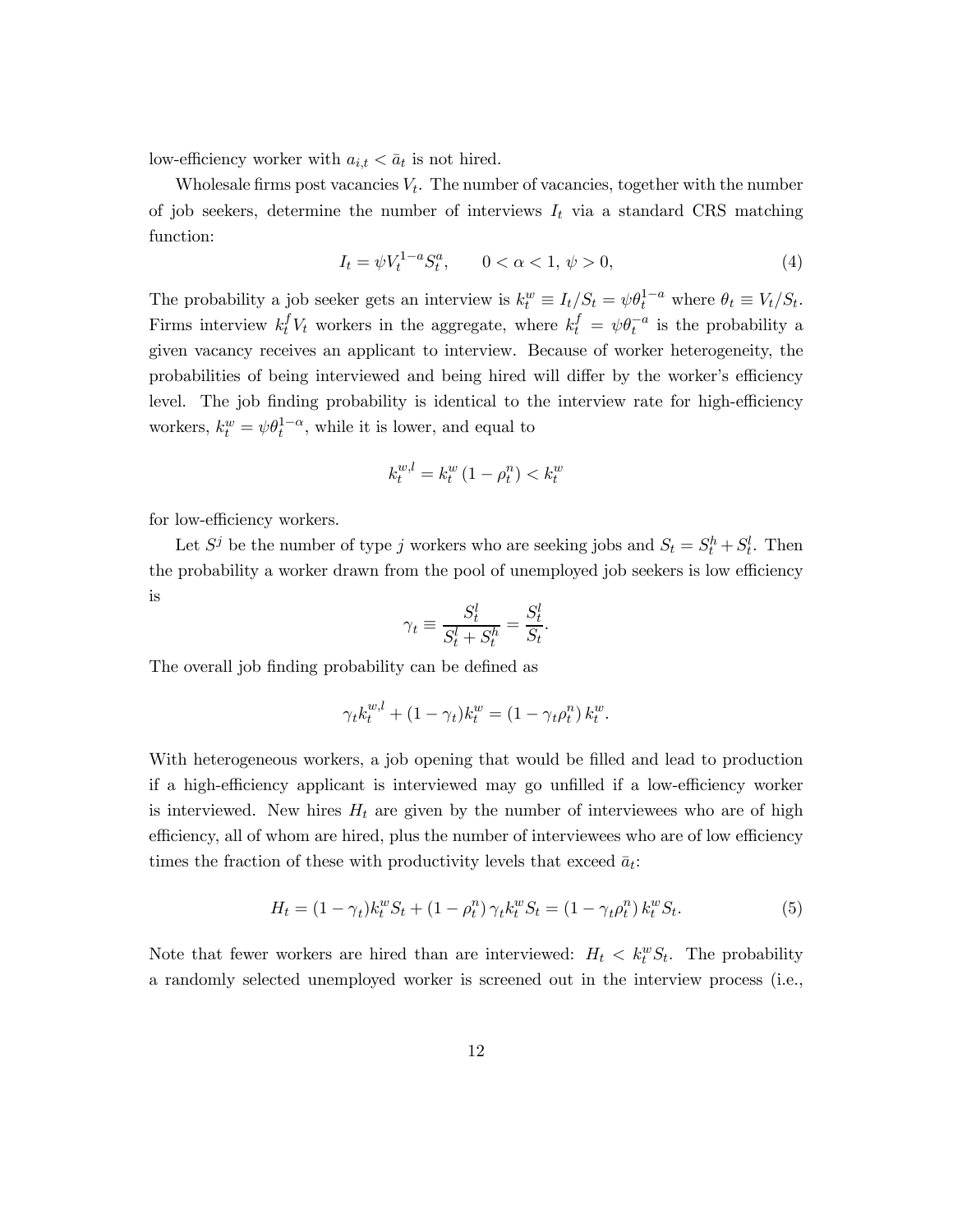actually gets interviewed with a firm, is of low efficiency but has a  $a_{i,t} < \bar{a}_t$  and so is not hired) is  $\gamma_t \rho_t^n$ . Screening implies new hires are less than this level and depend on the endogenous average quality of the pool of unemployed workers  $\gamma_t$  and the aggregate productivity and markup which we show below affects  $\rho_t^n$ .

Low-efficiency workers employed in existing matches that survived the exogenous separation hazard also receive a new productivity shock and are retained if and only if  $a_{i,t} > \bar{a}_t$ . Thus, actual employment in period t is equal to

$$
N_t = (1 - \rho^x) \left[ (1 - \xi_{t-1}) + \xi_{t-1} (1 - \rho_t^n) \right] N_{t-1} + H_t
$$
  
=  $(1 - \rho^x) (1 - \xi_{t-1} \rho_t^n) N_{t-1} + H_t$ 

The total separation rate is  $(1 - \rho^x) (1 - \xi_{t-1} \rho_t^n)$ , and the share of low efficiency employed workers evolves according to

$$
\xi_t = (1 - \rho_t^n) \left[ \frac{(1 - \rho^x)\xi_{t-1} N_{t-1} + \gamma_t k_t^w S_t}{N_t} \right].
$$
\n(6)

Job seekers at  $t$  who are of quality  $l$  equal the total number of low-efficiency workers minus the number of matches of quality  $l$  that survive the exogenous separation hazard. Hence,

$$
\gamma_t = \frac{L^l - (1 - \rho^x)\xi_{t-1}N_{t-1}}{S_t}.\tag{7}
$$

In deriving (6) and (7) we assume workers who suffer exogenous separations can search within the same period, while those who experience endogenous separation, which occurs after shocks are realized during the period, cannot search until the following period.<sup>7</sup>

Since  $a_{i,t}$  is  $i.i.d.$ , the model does not generate any endogenous distribution of efficiencyrelated productivity (each  $l$  worker may be more or less productive in every period), and an  $l$  worker can become less productive even if already in a match. But the share of lowefficiency workers in the unemployment pool,  $\gamma_t$ , is endogenous, so the efficiency-weighted productivity of both the workforce and the pool of unemployed changes over time. In particular, a burst of separations raises the average productivity of surviving matches and lowers the average efficiency level of the pool of unemployed job seekers.

<sup>&</sup>lt;sup>7</sup>Combining eqs. (6) and (7), it can be seen that job seekers at t who are of quality *l* arise from three sources: low-skilled workers who were searching for jobs in  $t-1$  and failed to be hired; those employed in  $t-2$  who survived the exogenous separation hazard but were endogenously terminated; and those employed in  $t-1$  but who suffer the exogenous hazard at the start of period t.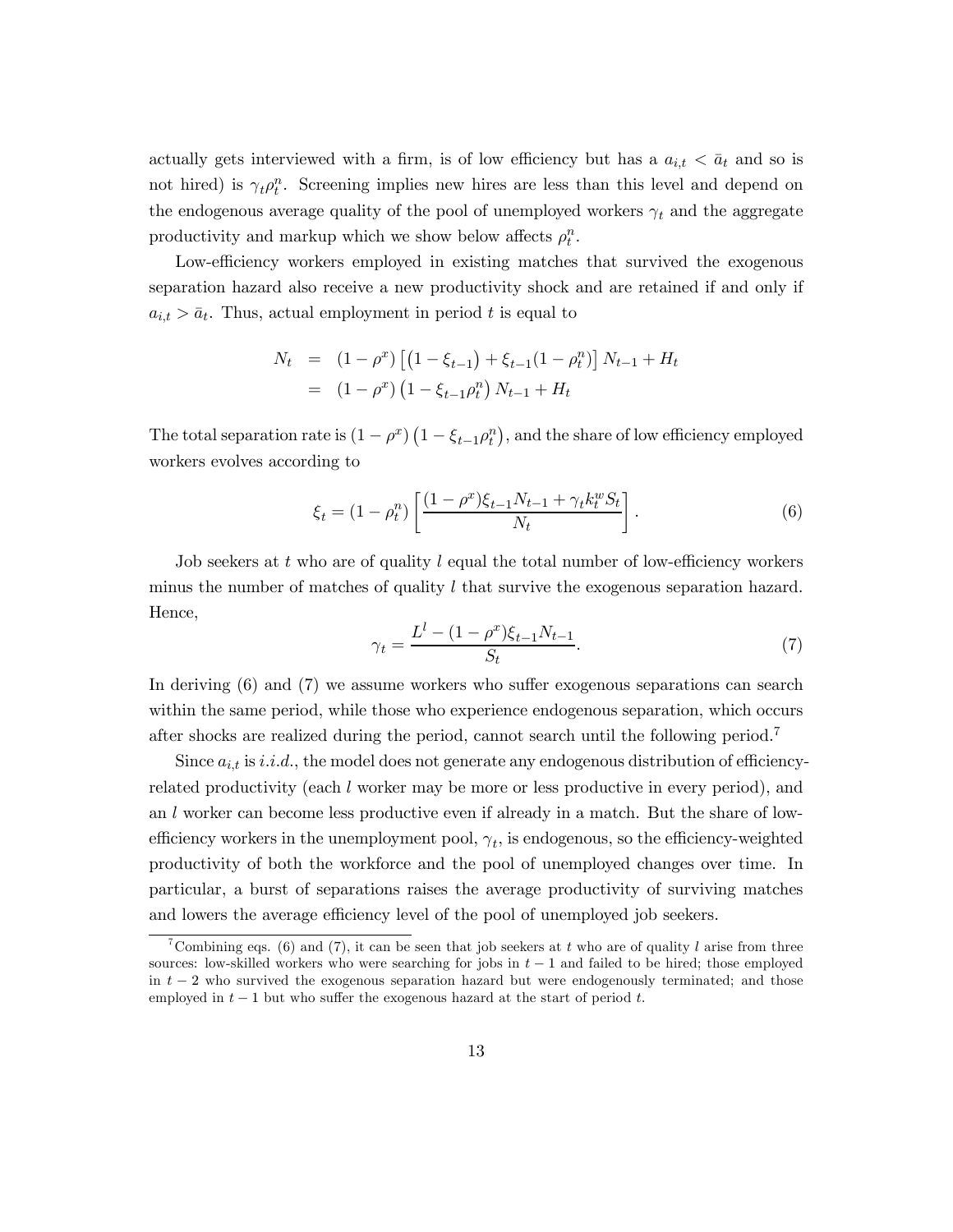Wholesale firms post vacancies  $V_t$ , interview and screen applicants, make hiring and retention decisions, and produce a homogenous output sold in a competitive market at price  $P_t^w$ . Define  $\mu_t = P_t/P_t^w$  as the retail-price markup. Thus, expressed in terms of final retail goods, the current surplus of a firm-worker match involving a high-efficiency worker is

$$
s_t^h = \left(\frac{z_t^h h_t^h}{\mu_t}\right) - \frac{v(h_t^h)}{\lambda_t} - w_t^{h,u} + q_t^h,\tag{8}
$$

where  $h_t^h$  denote hours worked by an employed high-efficiency worker (so a high-efficiency worker produces  $z_t^h h_t^h$  of the wholesale good),  $v(h_t^h)$  is the disutility of hours worked,  $\lambda_t$ is the marginal utility of consumption,  $w_t^{u,h}$  is the value of an unmatched high-efficiency worker's outside opportunity, and  $q_t^h$  is the continuation value of a match with a highefficiency worker. All type  $h$  workers will work the same hours since they have the same productivity, and  $h_t^h$  is chosen optimally to maximize the match surplus. This implies

$$
v_h(h_t^h) = \left(\frac{z_t^h}{\mu_t}\right)\lambda_t\tag{9}
$$

Let  $h_{i,t}^l$  be the hours worked by an employed low-efficiency worker  $i$ ;  $h_{i,t}^l$  will depend on the worker's idiosyncratic productivity realization. The surplus of a match involving a low-efficiency worker is

$$
s_{i,t}^l = \left(\frac{a_{i,t}z_t^l h_{i,t}^l}{\mu_t}\right) - \frac{v(h_{i,t}^l)}{\lambda_t} - w_t^{l,u} + q_t^l,
$$
\n(10)

If a low-efficiency worker's productivity is too low, the surplus will be negative, leading to endogenous separation (or screening in the case of an interviewed job seeker). From (10), the cutoff value of worker productivity at which the surplus produced by a low-efficiency worker equals zero is

$$
\bar{a}_t = \frac{\mu_t \left( w_t^{u,l} + \frac{v(\hat{h}_t^l)}{\lambda_t} - q_t^l \right)}{z_t^l \hat{h}_t^l},\tag{11}
$$

where  $\hat{h}_t^l$  maximizes the surplus and satisfies

$$
v_h(\hat{h}_t^l) \equiv \frac{\partial v(\hat{h}_t^l)}{\partial \hat{h}_t^l} = \left(\frac{\bar{a}_t z_t^l}{\mu_t}\right) \lambda_t, \ a_{i,t} \ge \bar{a}_t. \tag{12}
$$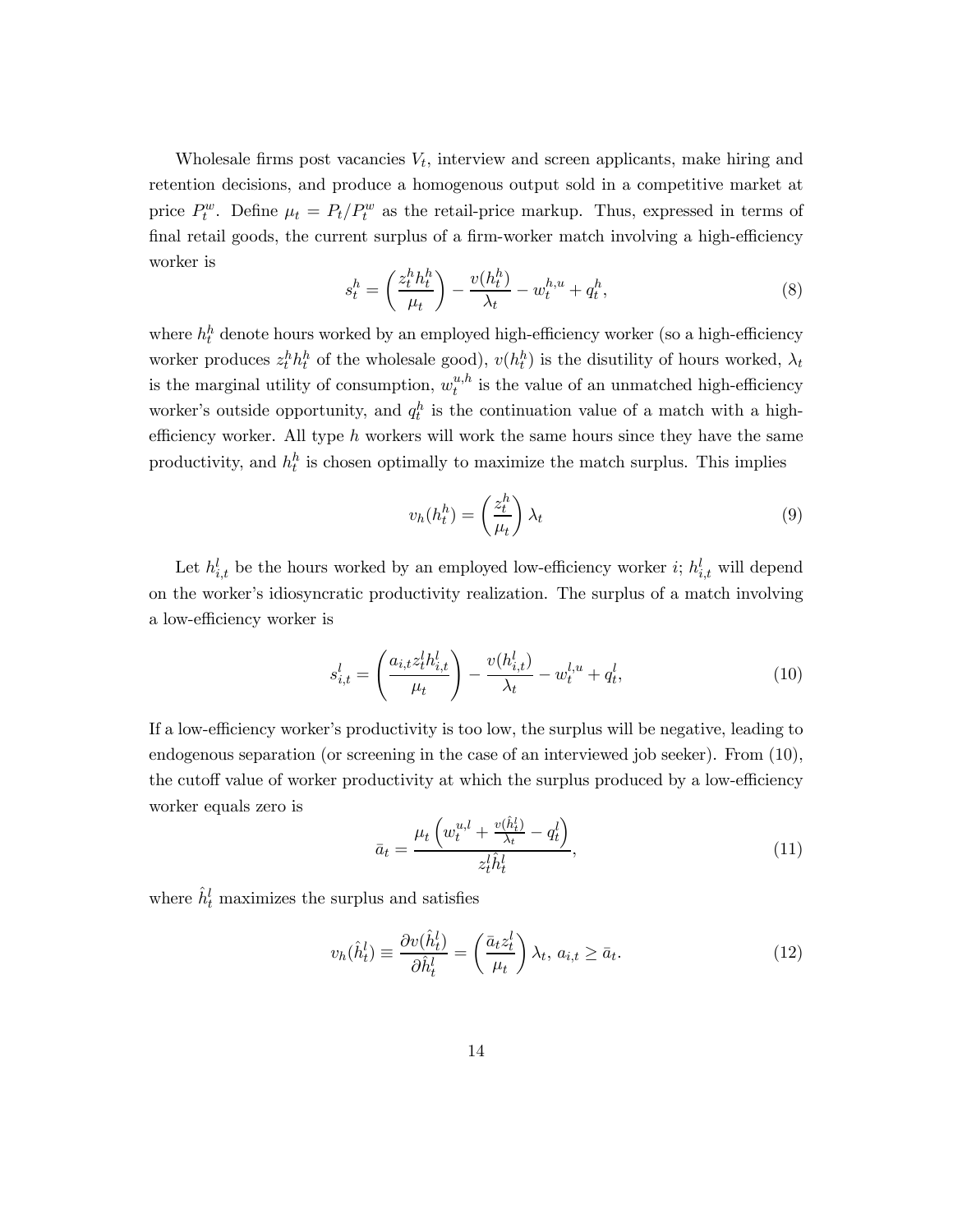That is, hours  $\hat{h}_t^l$  maximizes the joint surplus in a match with a low-efficiency worker of productivity  $\bar{a}_t$ .

Because the idiosyncratic productivity shocks are assumed to be serially uncorrelated,  $q_t^j$  depends on the efficiency-type of the worker in a match but is the same for all matches of the same efficiency-type. The continuation values are therefore given by

$$
q_t^h = \beta \mathcal{E}_t \left(\frac{\lambda_{t+1}}{\lambda_t}\right) \left[ (1 - \rho^x) s_{t+1}^h + w_{t+1}^{u,h} \right]. \tag{13}
$$

and

$$
q_t^l = \beta \mathcal{E}_t \left( \frac{\lambda_{t+1}}{\lambda_t} \right) \left[ (1 - \rho^x)(1 - \rho_{t+1}^n)(s_{i,t+1}^l | a_{i,t+1} > \overline{a}_{i,t+1}) + w_{t+1}^{u,l} \right]
$$
  

$$
= \beta \mathcal{E}_t \left( \frac{\lambda_{t+1}}{\lambda_t} \right) \left[ (1 - \rho^x) \int_{\overline{a}_{t+1}}^1 s_{i,t+1}^l f(a_i) da_i + w_{t+1}^{u,l} \right].
$$
 (14)

We assume wages are determined by Nash bargaining with the worker receiving a constant share  $\eta$  of the match surplus. Then the value of unemployment is equal to  $w^u$ plus the expected probability of being employed and receiving the surplus share  $\eta s_{t+1}^j$ plus the expected value of remaining unemployed. For a high-efficiency worker this is

$$
w_t^{h,u} = w^{h,u} + \beta E_t \left(\frac{\lambda_{t+1}}{\lambda_t}\right) \left(k_{t+1}^w \eta s_{t+1}^h + w_{t+1}^{h,u}\right),\tag{15}
$$

while for a low-efficiency worker it is

$$
w_t^{u,l} = w^{h,u} + \beta \mathcal{E}_t \left(\frac{\lambda_{t+1}}{\lambda_t}\right) \left[k_{t+1}^w \eta(1 - \rho_{t+1}^n) \mathcal{E}_t(s_{i,t+1}^l | a_{i,t} > \overline{a}_{i,t}) + w_{t+1}^{l,u}\right]
$$
  

$$
= w^{l,u} + \beta \mathcal{E}_t \left(\frac{\lambda_{t+1}}{\lambda_t}\right) \left[k_{t+1}^w \eta \int_{\overline{a}_{t+1}}^1 s_{i,t+1}^l f(a) da + w_{t+1}^{l,u}\right].
$$
 (16)

Matches of low-efficiency workers separate endogenously if  $a_{i,t} < \bar{a}_t$ . As claimed previously,  $\bar{a}_t$  is the same for all firm considering the retention or hire of a low-efficiency worker. The probability of endogenous separation for a low-efficiency worker/firm match is also the probability a low-efficiency worker who receives an interview is not hired. If aggregate productivity falls or if the retail price markup  $\mu_t$  increases,  $\bar{a}_t$  will rise, lowering the fraction of low-efficiency unemployed that receive job offers and increasing the endogenous separation rate of already employed low efficiency workers. Low efficiency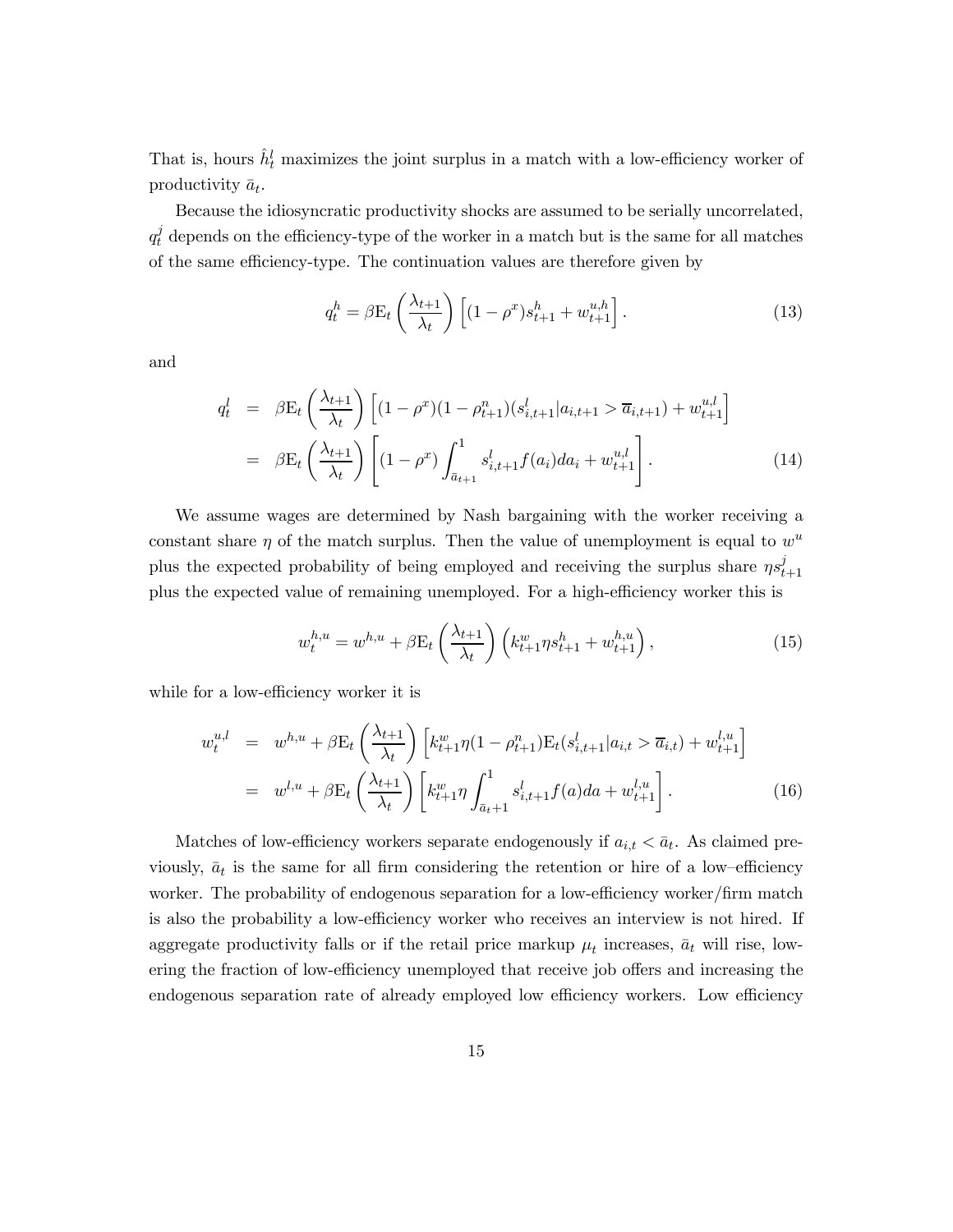workers become a larger fraction of the unemployed pool, since the probability of separation is always higher than for high efficiency workers. Also, after a positive aggregate shock (even  $i.i.d.$ ) the average duration of unemployment increases, as the low efficiency workers lose jobs faster and have a harder time finding new employment since they are more likely to be screened out during the interview process.

Wholesale firms post vacancies after observing aggregate variables, so their decisions are conditional on  $\bar{a}_t$ . If  $\kappa$  is the cost of posting a vacancy, expressed in terms of final goods, and firms receive a share  $1 - \eta$  of the surplus from a match, the job posting condition is

$$
k_t^f(1-\eta)\left[(1-\gamma_t)s_t^h + \gamma_t \int_{\bar{a}_t}^1 s_{i,t}^l f(a_i) da_i\right] = \kappa,\tag{17}
$$

since with probability  $(1 - \gamma_t)$  the firm interviews (and hires) a high-efficiency worker and with probability  $\gamma_t$  it interviews a low-efficiency worker. This condition can also be expressed as

$$
k_t^f(1-\eta)\left[s_t^h - \gamma_t\left(s_t^h - \int_{\bar{a}_t}^1 s_{i,t}^l f(a_i) da_i\right)\right] = \kappa.
$$

Since the surplus from a high efficiency worker is greater than that from an employed low efficiency worker, a fall in the quality of the unemployment pool (a rise in  $\gamma_t$ ) reduces the incentive to post vacancies.

Output of wholesale goods is obtained by aggregating over the output produced by employed high-efficiency workers and the output produced by employed low-efficiency workers (i.e., those with idiosyncratic productivity levels greater than  $\bar{a}_t$ ):

$$
Q_t = z_t^l N_t^l \left[ \frac{\int_{\bar{a}_t}^1 a_{i,t} h_{i,t}^l dF(a_i)}{1 - F(\bar{a}_t)} \right] + z_t^h h_t^h N_t^h
$$
  

$$
= \left\{ \phi_t^l \xi_t \left[ \frac{\int_{\bar{a}_t}^1 a_{i,t} h_{i,t}^l dF(a_i)}{1 - F(\bar{a}_t)} \right] + (1 - \xi_t) \phi_t^h h_t^h \right\} z_t N_t.
$$
 (18)

#### 3.3 Retail firms

There are a continuum of retail firms, indexed by  $j$ , who purchase the wholesale good and convert it into differentiated final goods that are sold to households and wholesale firms. Retail firms maximize profits subject to a CRS technology for converting wholesale goods into final goods, the demand functions (2), and a restriction on the frequency with which they can adjust their price. Each period a firm can adjust its price with probability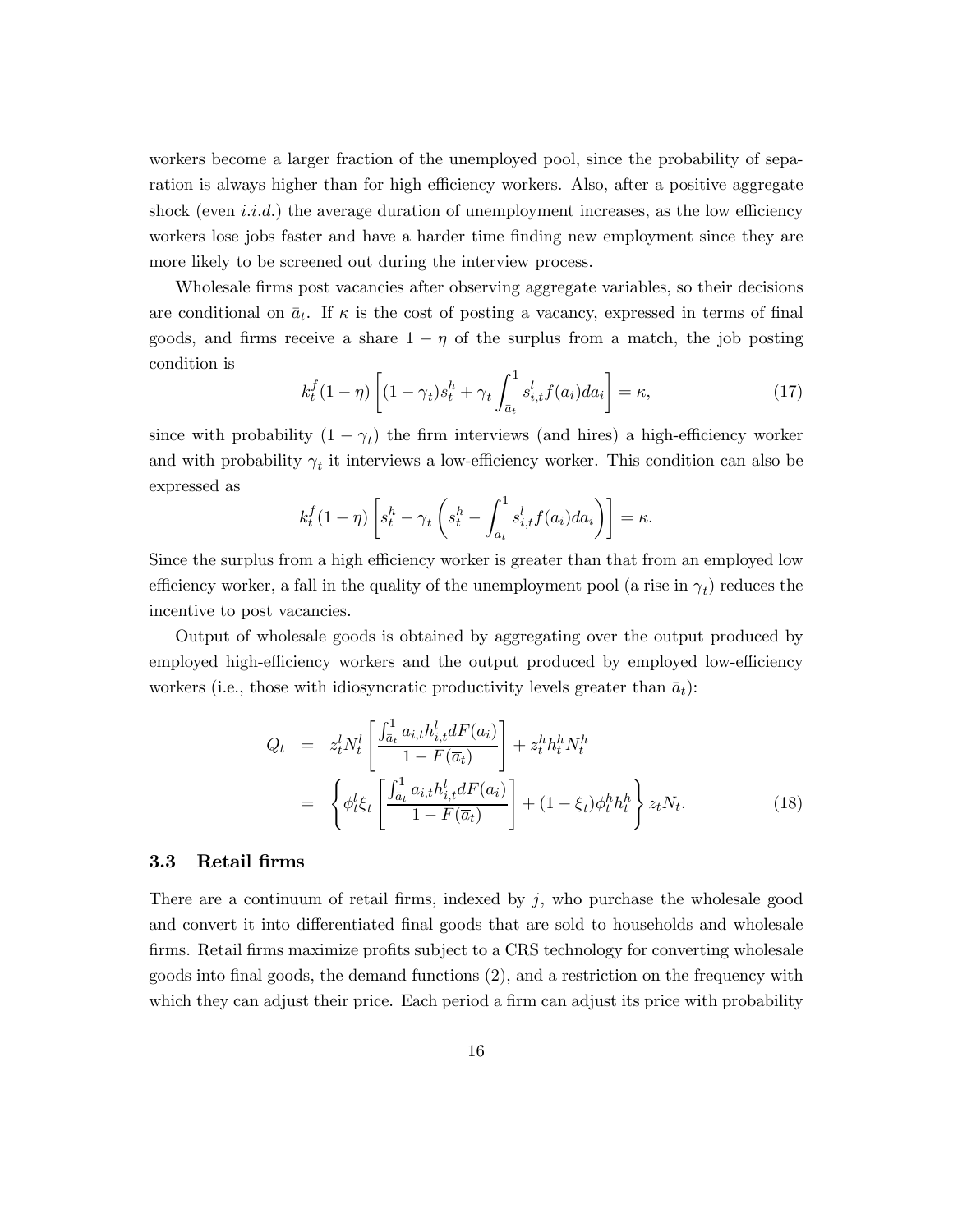$1-\omega$ . The real marginal cost for retail firms is the price of the wholesale good relative to the price of final output. This is just the inverse of the markup of retail over wholesale goods:

$$
\mu_t \equiv \frac{P_t}{P_t^w}
$$

This retail price markup is the driving force for inflation.

#### 3.4 Monetary policy

We assume that the monetary authority in this economy implements monetary policy through a simple Taylor-type instrument rule, constrained by the requirement that the nominal rate be non-negative. The specific rule we incorporate takes the form

$$
\ln(1+i_t) = \max\left[0, -\ln\beta + \chi_i\ln(1+i_{t-1}) + (1-\chi_i)\left[\omega_\pi\pi_t + \omega_y\left(\ln Y_t - \ln\overline{Y}\right)\right] + \varepsilon_t\right].
$$
\n(19)

where  $\varepsilon_t$  is an i.i.d. policy shock. As a baseline policy we assume an inflation-targeting policy, setting  $\omega_{\pi} = 1.5$ ,  $\omega_{y} = 0$ ,  $\chi_{i} = 0$ .

#### 3.5 Market clearing

Goods market clearing requires that household consumption of market produced goods equals the output of the retail sector minus final goods purchased by wholesale firms to cover the costs of posting job vacancies. Hence, goods market equilibrium takes the form

$$
Y_t = \Delta_t \left( C_t + \kappa V_t \right),\tag{20}
$$

where  $\Delta_t \geq 0$  is a measure of relative price dispersion.

## 4 Workers Heterogeneity and Slow Recoveries

This section discusses the role the composition effect in generating slow employment recoveries in response to an demand shock  $D_t$ . We ignore the ZLB constraint until section 5. To study the impact of worker heterogeneity in affecting the economy's response to an aggregate demand shock, we employ a calibrated version of the model.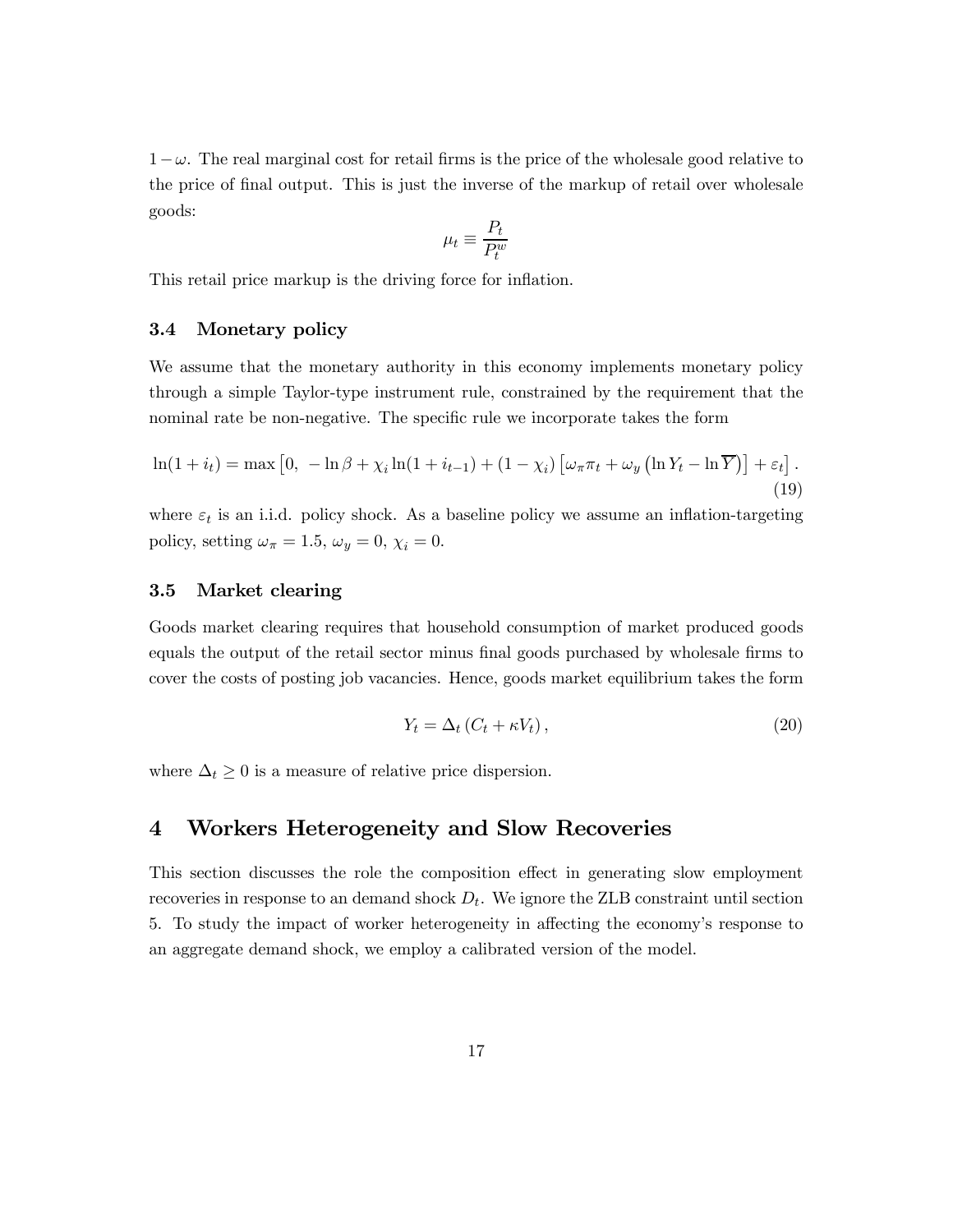#### 4.1 Parameterization

The value of home production  $w^u$ , the coefficient  $\ell$  scaling the disutility of labor hours, the cost of vacancy posting  $\kappa$ , the productivity of the matching technology  $\psi$ , the relative steady state productivity of high to low-efficiency workers  $z_{ss}^h / (z_{ss}^l \int_0^1 a_i dF(a_i))$  and the labor force share of low-efficiency workers  $\bar{\gamma}$  are chosen to match the steady-state values for six variables with average aggregate data. Table 1 reports the matched steady state values, together with the additional parameters used in the numerical simulations.

The steady state unemployment rate is obtained averaging BLS quarterly data over 1948:1 to 2010:1. Since we do not have a direct measure for the unemployment rate of workers sorted according to unobservable productivity differentials, we measure the unemployment rate of workers with different efficiency levels using age-related data. We identify unemployment rates for low and high-efficiency workers with rates for workers' age-groups 16 to 24 and over-24. The steady state hours per worker  $h_{ss}^{av}$ , the steady state aggregate separation rate and the probability of a match between an applicant and a vacancy  $k_{ss}^f$  are parameterized to standard values in US business cycle literature. The share of output devoted to hiring activities is in line with empirical evidence reported in Ravenna and Walsh (2008).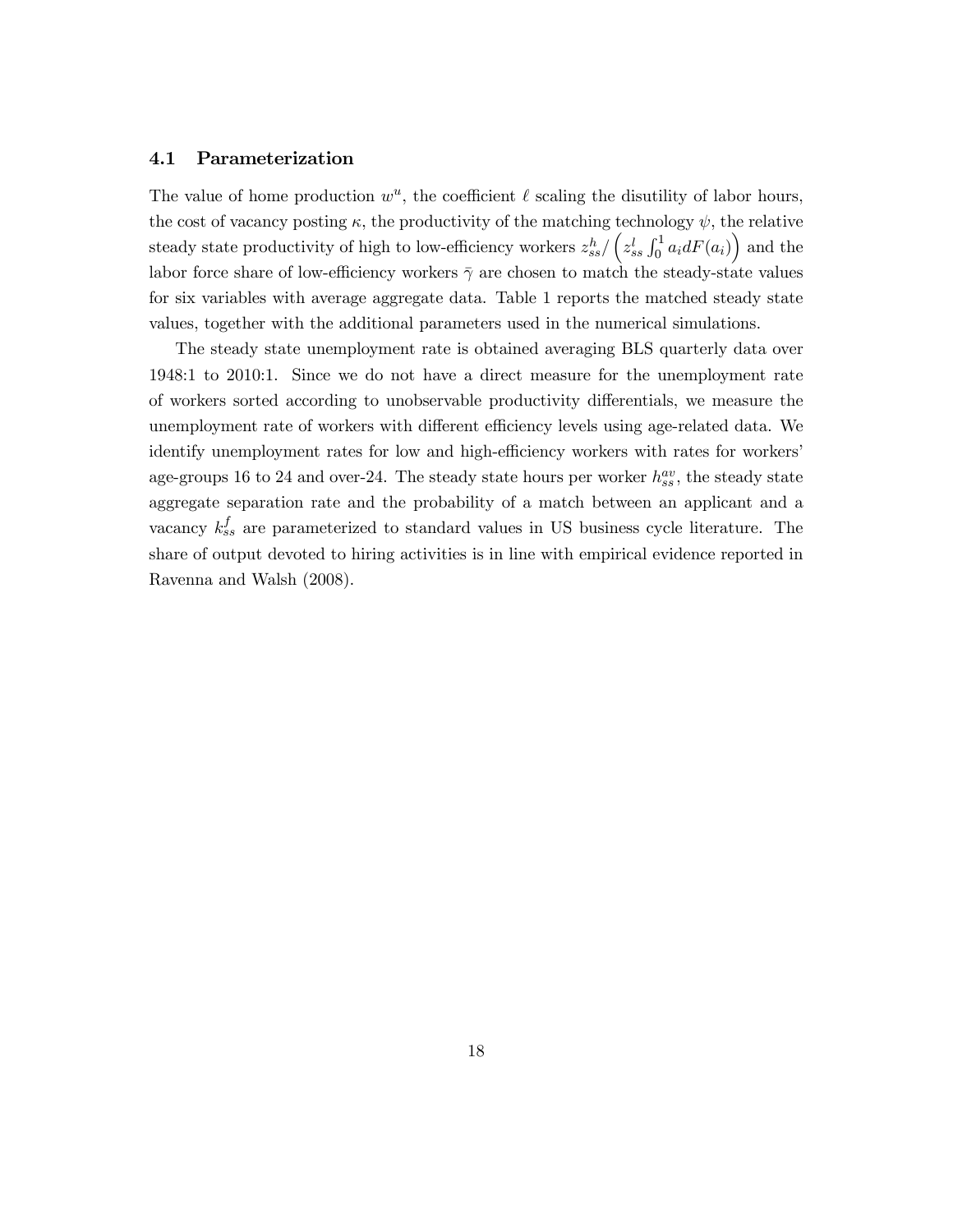| Table 1: Baseline Parameterization            |                              |          |  |  |
|-----------------------------------------------|------------------------------|----------|--|--|
|                                               |                              |          |  |  |
| <i>Steady State Values</i>                    |                              |          |  |  |
| Unemployment rate                             | $u_{ss}$                     | 5.7%     |  |  |
| Unemployment rate - $l - efficiency$ labor    | $u_{ss}^l$                   | $11.6\%$ |  |  |
| Unemployment rate - $h - efficiency$ labor    | $u_{ss}^h$                   | $4.4\%$  |  |  |
| Average hours per worker                      | $h_{ss}^{av}$                | 0.33     |  |  |
| Vacancy posting cost share of output          | $rac{\kappa V_{ss}}{Y_{ss}}$ | 0.032    |  |  |
| Probability of vacancy matched with applicant | $k_{ss}^f$                   | 0.9      |  |  |
| Parameters                                    |                              |          |  |  |
| Vacancy elasticity of matches                 | $\alpha$                     | 0.6      |  |  |
| Discount factor                               | β                            | 0.99     |  |  |
| Inverse of labor hours supply elasticity      | $\chi$                       | 1        |  |  |
| Relative risk aversion                        | $\sigma$                     | 1        |  |  |
| Steady state inflation rate                   | $\pi_{ss}$                   | 1        |  |  |
| Workers' share of surplus                     | $\eta$                       | 0.35     |  |  |
| Exogenous separation rate                     | $\rho^x$                     | $6.8\%$  |  |  |
| Implied steady state separation rate          | $\rho_{ss}$                  | 7.4%     |  |  |
| AR(1) parameter for demand shock $D_t$        | $\rho_z$                     | 0.95     |  |  |
| Price elasticity of retail goods demand       | $\varepsilon$                | 6        |  |  |
| Average retail price duration (quarters)      | $\frac{1}{1-\omega}$         | 4        |  |  |
| Steady state markup                           | $\mu$                        | 1        |  |  |

Note: US unemployment rate for low- and high-efficiency workers is given respectively by the rate for the 16 to 24 and over-24 age-group, over the 1948:1-2010:1 sample (BLS, 2011).

The parameterization implies that  $\bar{\gamma}$ , the steady-state share of *l* workers in the labor force L, is 15.8%. Because the separation rate of l workers is about 50% larger than the overall separation rate, their share  $\gamma_{ss}$  in the steady-state pool of job seekers is 23%, while their share  $\xi_{ss}$  in the steady-state employment pool is 15%. Thus, low-efficiency workers are over-represented in the pool of unemployed.

To illustrate the relevance of time-variation in workers heterogeneity, we compare our baseline parameterization to an alternative with identical steady-state levels of output and unemployment but larger average labor flows. As shown in Ravenna and Walsh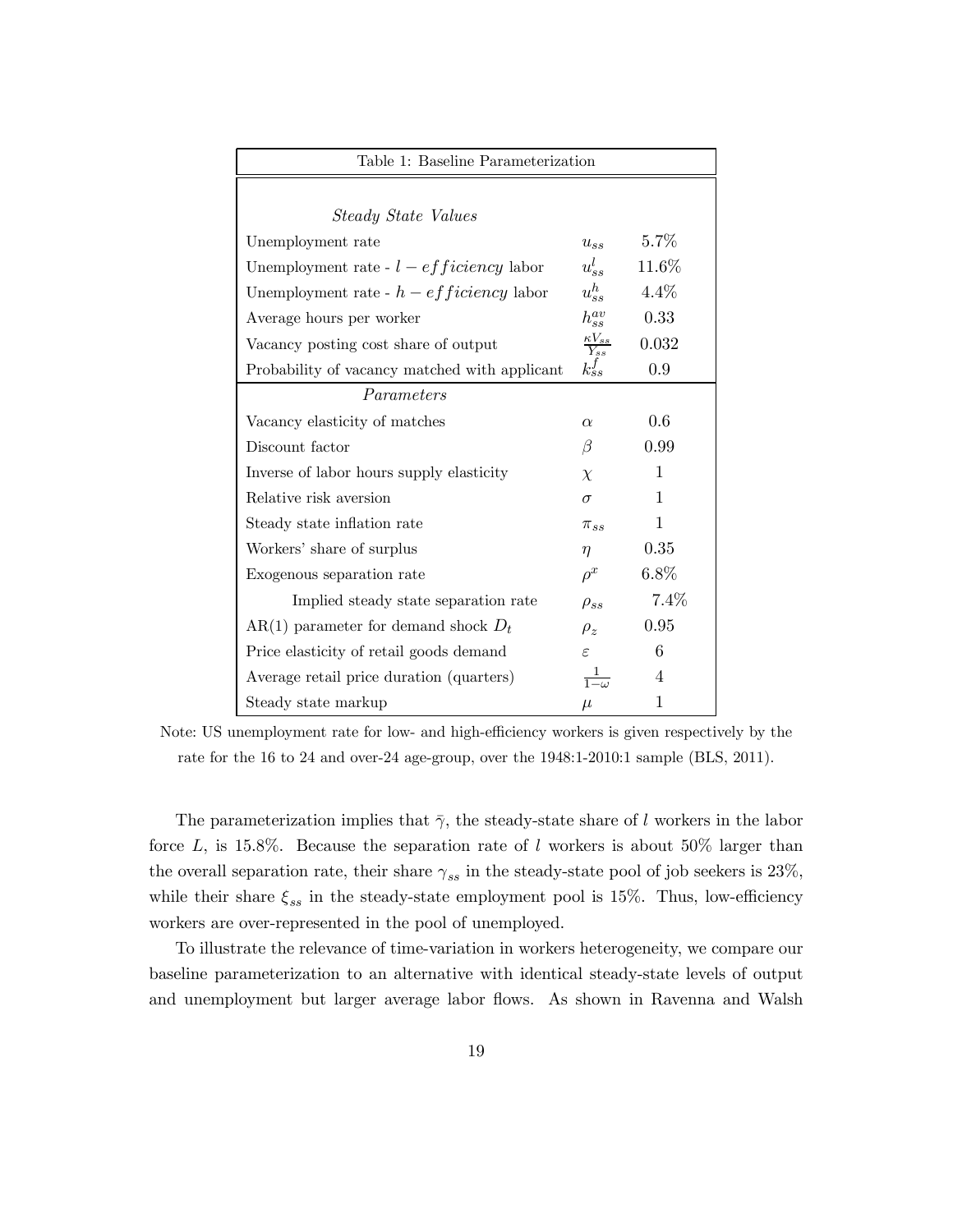| Table 2: Alternative Parameterizations: Time-varying vs. Constant workers heterogeneity |                                                      |                     |                 |               |  |
|-----------------------------------------------------------------------------------------|------------------------------------------------------|---------------------|-----------------|---------------|--|
|                                                                                         |                                                      |                     | <b>Baseline</b> | Constant      |  |
|                                                                                         |                                                      |                     |                 | Heterogeneity |  |
|                                                                                         |                                                      |                     |                 |               |  |
| Parameters                                                                              | Average productivity of high-efficiency workers      |                     | 0.63            | 0.65          |  |
|                                                                                         | Average productivity of low-efficiency workers       |                     |                 | 0.50          |  |
|                                                                                         | Relative productivity of high/low-efficiency workers |                     |                 | 1.30          |  |
|                                                                                         | Average productivity labor force                     |                     |                 | 0.62          |  |
|                                                                                         | Average productivity employed workers                |                     |                 | 0.636         |  |
|                                                                                         | Average productivity unemployed workers              |                     |                 | 0.577         |  |
|                                                                                         |                                                      |                     |                 |               |  |
|                                                                                         | Matching function productivity                       | $\psi$              | 0.70            | 0.87          |  |
|                                                                                         | Vacancy posting cost                                 | $\kappa$            | 0.08            | 0.045         |  |
|                                                                                         |                                                      |                     |                 |               |  |
| Steady State                                                                            | Overall separation rate                              | $\rho_{ss}$         | 0.074           | 0.10          |  |
|                                                                                         | Endogenous separation rate                           | $\rho_{ss}^n$       | 0.046           | 0.32          |  |
|                                                                                         | low-efficiency unemployment share                    | $\gamma_{ss}$       | 0.23            | 0.50          |  |
|                                                                                         | low-efficiency employment share                      | $\xi_{ss}$          | 0.15            | 0.11          |  |
|                                                                                         | low-efficiency labor force share                     | $\overline{\gamma}$ |                 | 0.158         |  |
|                                                                                         | Unemployment duration (quarters)                     |                     | 1.75            | 1.25          |  |

(2013), large labor flows generate virtually constant shares of low-efficiency workers in the pool of unemployed over the business cycle.

Note: Average productivity of high and low-efficiency worker-hours is given by  $z_{ss}^h$ and  $z_{ss}^{l} \int_{0}^{1} a_{i} dF(a_{i})$ . The two parameterizations have identical steady state output and unemployment

## 4.2 Demand Shocks and the Impact of Time-Varying Heterogeneity

We capture the impact of a fall in aggregate demand by simulating the economy's response to a negative realization of the preference shock  $D_t$ . Such a shock results in a change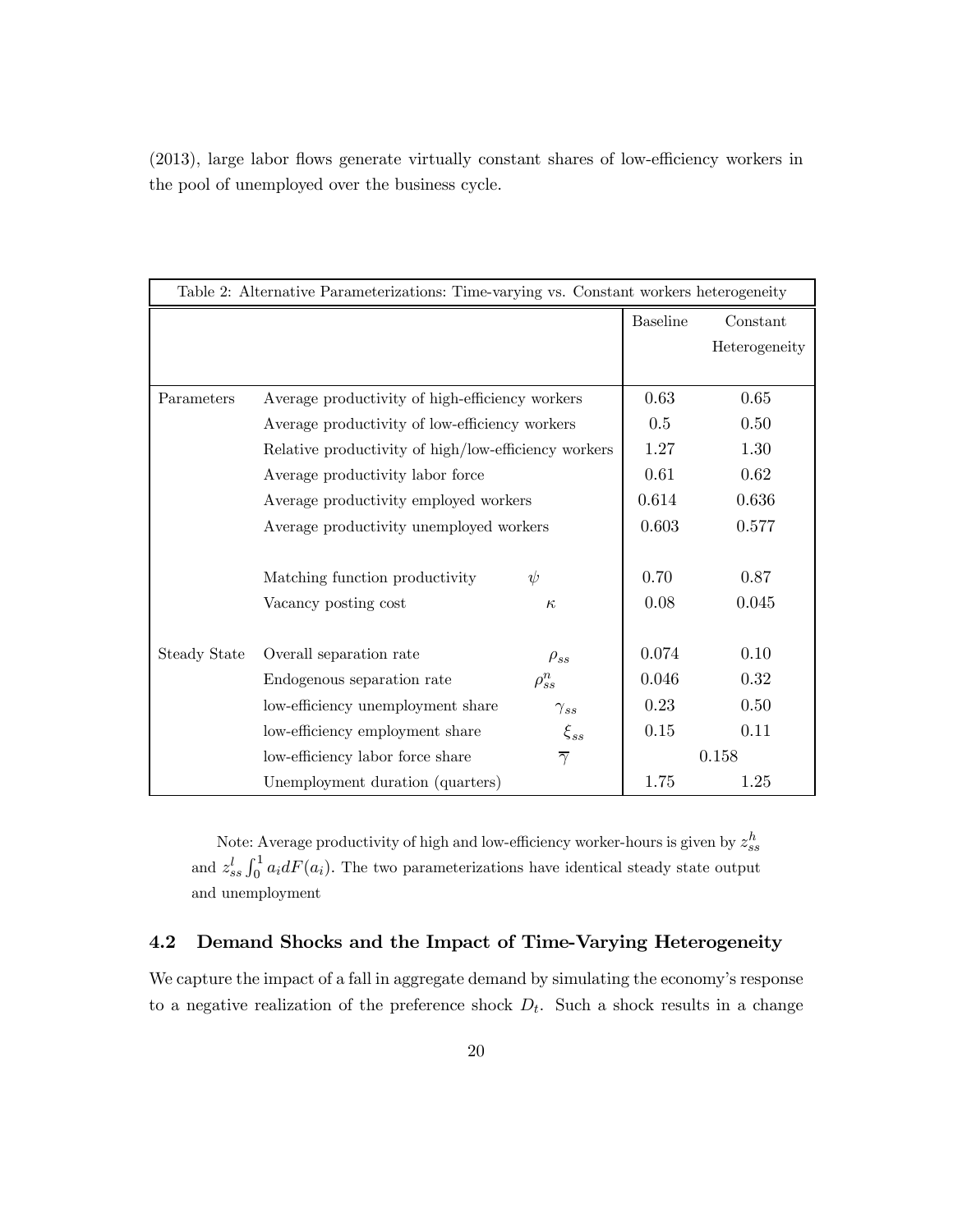in the marginal utility of consumption and a corresponding change in the disutility of hours entering the match surplus equation. Hours change endogenously; ceteris paribus, the level of hours that maximize the match surplus will fall for both worker types, as can be seen in (9) and (12). This will in turn lower the value of the surplus extracted from a match. Additionally, the fall in aggregate demand depresses the price of wholesale goods and raises the retail price markup, as retail prices are sticky. The change in the marginal utility of consumption and the resulting movement in the markup increases  $\bar{a}_t$ (see 11), increasing endogenous separation. Since it is marginal workers with low match surplus who experience the increase in job loss, the fall in aggregate demand changes the composition of the pool of unemployed workers, increasing  $\gamma_t$ , the fraction of lowefficiency workers among job searchers.<sup>8</sup>

The impact of the change in the composition of the unemployment pool on optimal vacancy posting can be illustrated by rewriting the vacancy posting condition (17) as

$$
\frac{V_t}{S_t} = \left\{ \frac{\psi}{\kappa} (1 - \eta) \left[ \gamma_t \int_{\bar{a}_t}^1 s_{i,t}^l f(a_i) da_i + (1 - \gamma_t) s_t^h \right] \right\}^{1/\alpha}
$$
\n(21)

The right-hand side of (21) depends on the expected surplus from a match. Since the surplus from a high-efficiency worker is higher than the expected surplus from a lowefficiency worker, a worsening of the unemployment pool efficiency-level (an increase in  $(\gamma_t)$  reduces the efficiency-weighted expected surplus and thereby reduces the incentive to post vacancies. Thus, the larger the increases in the share  $\gamma_t$  of l workers, the larger is the fall in the number of vacancies per searching worker, and the larger is the fall in the interview rate  $k_t^w$ .

The lower expected surplus generated by a low-efficiency worker is due to the lower productivity of these workers and the shorter expected duration of a match because of endogenous separation effects. As such workers becomes a larger share of the pool of unemployed workers, the effective average productivity of the unemployed falls. Our first experiment illustrates the endogenous change in effective TFP among unemployed workers that results from the time-varying heterogeneity in the pool of unemployed and examines its implications for employment behavior.

<sup>8</sup>Our parameterization implies that matches with high-efficiency workers always generate a surplus level above the one of the average low-efficiency workers. Since separations always happen first among low-efficiency workers, to simplify the model we assume that jobs of high-efficiency workers end at the exogenous and constant rate  $\rho^x$ ,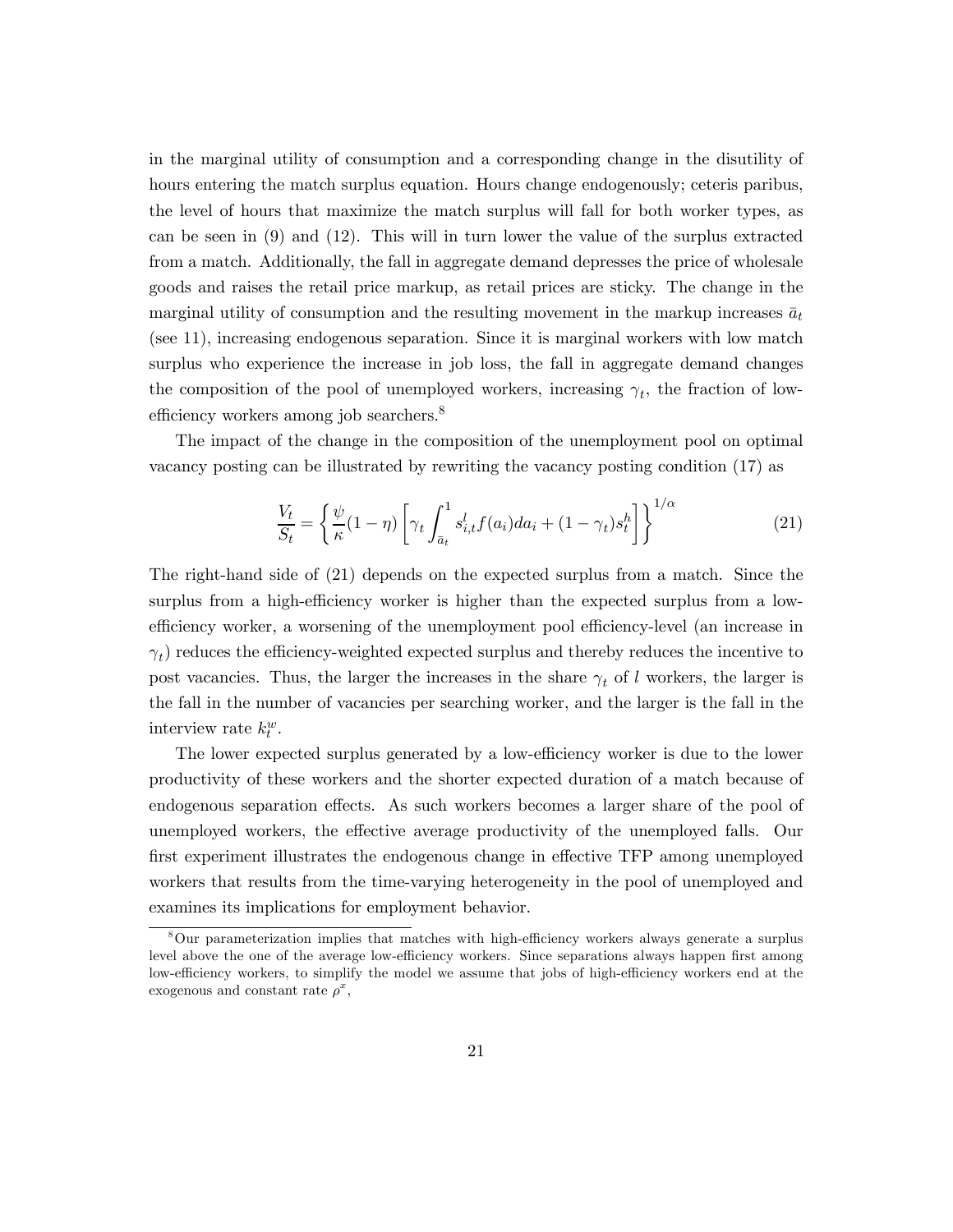Figure 2 shows the dynamic response to a persistent fall in the preference shifter  $D_t$ . The top panel shows the effects on the aggregate unemployment rate, with the middle and lower panels showing the unemployment rates for the low and high-efficiency workers respectively. The solid line shows the impulse response function when the composition does not vary endogenously. In this case, the effect on the overall unemployment rate is relatively small, a feature that is common to search models of the labor market with Nash bargaining. In the baseline parameterization, when composition varies endogenously, the impact of the shock is significantly amplified. Table 3 shows that the relative volatility of employment to output increases more than fourfold when the composition effect is at work.

| Table 3: Alternative Parameterizations: Employment volatility |                     |                 |               |
|---------------------------------------------------------------|---------------------|-----------------|---------------|
|                                                               |                     | <b>Baseline</b> | Constant      |
|                                                               |                     |                 | Heterogeneity |
| <b>TFP</b> Shocks                                             | $\sigma_n/\sigma_u$ | $62\%$          | 15.4%         |
| Demand Shocks                                                 | $\sigma_n/\sigma_n$ | $62.4\%$        | 16.5%         |
|                                                               |                     |                 |               |

This result is obtained even though the baseline calibration actually incorporates very little heterogeneity across workers. Our parameterization assumes low-efficiency workers are only 158% of the labor force, and the average TFP of the employed workerhour is only 1.7% higher than the average TFP for the unemployed. Nevertheless, the composition effect leads to a jobless phase in the beginning of the recovery. Employment starts growing only three quarters after the trough in output. The recovery is much slower overall relative to the case of when the composition effect is not at work, as shown in Table 4. After 3 years, employment has closed only 13% of the initial unemployment gap, a speed of recovery only a third of the value seen in the alternative parameterization in which the composition effect does not play a role.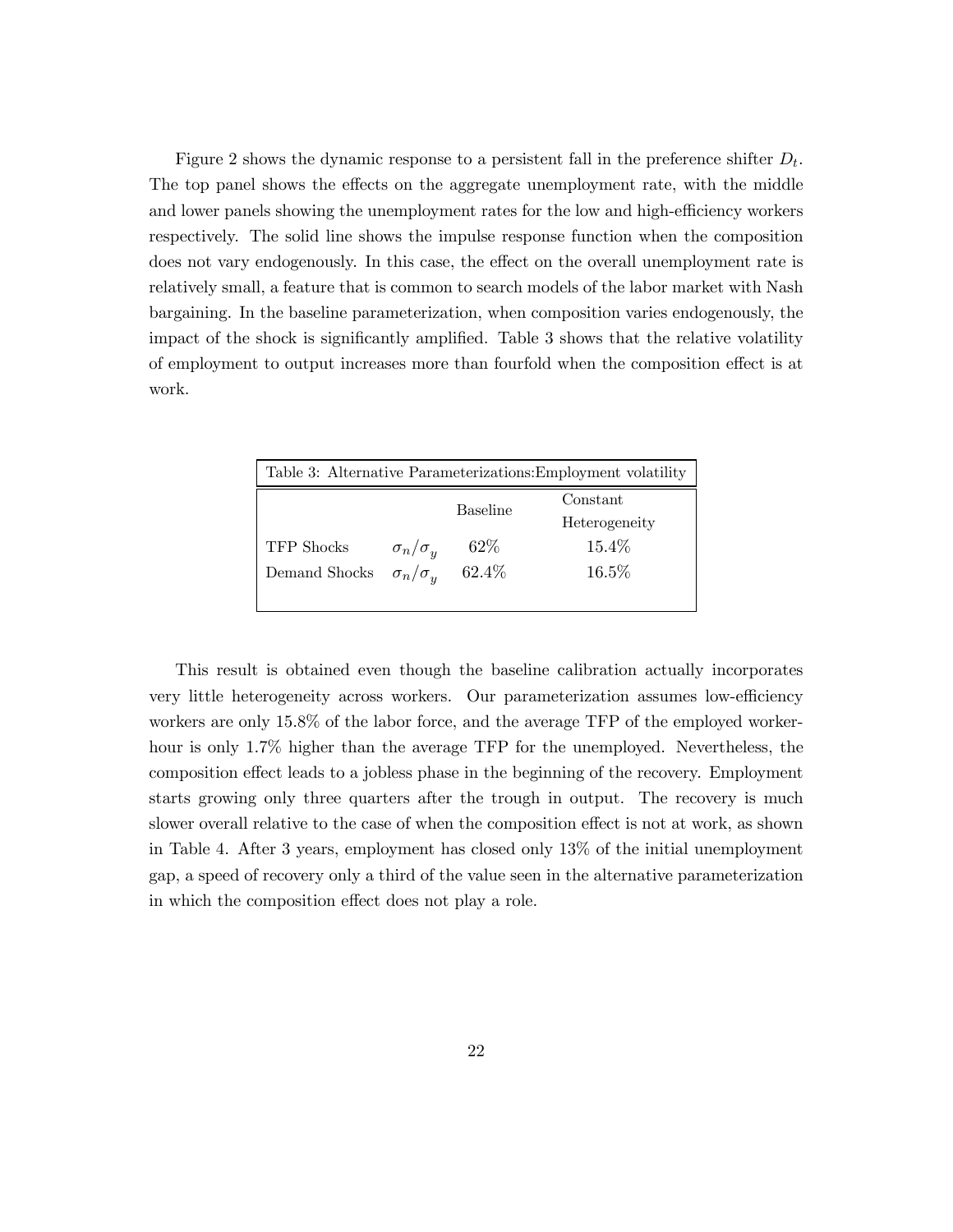| Table 4: Slow recoveries        |               |  |
|---------------------------------|---------------|--|
| Employment recovery from trough |               |  |
| <b>Baseline</b>                 | Constant      |  |
|                                 | Heterogeneity |  |
| $13\%$                          | 39%           |  |
|                                 |               |  |

Note: Employment gap relative to previous peak closed in the 12 quarters following trough. Recession generated by negative demand shock with AR(1) parameter  $\rho^d = 0.95$ .

The lag in employment growth depends on the progressive buildup of a larger share of low-efficiency workers in the unemployed pool, as shown in Figure 3. For fall in output in the two calibrations is similar, but the increase in the separation rate in the baseline economy (see the right panel of row 2), which is driven entirely by the firing of lowefficiency workers, increases the share of less productive workers in the unemployment pool by over 10%.

To single out the role of the composition effect in reducing the flow out of unemployment, figure 4 compares the behavior of different labor market variables to the counterfactual experiment in which the share of low-efficiency workers in the pool of unemployed,  $\gamma_t$ , remains constant. Thus it illustrates the direct impact of time-varying heterogeneity on the behaviour of the variables conditional on the baseline parameterization. The first panel of the figure shows that as the average efficiency-level of the pool of unemployed worsens, the average productivity among the unemployed falls. In our baseline parameterization, the share of low-efficiency workers among the unemployed is 228%, so a 10% increase in this share corresponds to an increase of the low-efficiency unemployment share from 22.8% to 25.1%. Every percentage point increase in  $\gamma_t$  brings about a loss in average productivity among the unemployed of 021%. This dampens the incentive of firms to recruit new workers while it shifts the composition of employed workers towards the high-efficiency type.

These endogenous movements in productivity cause fluctuations in employment and output to be decoupled in ways that would not occur if all workers were identical. Effectively, in this model laid-off workers are not homogeneous with employed workers. This is true not only at time of separation but also when they are looking for a new match. Since the composition changes in the flow into unemployment during a recession are large relative to the composition shares in the stock of unemployed, it can affect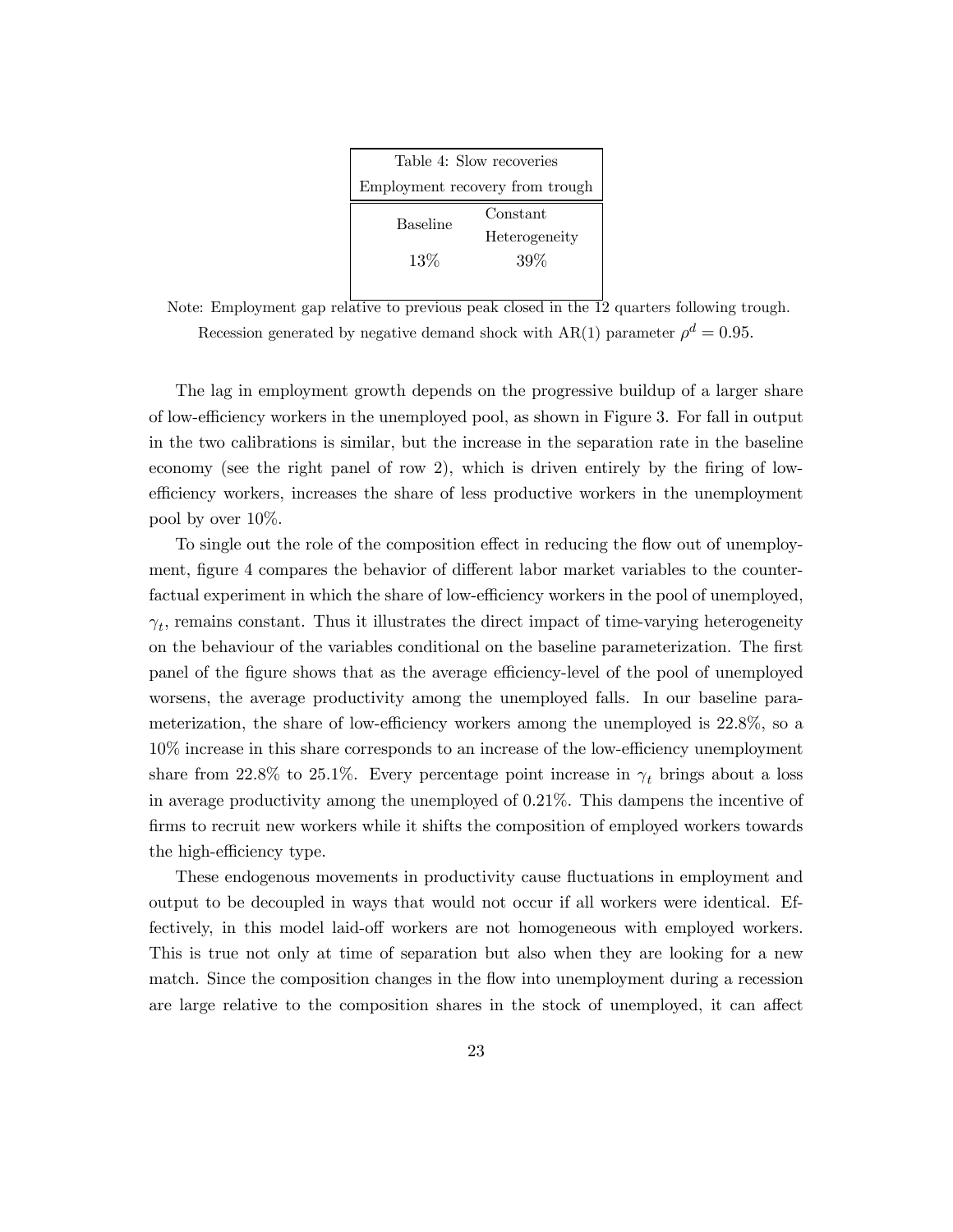aggregate labor market variables. In a model with homogeneous workers and endogenous separation, the amplification mechanism would not work, since TFP would move identically for unemployed and employed worker.

The top right panel of figure 4 compares the behavior of the log-change in vacancies per unemployed worker to the counterfactual in which  $\gamma_t$  remains constant. Over twothirds of the fall in the incentive to post vacancies originate from the change in the efficiency-composition of the unemployed. Figure 4 shows an additional channel through which unemployment volatility increases with workers heterogeneity. Firms become more selective in a recession and screen out more workers at the interview stage. The impact of  $\gamma_t$  on the hiring rate is given by the screening rate, that is, the unconditional rate at which an interviewee is screened out:

$$
scr_t = \gamma_t \rho_t^n = \gamma_t [1 - \Pr(s_{i,t}^l > 0)]. \tag{22}
$$

Ceteris paribus, in a recession the screening rate increases both because the separation rate  $\rho_t^n$  increases, and because the likelihood that an interviewee is a low-efficiency worker  $\gamma_t$  also increases.

#### 4.3 Sluggish Output Recoveries and the Employment Sacrifice Ratio

The composition effect generates jobless recoveries. The slower is a recovery, the bigger the composition effect as the job finding rate is lower for low-efficiency workers. Thus a slow recovery is associated with more joblessness and a larger decline in the average productivity of unemployed workers. Compared to models with homogenous workers, the model with heterogeneous workers implies a large negative demand shock also effectively generates a negative TFP shock to the unemployed because of the composition effect. A more persistent shock leads to a more than proportional increase in the implied TFP shock. And the stronger this induced TFP shock is, the larger will be the divergence between the behavior of output and the behavior of employment. This occurs because high-productivity workers represent the vast majority of employed workers, and, critically, low-productivity workers are overrepresented in the inflow into unemployment, and underrepresented in the outflow from unemployment.

To illustrate the effects of a persistent adverse shock, figure 5 compares the impact of a fall in demand driven by a persistent preference shock (AR(1) coefficient equal to 0.95) to the impact of a less persistent fall in demand  $(AR(1)$  coefficient of 0.5). The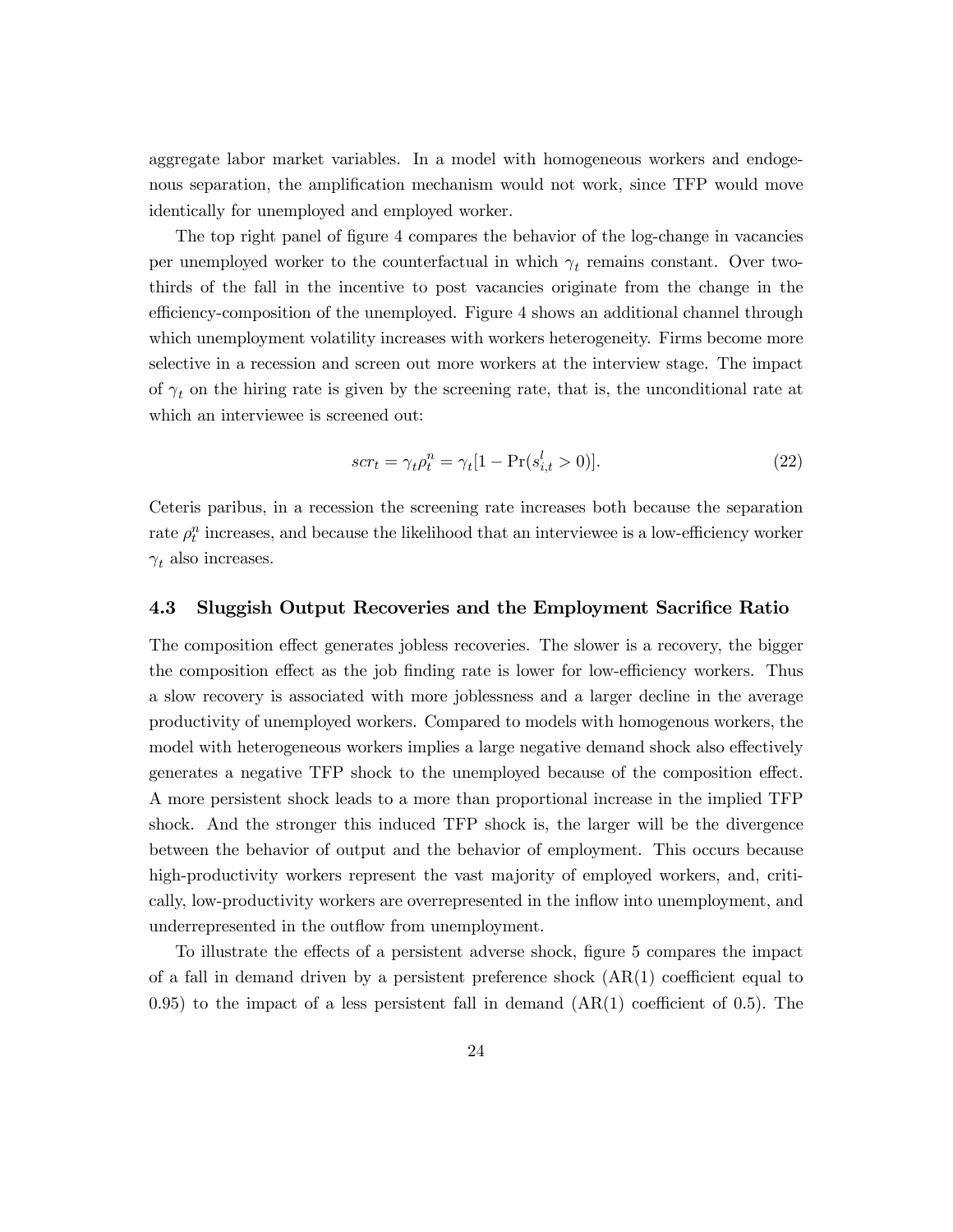less persistent shock implies a much smaller fall in employment, a smaller composition effect, and a smaller fall in average TFP among the unemployed. However, output falls on impact by a larger amount with the less persistent shock due to a decline in hours-worked. The decline in hours cushions the adjustment along the extensive employment margin, but both output and the unemployment rate rebound very quickly. In the resulting Vshaped recession, a larger share of the output decline is accounted for by the fall in hours, as opposed to employment. In contrast, a persistent adverse shock generates a smaller decline in hours and a much larger employment reduction.

Table 5 measures the impact of the output recovery speed on the employment behavior using the ratio of cumulative employment loss to cumulative output loss relative to previous peak over the 10 years of the recovery. In a recession driven by a long lasting shock, the composition effect leads to a cumulative fall in employment relative to output that is about twice as large as that generated by the less persistent shock.



Note: sacrifice ratio defined as ratio of cumulative employment loss to cumulative output loss relative to previous peak over the 10 years of the recovery. Recession generated by negative demand shock. AR(1) parameter for slow output recovery:  $\rho_d = 0.95$ . AR(1) parameter for fast output recovery:  $\rho_d = 0.5$ .

## 5 The Great Recession, The Zero Lower Bound and the Role of Monetary Policy

The previous section showed how the composition effect amplified the employment loss caused by an adverse demand shock and delayed the recovery of employment. The equilibrium responses of the economy in a new Keynesian model depend on the specification of monetary policy, and the results reported so far have been based on a non-inertia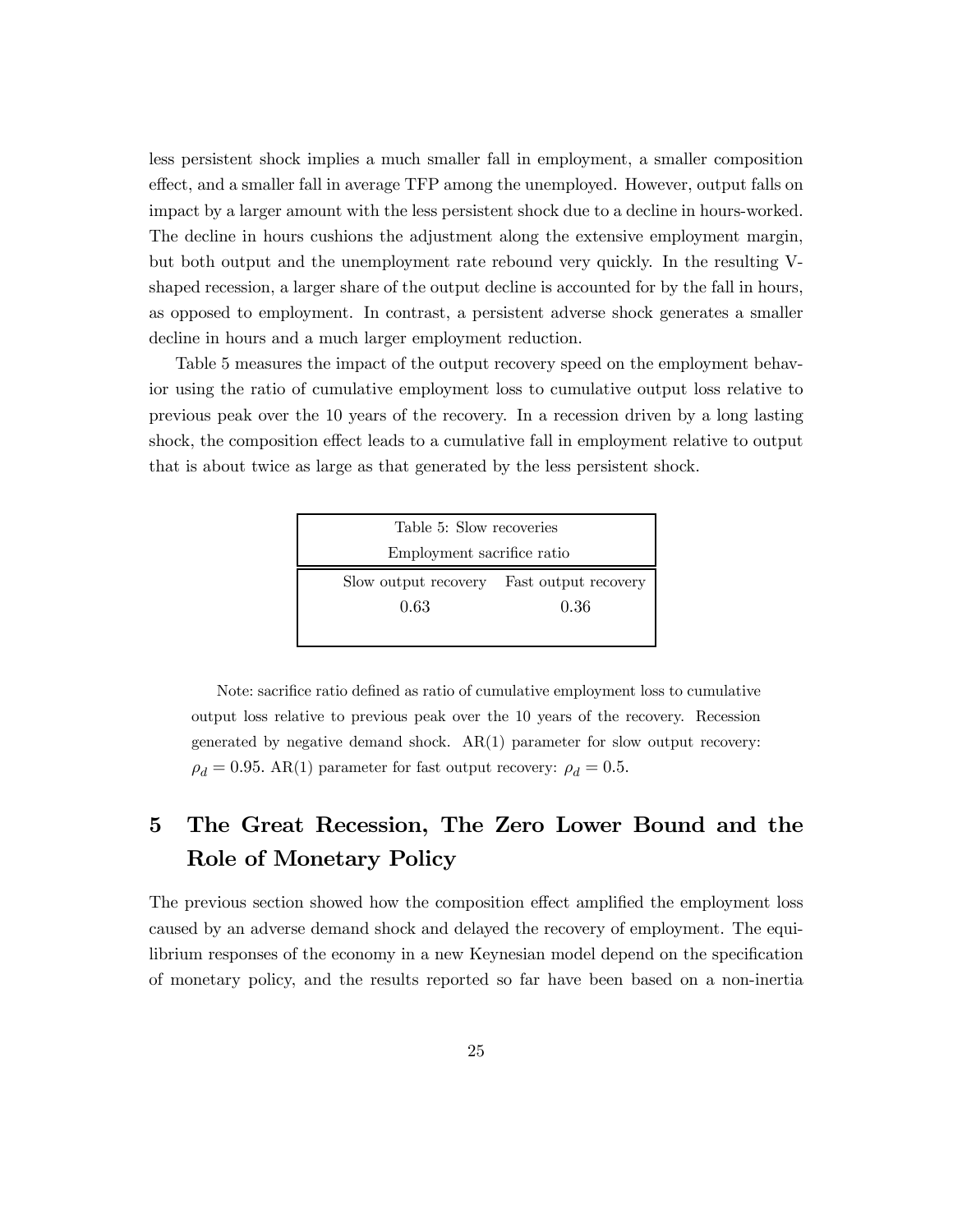instrument rule in which the nominal interest rate responds only to inflation. And, importantly, the zero lower bound constraint has been ignored. In this section, we examine the role of the composition effect on labor market outcomes when monetary policy is limited by the ZLB.

It is useful, however, to first review how monetary policy affects output, employment and inflation in this model. The model includes both traditional channels operating through the household's Euler condition, as is standard in new Keynesian models, and channels that are similar to a cost channel (Ravenna and Walsh 2006) that affect labor markets directly. Key to the effect of monetary policy is the countercyclical movement in markups generated by monetary policy shocks in the presence of sticky retail prices. As shown by Andrés, Doménech and Ferri (2012), the presence of price rigidities, even absent wage rigidities, contributes significantly to the ability of the basic search and matching model to match the volatility of labor market tightness and vacancies, as well as generate a negatively sloped Beveridge curve.

There are several ways monetary policy affects the economy. A reduction in the real interest rate leads households to increase current consumption. This increases the demand for final goods, and retail firms respond by increasing production as in standard new Keynesian models. To increase production, retail firms must purchase more wholesale goods, and because retail prices are sticky, this pushes up the price of wholesale goods relative to retail goods; the retail price markup falls, generating a countercyclical movement in the markup.<sup>9</sup>

The movement in the markup affects several margins relevant for separations, job creation and hours. Consider first the effects on high-efficiency workers operating through the markup. The surplus associated with a high-efficiency worker, given by (8), rises when  $\mu_t$  falls. This increases the incentive for wholesale firms to post vacancies. From (9), the fall in  $\mu_t$  also increases the optimal hours worked by high-efficiency workers. So wholesale firms increase hours of existing high-efficiency employees and post more job vacancies.

The surplus generated by a low-efficiency worker is similarly increased by a fall in the markup, as are their optimal hours (see 10 and 12). However, the markup also affects the cutoff productivity level  $\bar{a}_t$  given by (11). A fall in  $\mu_t$  lowers  $\bar{a}_t$ , implying a fall in endogenous separations and a fall in the screening rate — more low-efficiency unemployed

<sup>&</sup>lt;sup>9</sup>Nekarda and Ramey (2010) argue that markups are procyclical in the U.S.. However, this is not inconsistent with the effects of monetary policy discussed here, as productivity shocks would generate a procyclical markup.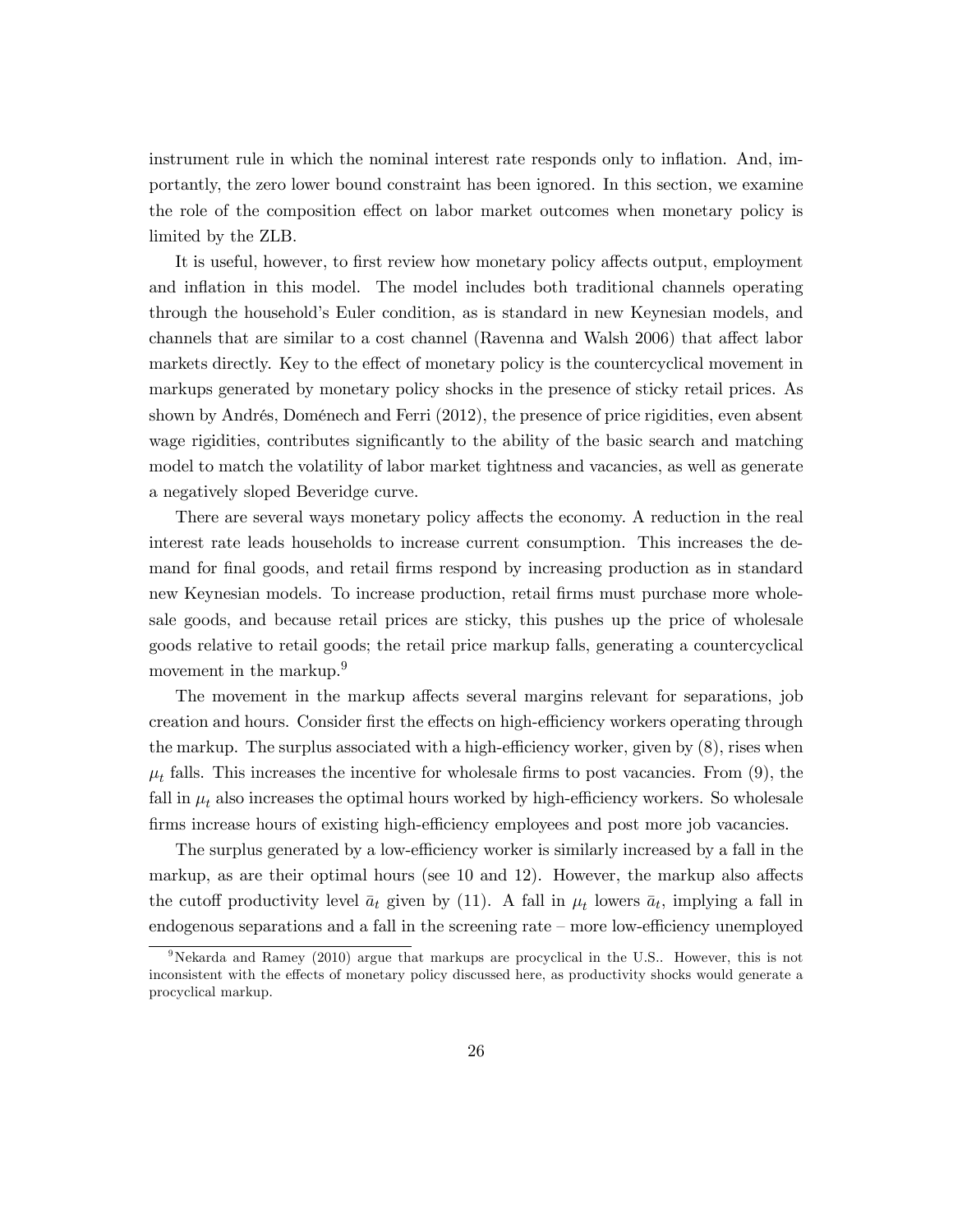workers who are interviewed are subsequently hired (see 5). Thus, hours rise, vacancies rise, fewer low-efficiency workers are screened out, and so match efficiency rises.

Effects on the markup are not the only channel through which monetary policy affects the labor market. Current match surpluses and the critical cutoff productivity level determining endogenous separations and low-efficiency hiring also depend on the continuation value of a match. An expansionary monetary policy shock lowers the real interest rate, and this increases the present discounted value of future surpluses. By raising the present value of future match surpluses, expansionary monetary policy increases job creation, reduces endogenous separations, and leads more low-efficiency unemployed workers to be hired at the interview stage.

A final channel of monetary policy arises because job posting costs generate a demand for final goods on the part of wholesale firms. Expansionary monetary policy, by stimulating job creation leads to a direct increase in the demand for final goods. Even though the present model abstracts from physical capital, a fall in the real interest rate increases the present value of future matches. Wholesale firms investment in matches. Since final goods are required to hire more workers, the demand for final goods rises.

#### 5.1 The Great Recession and the ZLB

As seen, for example, in Figure 3, the composition effect generates a much larger unemployment increase and a much slower job recovery for a given path of output. And Figure 5 showed how more persistent recessions generated much more delayed employment recoveries when the composition effect was present. This suggests that a primary issue in understanding the slow recovery of employment is to understand the reason for the persistence of the economic downtown. In this section, we explore the role the zero lower bound on nominal interest rates may have played in limiting the ability of monetary policy to help engineer a more rapid recovery. To solve for the law of motion at the zero lower bound for  $i_t$ , we adapt the code in Guerrieri and Iacoviello (2013) to allow for persistent shocks to the discount rate. Thus in our model the future behaviour of the shocks leading the economy to the zero lower bound is fully expected as of the first period when the shocks arrive. The solution method solves models with occasionally binding constraints by building the time-varying decision rule for the whole period when the constraint binds.  $10$ 

 $10$ The algorithm starts with a guess as for the duration of the period where the constraint binds, building expectations using the recursive law of motion for the linear approximation to the model when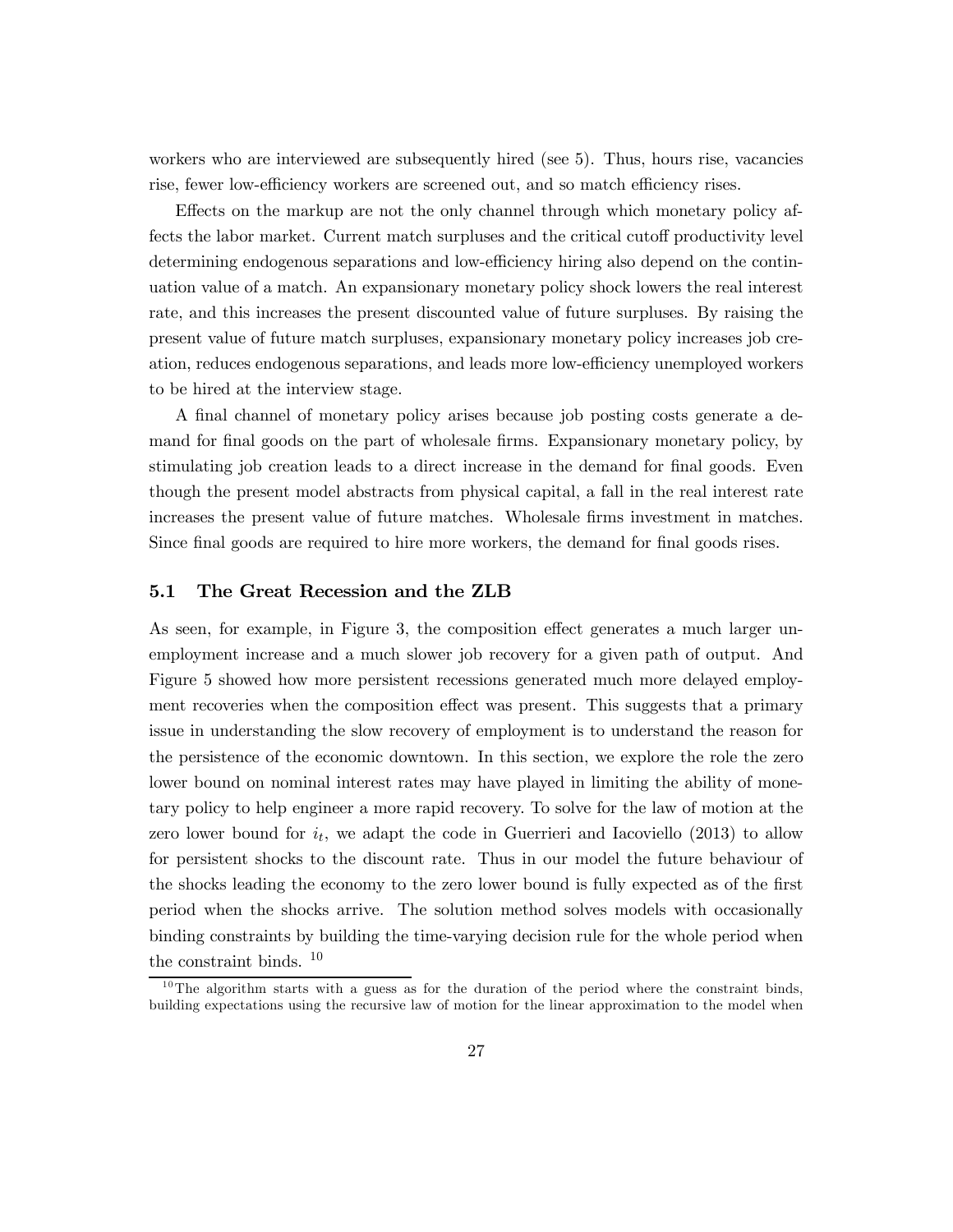In figure 6, the line marked by triangles (and in red) eliminates the endogenous composition effect but incorporates the ZLB as a constraint on monetary policy. The contractionary demand and discount rate shocks produce a sharp fall in output (and inflation — see top two panels) and the nominal interest rate remains at zero for two years (middle row, left panel). Hours per worker falls significantly (lower left panel), and hours recover slowly, as does output. If fact, it is hours and not employment that primarily adjusts in this scenario. As the right panel in the middle row illustrates, the rise in unemployment is limited, peaks immediately, and then converges quickly back towards its steady-state value. Without worker heterogeneity, the model cannot generate slow employment growth even when the ZLB constrains the ability of monetary policy to speed the recovery.

The solid (black) line shows the responses in the baseline model of worker heterogeneity when the ZLB constrains monetary policy. The top two panels and the left panel of row 2 show that worker heterogeneity has little effect on the severity or persistence of the effects on output and inflation, or on the behavior of the nominal interest rate. Worker heterogeneity matters a great deal, however, for labor market developments. The right panel of row 2 shows that unemployment rises significantly more, and hours fall less (left panel, row 3). Thus, when coupled with the ZLB, time-varying heterogeneity leads to virtually the same recession and the same output recovery as in a model with homogeneous workers, but it generates slow employment growth during the recovery.

For comparison, figure 6 also shows the effects in the face of worker heterogeneity when the ZLB is ignored (dotted, blue line). Comparing the dotted line and the solid line provides a measure of the effects of the ZLB. As expected, the sharp fall in output is reduced when policy is not constrained by the ZLB. Despite ignoring the ZLB, worker heterogeneity generates unemployment increases that are much larger and more persistent than under the homogeneous-worker case that accounted for the ZLB (the triangles). Hence, time-varying heterogeneity in the composition of the unemployed generates more employment volatility, even in the absence of the ZLB. When coupled with the ZLB, time -varying heterogeneity leads to virtually the same recession and the same output recovery as in a model with homogeneous workers, but implies slow employment growth over the

the constraint does not bind. It can then build moving backward the law of motion at each point in time when the constraint is binding. The algorithm iterates until no violation of the constraint remains. This solution method allows for endogenously determining the horizon over which the ZLB is a binding constraint, given the dynamics of the shock.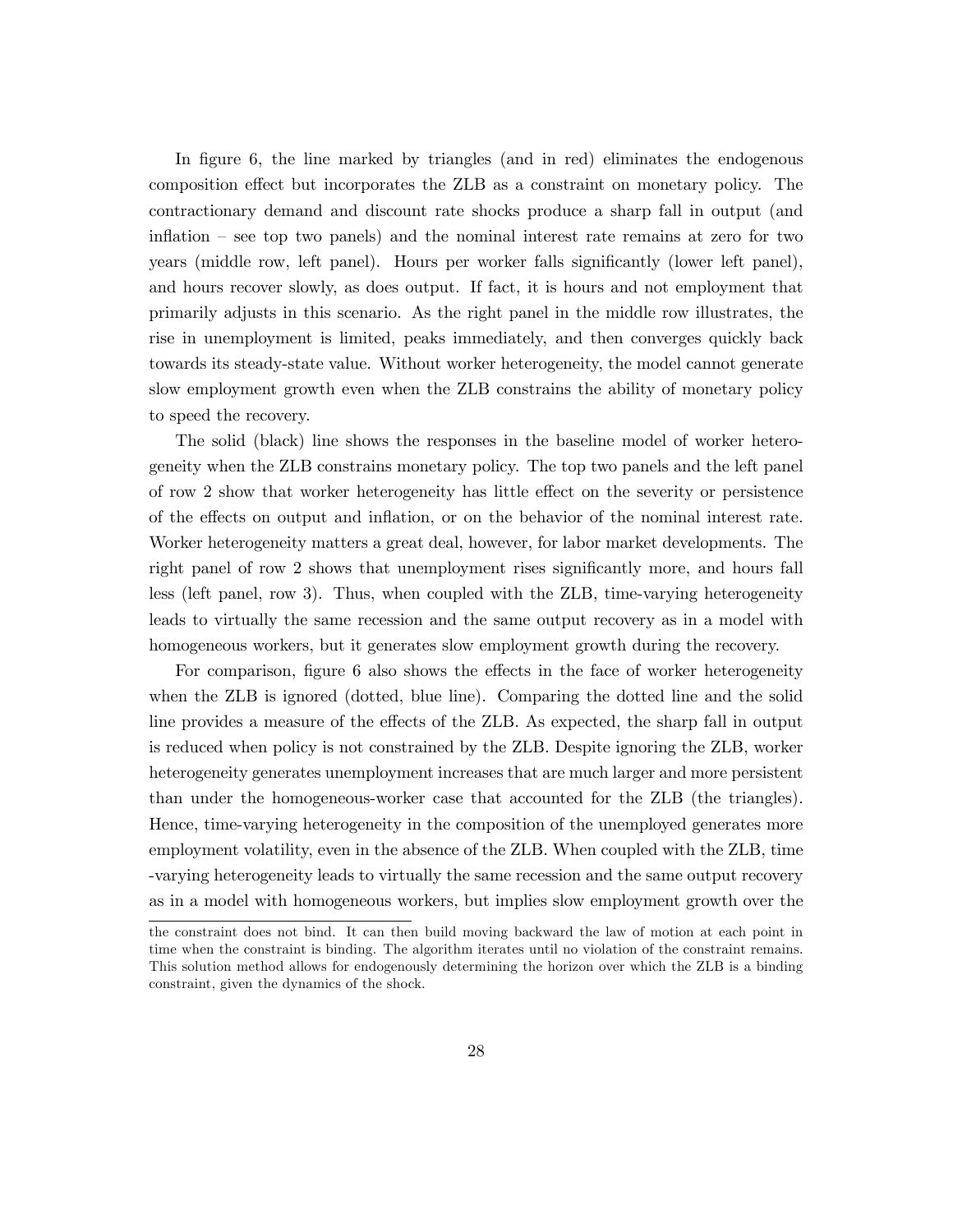recovery.

## 5.2 The Great Recession and the Dynamics of Wages, Productivity and the Beveridge Curve

The dynamics of wages, labor productivity, vacancies and unemployment during the Great Recession are the subject of a growing literature, providing insights into the causes of the recession and the interaction of labor market and aggregate macroeconomic variables over the downturn and subsequent recovery. We discuss in the following the interpretation provided of the 2008-2012 period by our model.

#### 5.2.1 Wages and Labor Productivity

During the Great Recession and the subsequent recovery, compensation growth has not slowed as much as expected, given the amount of slack in the economy and the high level of unemployment experienced since the initial downturn (Linder, Peach and Rich, 2012). Figure 8 shows that real hourly wages in the nonfarm business sector fell at the beginning of the recession, then in 2009 and 2010 they remained constant, about 1.5% above the pre-recession level towards which they revert in 2011-2012.

Several explanations have been put forward to explain real wage resistance during a major downturn, including the existence of downward nominal wage rigidity. Hobijn and Daly (2013) provide microeconomic evidence of frictions in downward wage adjustment over the Great Recession period, and several business cycle models with search frictions in the labor market assume sticky (incentive-compatible) behaviour for wages as an amplification mechanism for unemployment fluctuations.

The behaviour for the hourly real wage predicted for the Great Recession by our model is shown in the top panel Figure 7. In the model, wages behave as if they were sticky: They fall at the trough of the cycle, but after 6 quarters - with the unemployment rate having recovered only around 35% of its initial increase - wages are back to their steady-state value. Wages remain stable all the way to the end of the 5th year of the recovery, when unemployment is still 1% above steady state.

The endogenous stickiness of wages is the result of the composition effect and the interaction of the intensive and extensive margin over a demand-driven downturn. Match surplus falls during the downturn, but part of the fall is explained by the endogenous fall in hours worked per match. The fall in hours implied by the model (shown earlier in Figure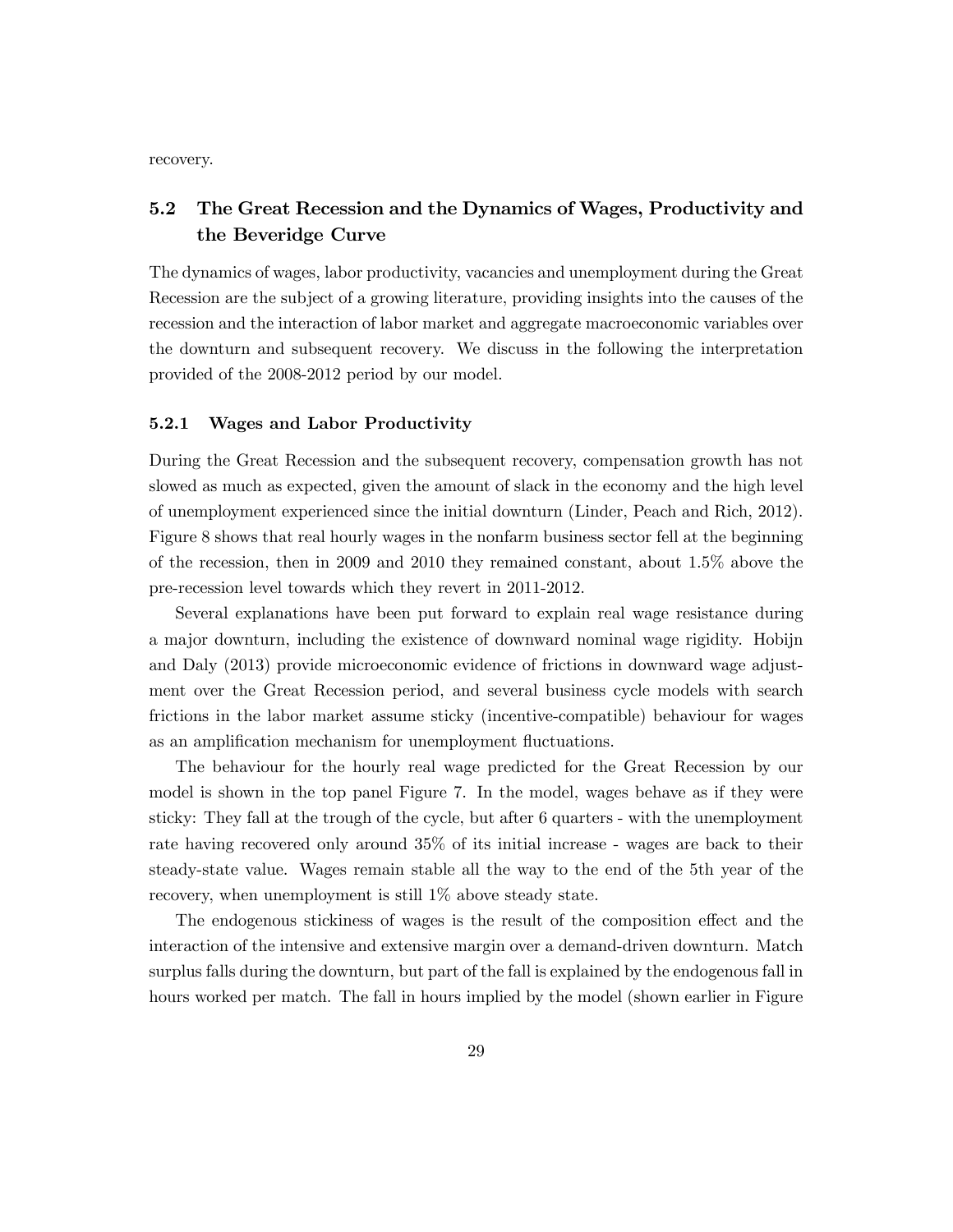6) is consistent with the behaviour of hours in the data, displayed in Figure 9, where they drop during the recession, and slowly revert to steady state over the subsequent four years. Thus, in the model the surplus per hour - a share of which is the wage paid to workers - does not fall as much as total surplus. At the same time, this does not prevent the fall in match surplus from having a strong impact on hiring. As the total surplus falls, ceteris paribus, the implied cost of a match increases since firms equate the fixed vacancy cost with the total, rather than the hourly, surplus.

The fall in the cyclicality of labor productivity over the last three recessions has been extensively discussed in the literature (Berger, 2012, Gali and van Rens, 2010). Petrosky-Nadeau (2012) and Fernald (2013) find that the dynamics of labor productivity over the Great Recession have not deviated much from its trend. Productivity growth, displayed in Figure 10, slowed during the recession, while in the recovery it quickly went back to its previous trend. Its dynamics is largely explained by changes in capital deepening, labor quality and utilization rates. Our model predicts in response to a demand shock nearly completely acyclical productivity growth (Figure 7). As we model the Great Recession as the consequence of a negative demand shock, the dynamics of labor productivity depend exclusively on the changing composition of the employment pool. The changes in the flows into and out of unemployment lead to a large percentage change of the composition of the pool of unemployed - which is a small fraction of the labor force - but a relatively small change in the pool of employed, which is much larger and where low-efficiency worker are under-represented. In addition, the average lowefficiency worker in the employment pool is more productive than the equivalent worker in the unemployment pool.<sup>11</sup> Therefore, the changing composition of labor flows has a large impact on unemployment and incentives to hire, but a small impact on measured labor productivity.

#### 5.2.2 Shifts in the Beveridge Curve

One of the most notable consequences of the Great Recession has been the apparent shift in the Beveridge curve, the relationship between the vacancy rate and the unemployment rate. The US economy has experienced several shifts in the Beveridge curve over past business cycles (Bleakley and Fuhrer, 1997), and faster increases in the vacancy rate relative to the employment rate during a recovery are not inconsistent with search and

<sup>&</sup>lt;sup>11</sup>That is, employed low-efficiency workers have  $a_{i,t} > \bar{a}_t$ .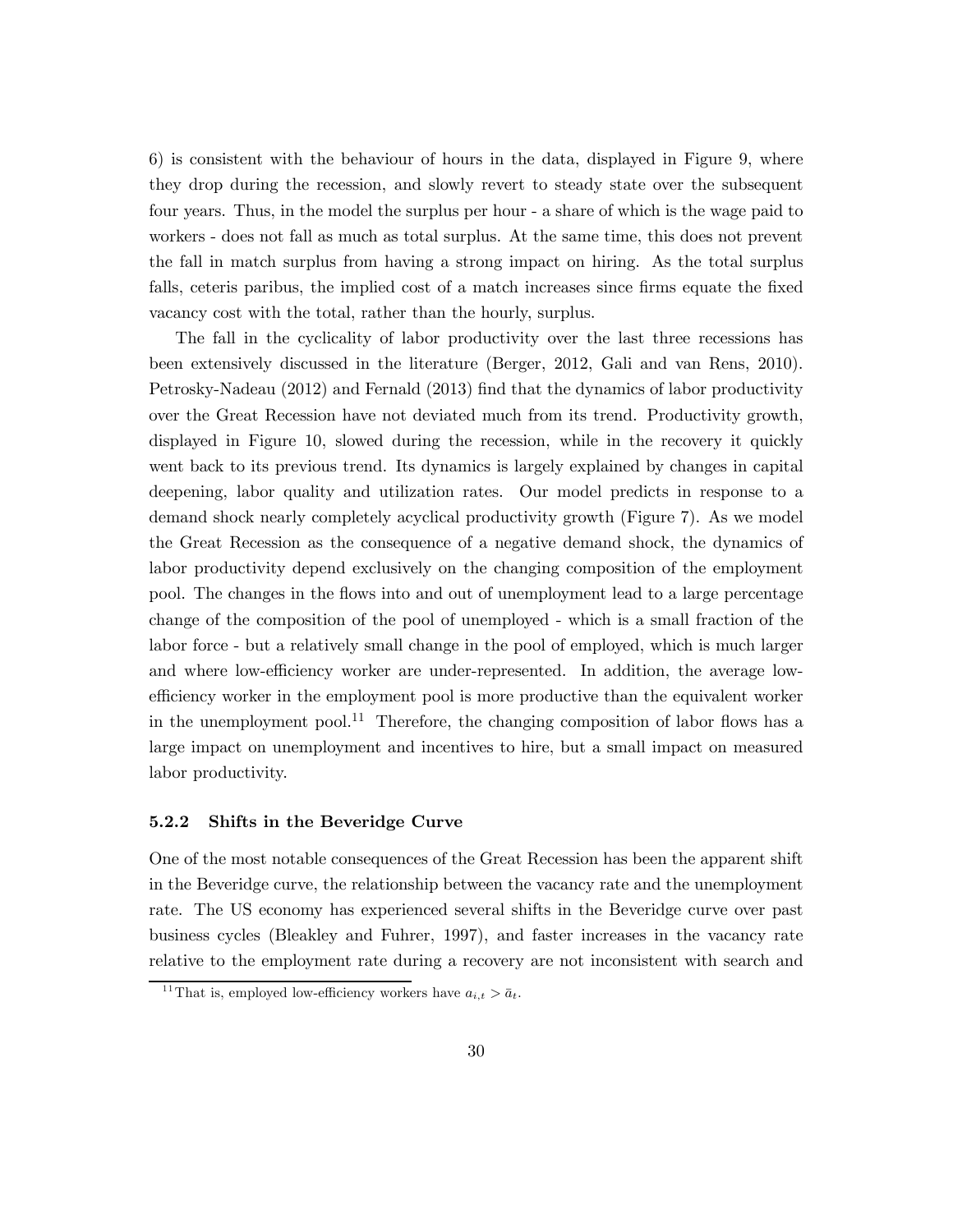matching models of the labor market. Yet the persistence of unemployment, at the same time as the vacancy rate increased after 2010, and the below-expectation number of hires per vacancy posted, has lead several authors to examine the possibility of longterm increases in the natural rate of unemployment, sectoral or geographical mismatch, changes in recruiting intensity by firms, and large falls in the efficiency of the matching process (Barnichon and Figura, 2010, Davis et al., 2012, Furlanetto and Groszheny, 2012, Ghayad and Dickens, 2012, Hobijn and Sahin, 2013, Lubik, 2012).

The two bottom panels of Figure 7 show the behaviour of the vacancy yield and vacancies per unemployed worker predicted by our model for a downturn simulating the Great Recession. Similarly to the data shown in Davis et al. (2012), the vacancy yield increases sharply in the recession, and then slowly reverts to steady state. The higher number of unemployed workers ensures that each vacancy posted has a better chance to be matched to a worker. Since the screening rate also increases, the change in the vacancy yield is far less what would be predicted by a model with constant workers heterogeneity. Thus, the slower is the recovery, the stronger is the composition effect, and the lower the vacancy yield will be relative to a forecast neglecting the composition effect.

While in the model the vacancy rate recovers faster than in the data, the composition effect implies that firms post many fewer vacancies conditional on the number of unemployed workers, relative to an economy without time-varying worker heterogeneity. The number of vacancies per unemployed worker falls dramatically during the downturn (Figure 7). This has important consequences for the behaviour of the Beveridge curve. Since the vacancies-unemployment ratio falls below the steady state, and both vacancies and employment fall, the economy would move to a point below and to the right of the steady state in the unemployment-vacancies space. In subsequent periods, unemployment is much more inertial than vacancies. Thus, in the Beveridge curve space the dynamics imply what appears of a rightward shift of the curve itself— vacancies increase relative to their trough but unemployment does not budge. This can happen at the same time as the number of vacancies per unemployed worker is below the steady state: it simply means that the fall in employment is much larger than the fall in vacancies. But this is what delivers the persistent unemployment: if this ratio did not fall, unemployment would not increase as much since matching would be much easier.

Thus, time-varying worker heterogeneity generates endogenously deviations from the Beveridge curve. The dynamics of the economy over the simulated Great Recession downturn is shown in Figure 11. Three years after the trough, the vacancy rate is above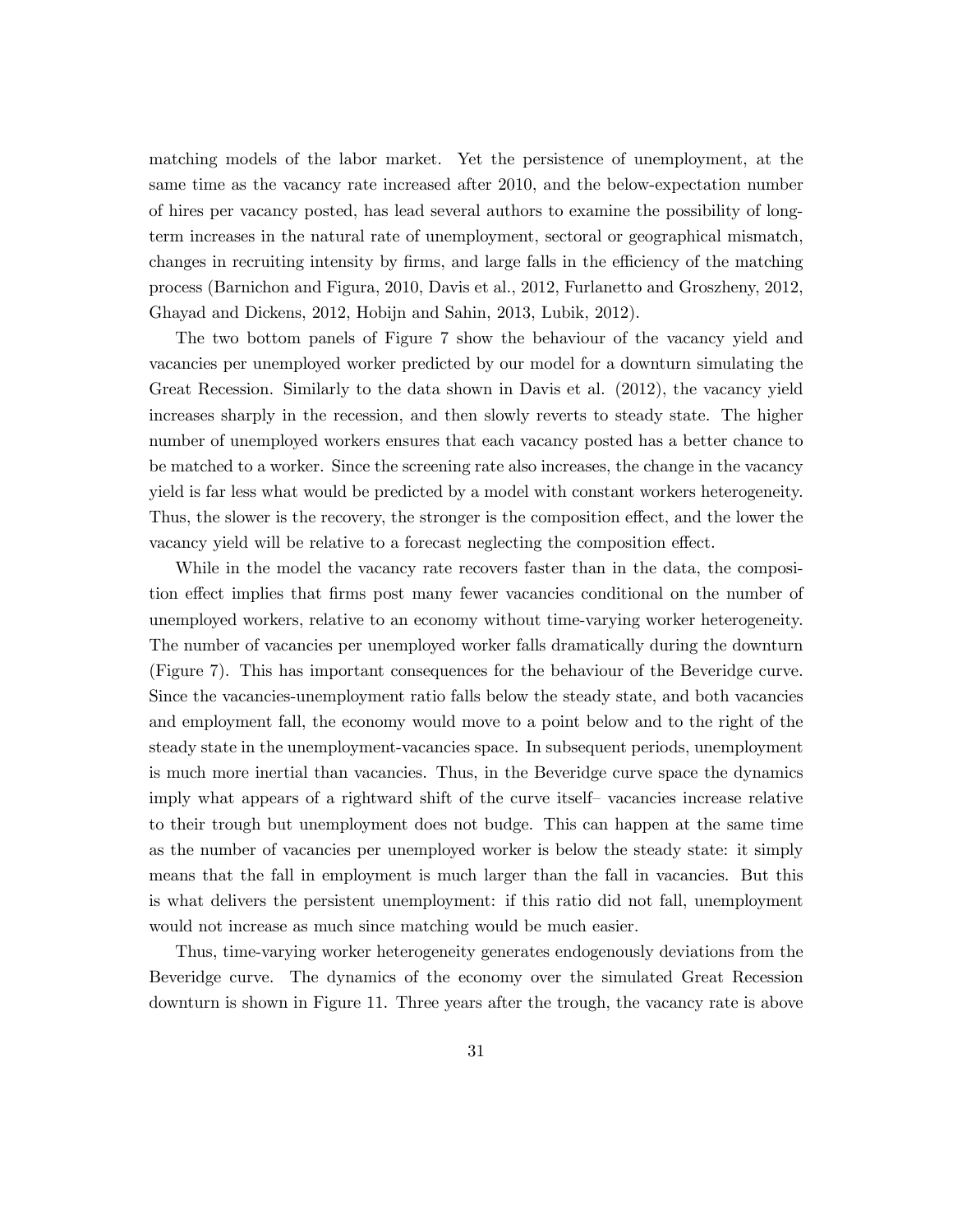its steady state level, while the unemployment gap is still equal to 1.5 percentage points.

In a model with homogeneous workers and a constant separation rate, the matching function and the law of motion for labor imply a steady state relationship between vacancies  $V_t$  and searching workers  $S_t$ :

$$
V = \left(\frac{1}{\psi}\right)^{\frac{1}{1-a}} \left[\rho_x \left(\frac{1-S}{S}\right)\right]^{\frac{1}{1-a}} S \tag{23}
$$

Because in our model the matching function only determines the number of interviews, the relationship between steady state vacancies and unemployment depends on all the equilibrium relationships in the model. Figure 11 displays a steady state Beveridge curve as a function of aggregate TFP, keeping fixed all the other parameters of the model.<sup>12</sup> The dynamics of vacancies and unemployment implied by our model deviate from the steady state relationship. These deviations could be rationalized, if interpreted through (23), only by changes in the match efficiency level  $\psi$ . Most business cycle models with search frictions in the labor market do not generate large and very persistent unemployment coinciding with fast-changing vacancy rates. When estimated, these models will imply large movements in the match efficiency level over the Great Recession period (Furlanetto and Groszheny, 2012).

## 6 Conclusions

Standard search and matching models that assume homogeneous labor and flexible wages fail to generate the type of slow and delayed recovery of employment seen in the Great Recession. Using a simple model of worker heterogeneity, we demonstrate how a persistent economic downturn generated by an aggregate demand shock adversely affects the average productivity of the pool of unemployed workers. This affect, which reduces the expected surplus of a new match and so dampens vacancy postings, works much like a negative TFP shock, though one that only affects unemployed worker. Given the level of vacancies and unemployment, the rate of new hiring falls, mimicking the effects of a decline in the

 $12$ To ensure the existence of a steady state for a sufficiently large range of aggregate unemployment rates while keeping constant the parameterization, the low-efficiency labor force share  $\overline{\gamma}$  was adjusted downward to 7%, relative to the value of 15.8% used in the simulations. A larger value of  $\overline{\gamma}$  flattens the implied steady state Beveridge curve. An average Beveridge curve could be built from simulating the model, matching the empirical evidence in Shimer (2005). This would require a full model estimation, since the simulation result will depend on the relative volatility of demand, TFP and policy shocks.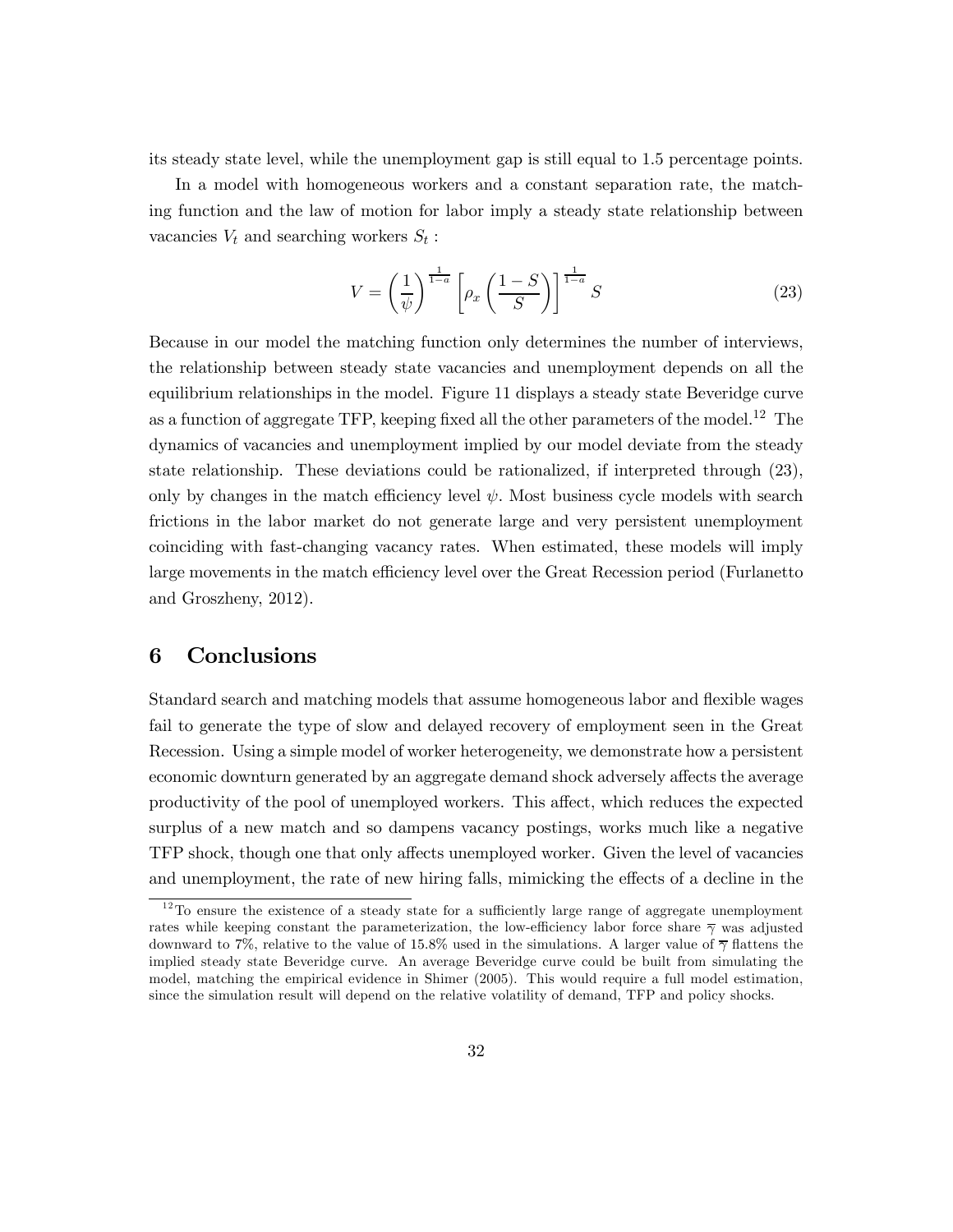efficiency of the matching function. The composition effect accounts qualitatively for a slow decline in unemployment that lags behind the recovery in output.

In general, monetary policy can act to prevent demand shocks from generating large and persistent recessions. And in mild, short-lived recessions, the composition effect plans a small role. However, when the zero lower bound limits the ability of monetary policy to offset adverse shocks, resulting in a Great Recession, the composition effect we highlight can play a central role in the economy's dynamic adjustment.

## References

- [1] Abbring, J., van den Berg, G. and van Ours, J., "The anatomy of unemployment dynamics", European Economic Review 46, 1785-1824, 2002.
- [2] Andrés, J., R. Doménech and J. Ferri. "Price Rigidity and the Volatility of Vacancies and Unemployment." Universidad de Valencia, January 2012.
- [3] Barnichon, R. and Figura, R., "What drives matching efficiency? A tale of composition and dispersion", mimeo, 2011.
- [4] Baker, M., "Unemployment Duration: compositional effects and cyclical variability," American Economic Review 82, 315-321, 1992.
- [5] Bils, M., Chang, Y. and Kim, S., "Comparative advantage and unemployment," NBER Working Paper 15030, 2009.
- [6] Blanchard, O. J. and Jordi Galí, "Real wage rigidity and the new Keynesian model," Journal of Money, Credit and Banking, 39 (1), 2007.
- [7] , "A New Keynesian Model with Unemployment," American Economic Journal:  $Macroeconomics, vol. 2 n<sup>o</sup>2, 1-30, 2010.$
- [8] Clark, K. and Summers, L., "The Demographic Composition of Cyclical Employment Variations," Journal of Human Resources, Vol. XVI, pp. 61-79, 1981.
- [9] Daly, M., Hobijn, B. and Valletta, R., "The recent evolution of the natural rate of unemployment," FRB San Francisco Working Paper 2011-05, 2011.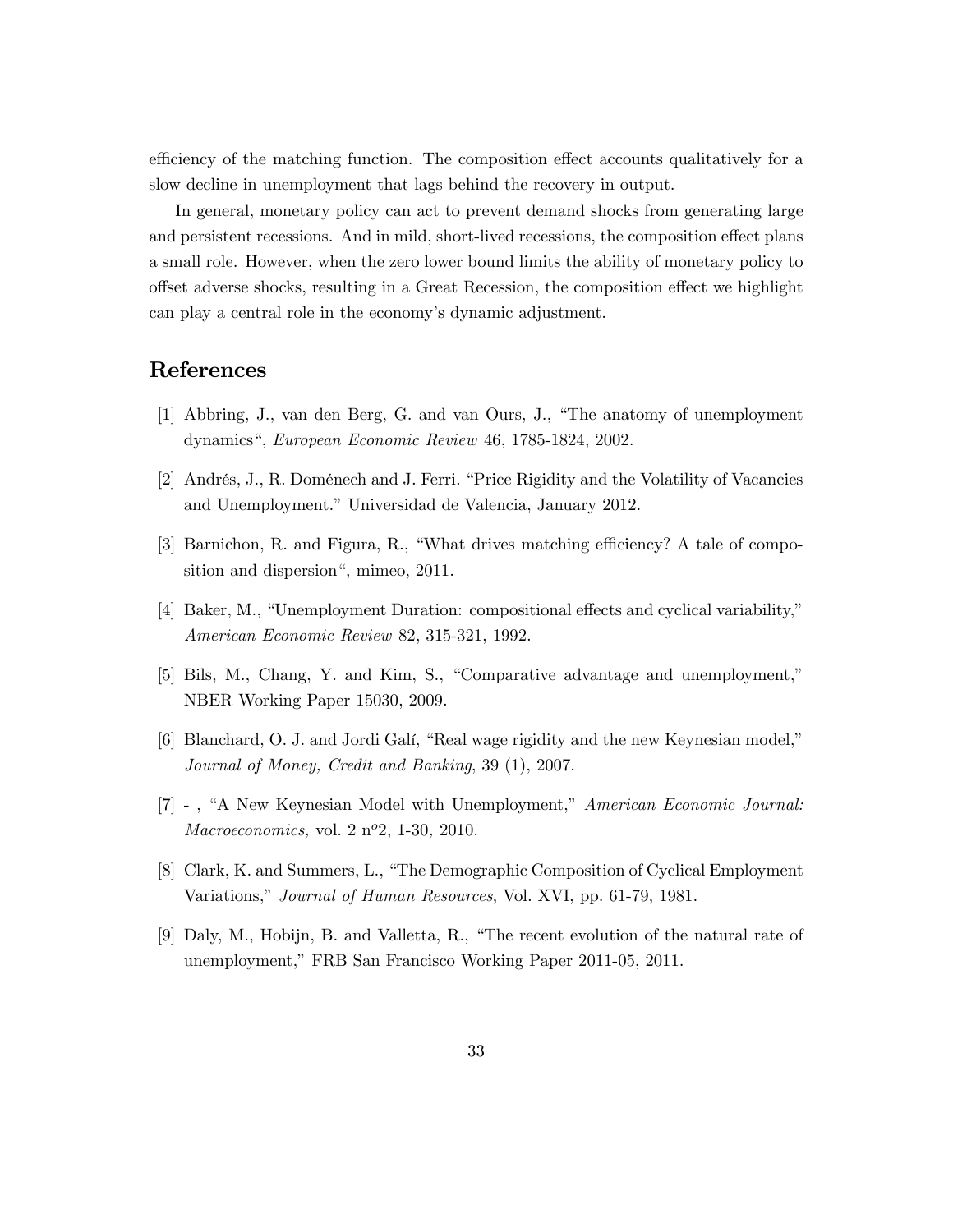- [10] Darby, M., Haltiwanger, J. and Plant, M., "Unemployment rate dynamics and persistent unemployment under rational expectations," American Economic Review 75, 614-637, 1985
- [11] Davis, S., "Job Loss, Job Finding, and Unemployment in the U.S. Economy over the Past Fifty Years. Comment," in NBER Macroeconomics Annual, Vol. 20 (2005), pp. 139-157.
- [12] , John C. Haltiwanger, and Scott Schuh, Job Creation and Job Destruction, Cambridge, MA: The MIT Press, 1996.
- [13] den Haan, W. J., G. Ramey, and J. Watson, "Job destruction and Propagation of Shocks," American Economic Review, June 2000, 90 (3), 482-498.
- [14] Elsby, M., B. Hobiijn, and A. Sahin, "Unemployment dynamics in the OECD," NBER Working Paper No. 14617, Dec. 2008.
- [15] , "The labor market in the great recession", NBER Working Paper No. 15979, 2010.
- [16] Erceg, C. and A. Levin, "Labor force participation and monetary policy in the wake of the Great Recession," IMF, 2013.
- [17] Galí, J. Unemployment Fluctuations and Stabilization Policies: A New Keynesian Perspective. MIT Press: Cambridge, MA, 2011.
- [18] Gertler, M. and Antonella Trigari, "Unemployment Fluctuations with Staggered Nash Wage Bargaining," Journal of Polictical Economy,117 (1), pp. 38-86, 2009.
- [19] Gertler, M., Sala, L. and Antonella Trigari, "An Estimated Monetary DSGE Model with Unemployment and Staggered Nominal Wage Bargaining," Journal of Money, Credit and Banking 40-8, pages 1713-1764, 2008.
- [20] Guerrieri, L. and Iacoviella, A Toolkit to Solve Models with Occasionally Binding Constraints Easily. Federal reserve Board, 2012.
- [21] Guerrieri, V., "Heterogeneity and Unemployment Volatility," Scandinavian Journal of Economics, 2007, 109, No. 4, 667-693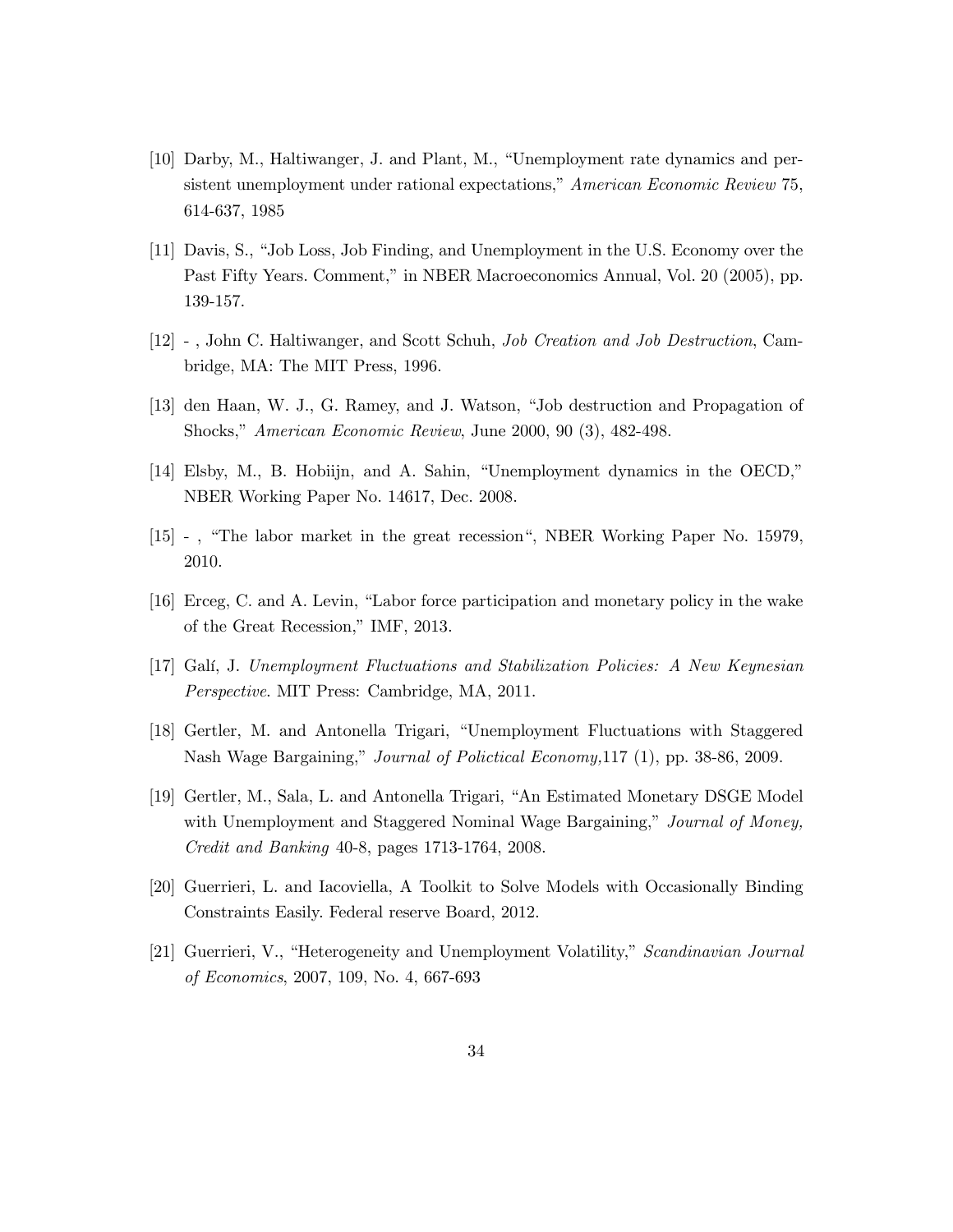- [22] Hines, J., Hoynes, H. and Krueger, A., "Another look at whether a rising tide lifts all boats," in Krueger, A. and Solow, R., eds., The roaring nineties: Can full employment be sustained?, New York, Russel Sage Foundation, 2001.
- [23] Hornstein, A., Krusell, P. and Violante, G., "Frictional wage dispersion in search models: a quantitative assessment," Federal Reserve Bank of Richmond Working Paper, 2007.
- [24] Krause, M. and Lubik, T., "On-the-Job Search and the Cyclical Dynamics of the Labor Market," FRB Richmod Discussion Paper 10-12, 2010.
- [25] Jung, P. and Kuhn, M., "Labor market rigidity and business cycle volatility," mimeo, 2011.
- [26] Lechthaler, W., C. Merkl, and D. Snower, "Monetary persistence and the labor market: a new perspective," Journal of Economic Dynamics and Control 34 (2010): 968-983.
- [27] Mortensen, D. T., Wage Dispersion: Why are Similar People Paid Differently. MIT Press, 2003.
- [28] Mueller, A., "Separations, Sorting and Cyclcal Unemployment," mimeo, 2011.
- [29] Nagypal, E., "Learning-by-Doing Versus Learning About Match Quality: Can We Tell Them Apart?" Review of Economic Studies, 74 (2), pp. 537-566, 2007.
- [30] Nagypal, E. and Mortensen, D. T., "Labor-market Volatility in Matching Models with Endogenous Separations," Scandinavian Journal of Economics, Vol. 109, No. 4., pp. 645-665, 2007.
- [31] Petrongolo, B. and Pissarides, C., "Looking into the Black Box: A Survey of the Matching Function," Journal of Economic Literature, vol. 39(2), pages 390-431, 2001.
- [32] Petrosky-Nadeau, N., "TFP during a Credit Crunch." Carnegie Mellon University, September 2012.
- [33] Pries, M., "Worker heterogeneity and labor market volatility in matching models," Review of Economic Dynamics, 11, 644-687, 2008.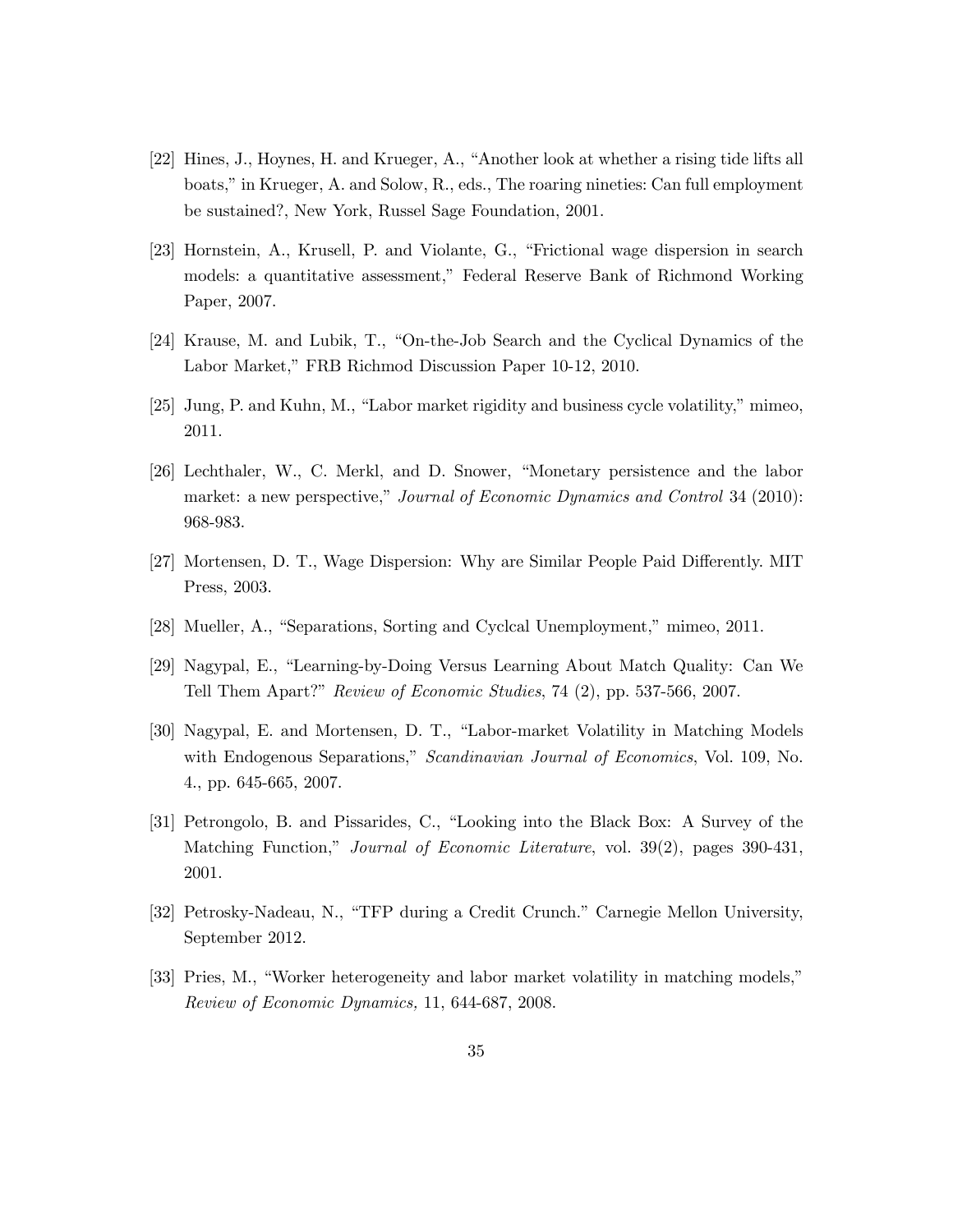- [34] , and Rogerson, R., "Hiring policies, labor market institutions, and labor market flows," Journal of Political Economy, 113(4), 2005.
- [35] Ravenna, F. and C. E. Walsh, "Optimal monetary policy with the cost channel," Journal of Monetary Economics 53, 2006, 199-216.
- [36] , "Vacancies, Unemployment, and the Phillips Curve," European Economic Review, 2008, 52: 1494-1521.
- [37] , "Welfare-based optimal monetary policy with unemployment and sticky prices: A linear-quadratic framework," American Economic Journal: Macroeconomics, April 2011, 3(2): 130-162
- [38] , "The welfare consequences of monetary policy and the role of the labor market: a tax interpretation," Journal of Monetary Economics March 2012, 59: 180-195.
- [39] , "Labor market flows with skill heterogeneity in a monetary policy model," Journal of Money, Credit and Banking forthcoming. 2013.
- [40] Shimer, Robert, "The Cyclical Behavior of Equilibrium Unemployment and Vacancies," American Economic Review, 2005, 95(1), 25-49.
- [41] , "Reassessing the ins and outs of unemployment," mimeo, 2007.
- [42] Solon, G., Barski, R. and Parker, J., "Measuring the cyclicality of real wages: how important is composition bias?" Quarterly Journal of Economics, February 1994, pp. 1-28.
- [43] Tasci, M., "On the job search and labor market reallocation," Federal Reserve Bank of Cleveland Working paper 7-25, 2007.
- [44] van den Berg, G. and van der Klaauw, B., "Combining micro and macro unemployment duration data," *Journal of Econometrics* 102, 271-309, 2001.
- [45] Villena-Roldan, B., "Aggregate implications of employer search and recruiting selection," mimeo, 2008.
- [46] Walsh, C. E., "Labor market search and monetary shocks," in Elements of Dynamic Macroeconomic Analysis, S. Altuĝ, J. Chadha, and C. Nolan (eds.), Cambridge: Cambridge University Press, 2003, 451-486.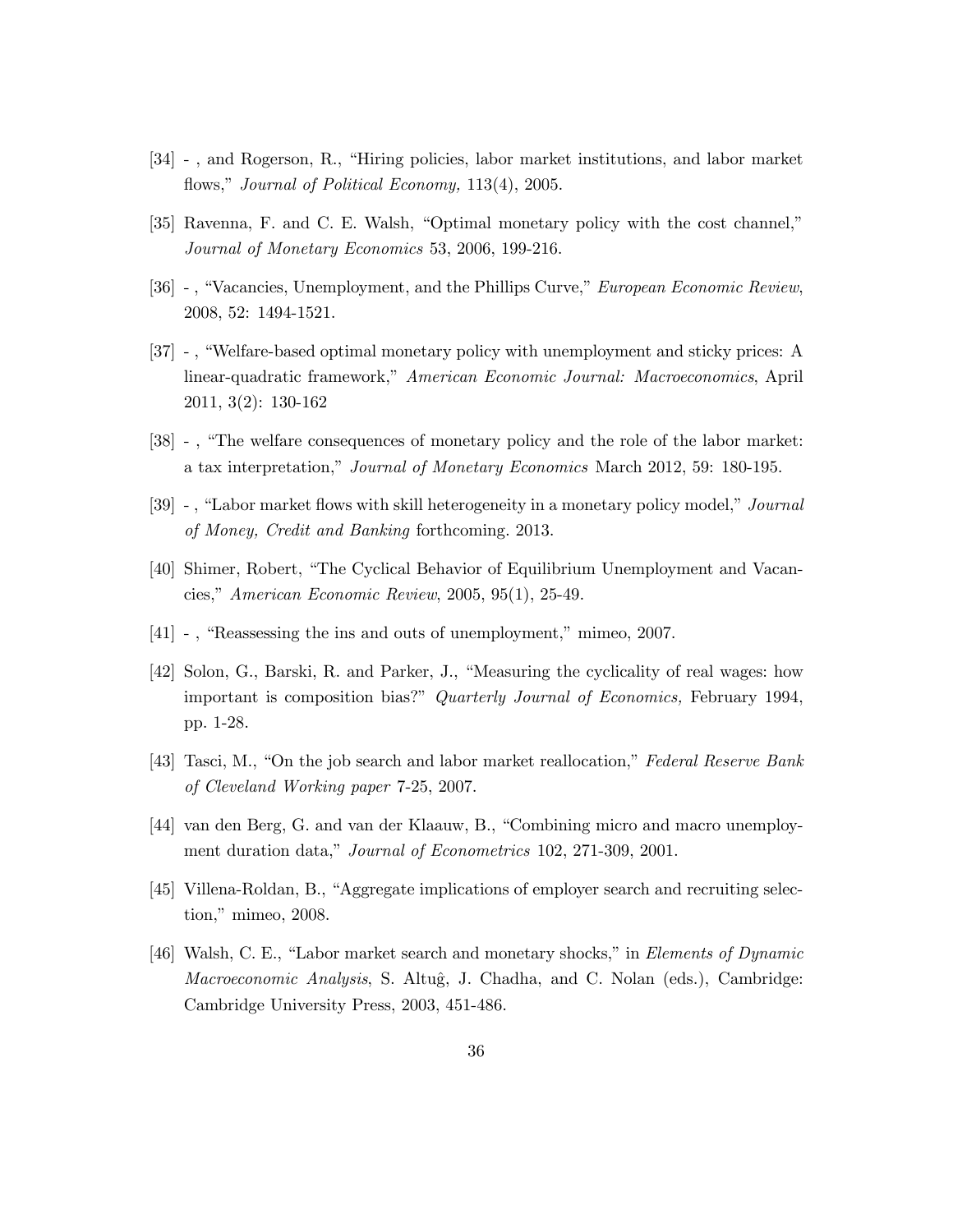[47] - , "Labor market search, sticky prices, and interest rate policies," Review of Economic Dynamics, 8(4), Oct. 2005, 829-849.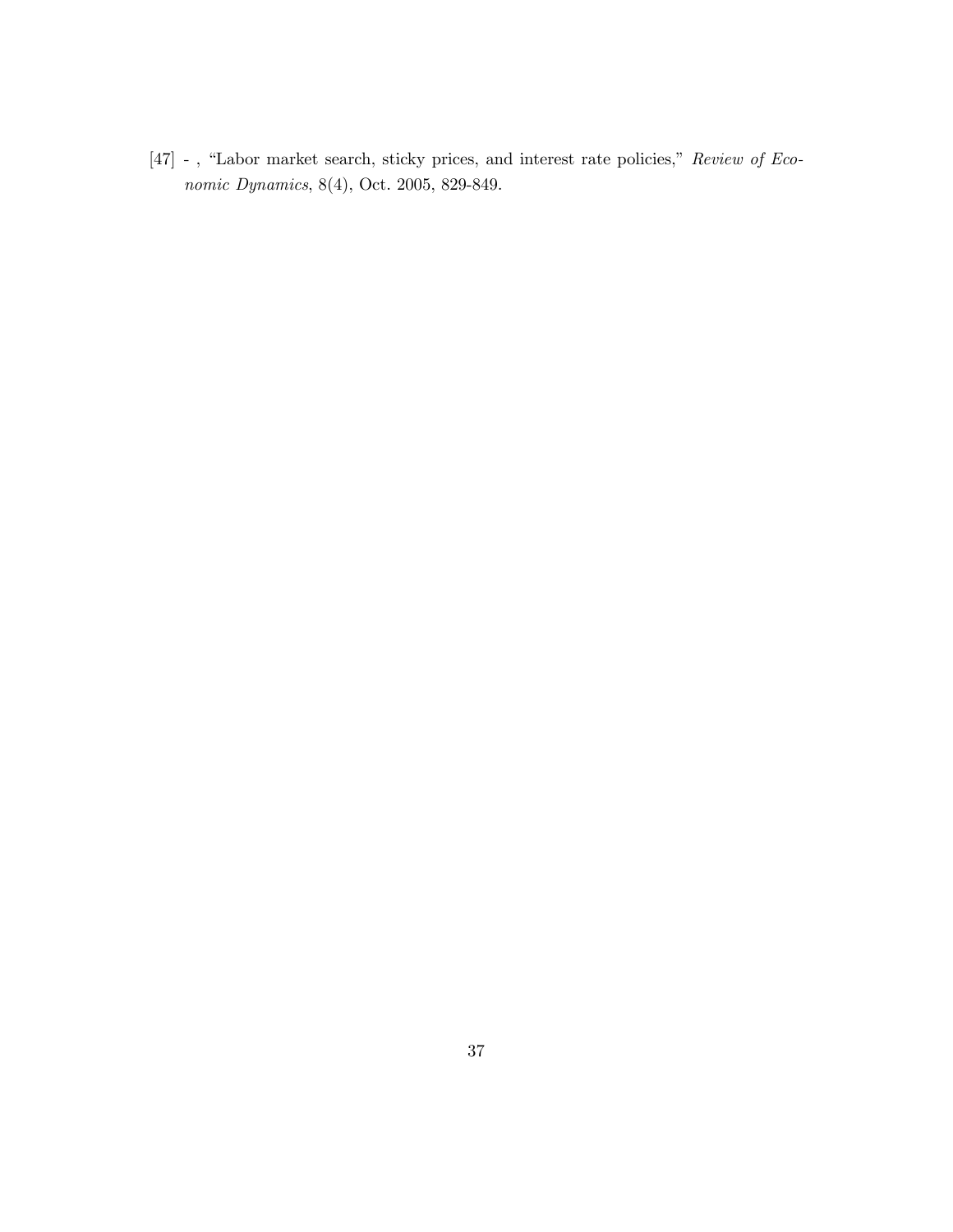

Figure 1: Nonfarm output (solid) and employment (dotted, both in logs) and real funds rate (green) relative to cyclical peak.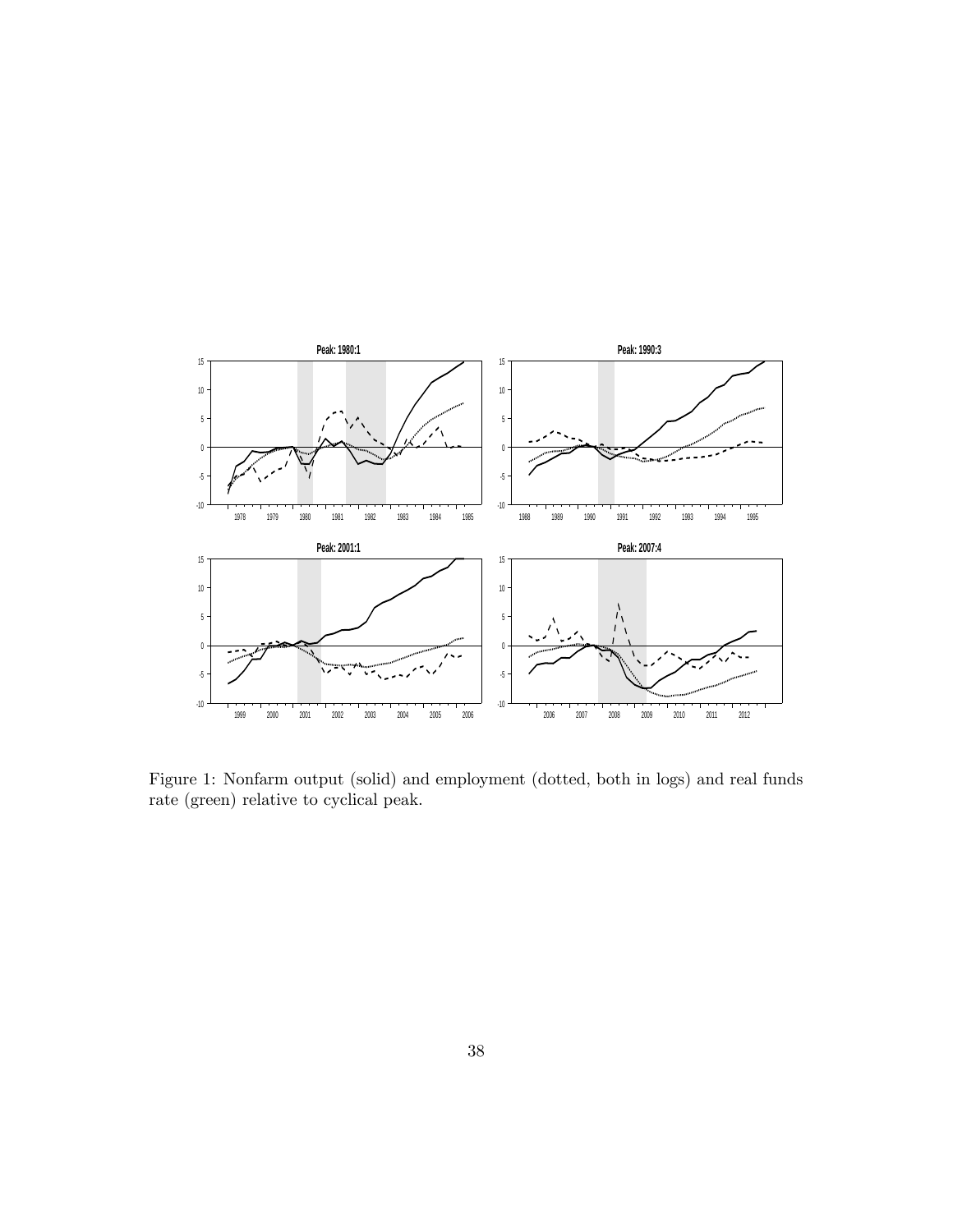

Figure 2: Impulse response to a negative demand shock  $D_t$  for the time-varying and constant workers heterogeneity economies. Monetary policy set by Taylor rule responding to CPI inflation. AR(1) coefficient of demand shock  $\rho_{d_t} = 0.95$ . Change in unemployment rate for total, low-efficiency and high-efficiency population scaled in percentage points of the labor force  $L, L<sup>h</sup>$ , and  $L<sup>l</sup>$  of each group. Horizontal axis in years.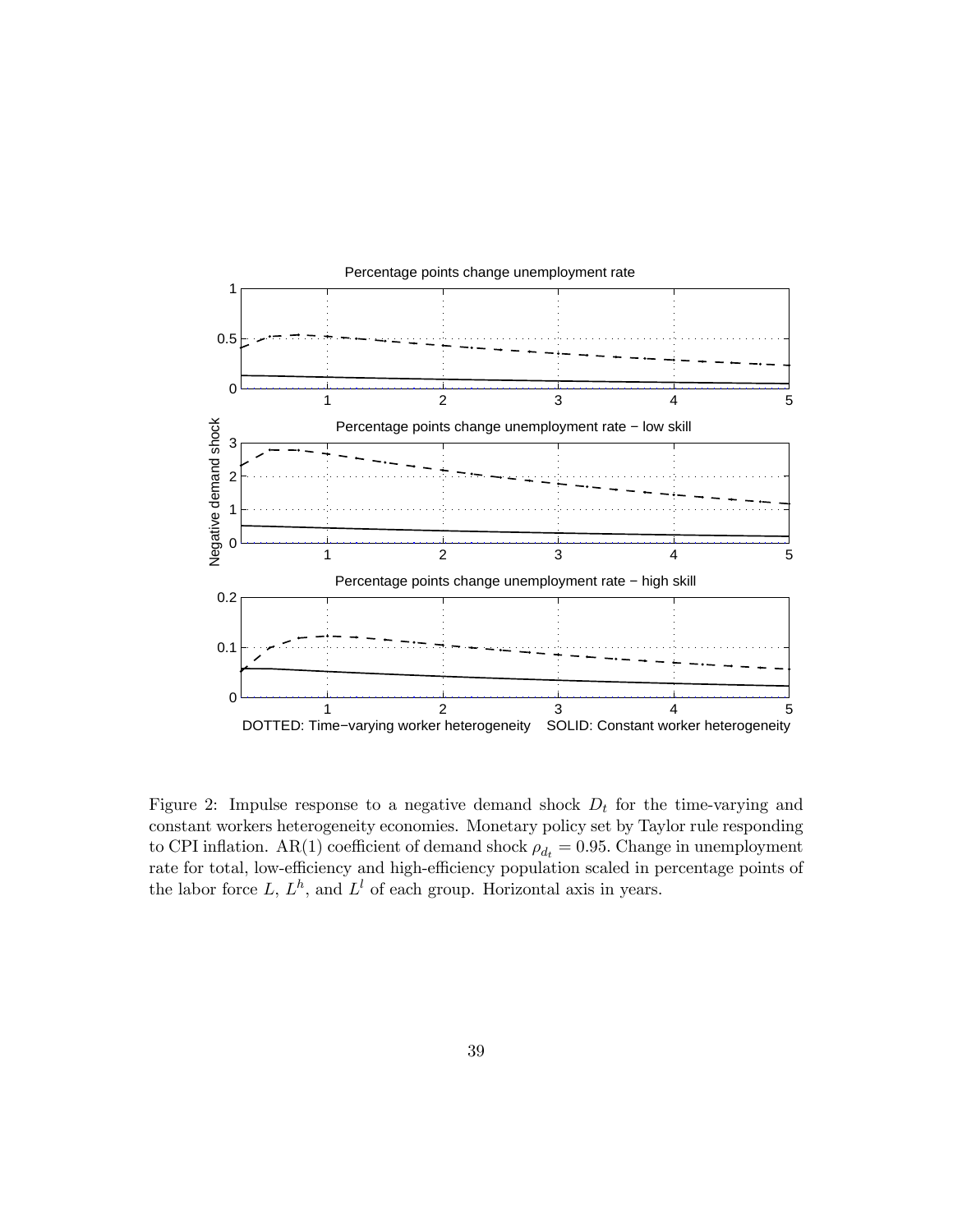

Figure 3: Impulse response to a negative demand shock  $D_t$  for the time-varying and constant workers heterogeneity economies. Monetary policy set by Taylor rule responding to CPI inflation. AR(1) coefficient of demand shock  $\rho_{d_t} = 0.95$ . Percent deviations from steady state. Horizontal axis in years.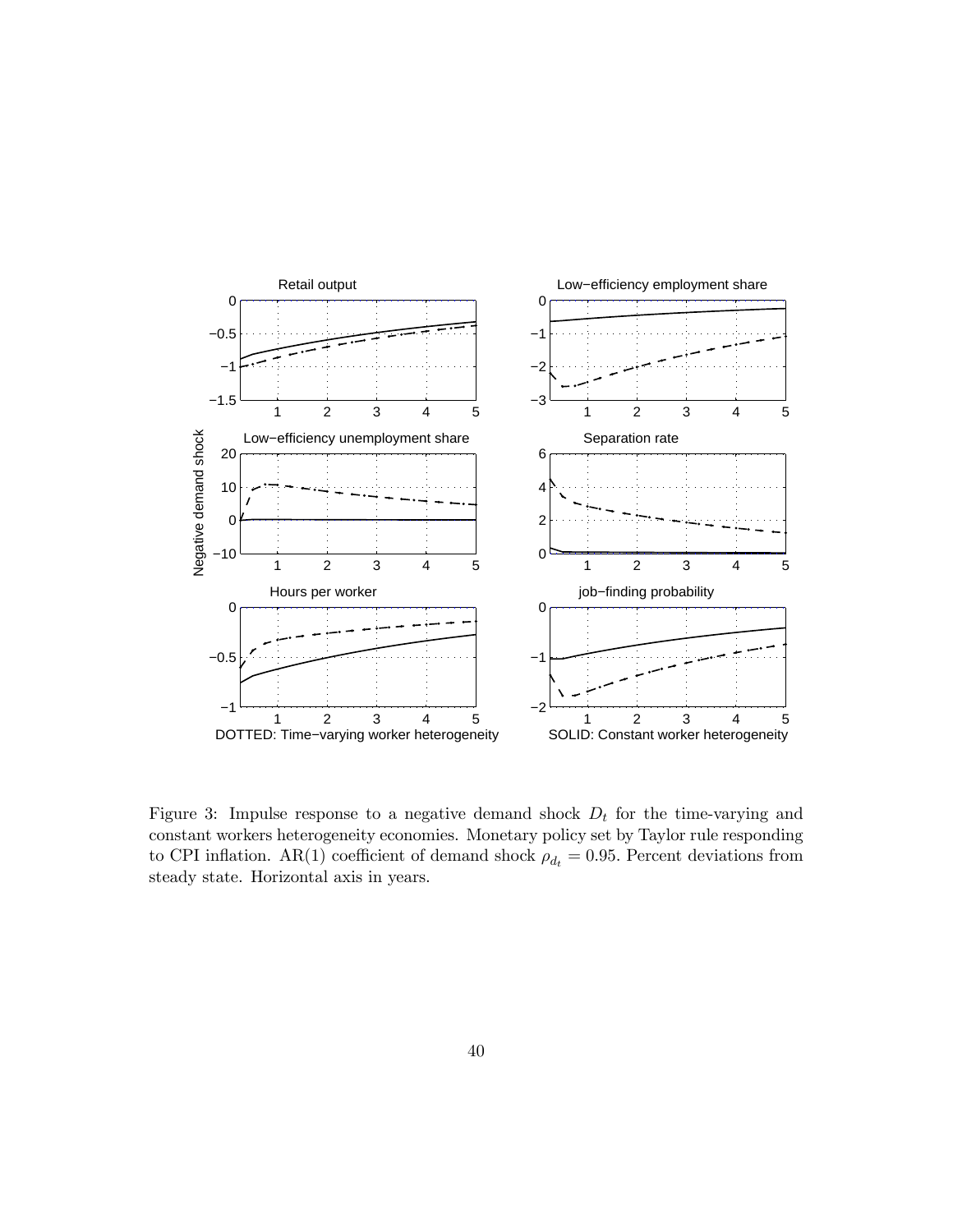

Figure 4: Impulse response to a negative demand shock  $D_t$  for the time-varying and constant workers heterogeneity economies. Monetary policy set by Taylor rule responding to CPI inflation. AR(1) coefficient of demand shock  $\rho_{d_t} = 0.95$ . Impulse responses without composition effect assume share of low-efficiency unemployed is constant at  $\gamma_t = \gamma_{ss}$ . Percent deviations from steady state. Horizontal axis in years.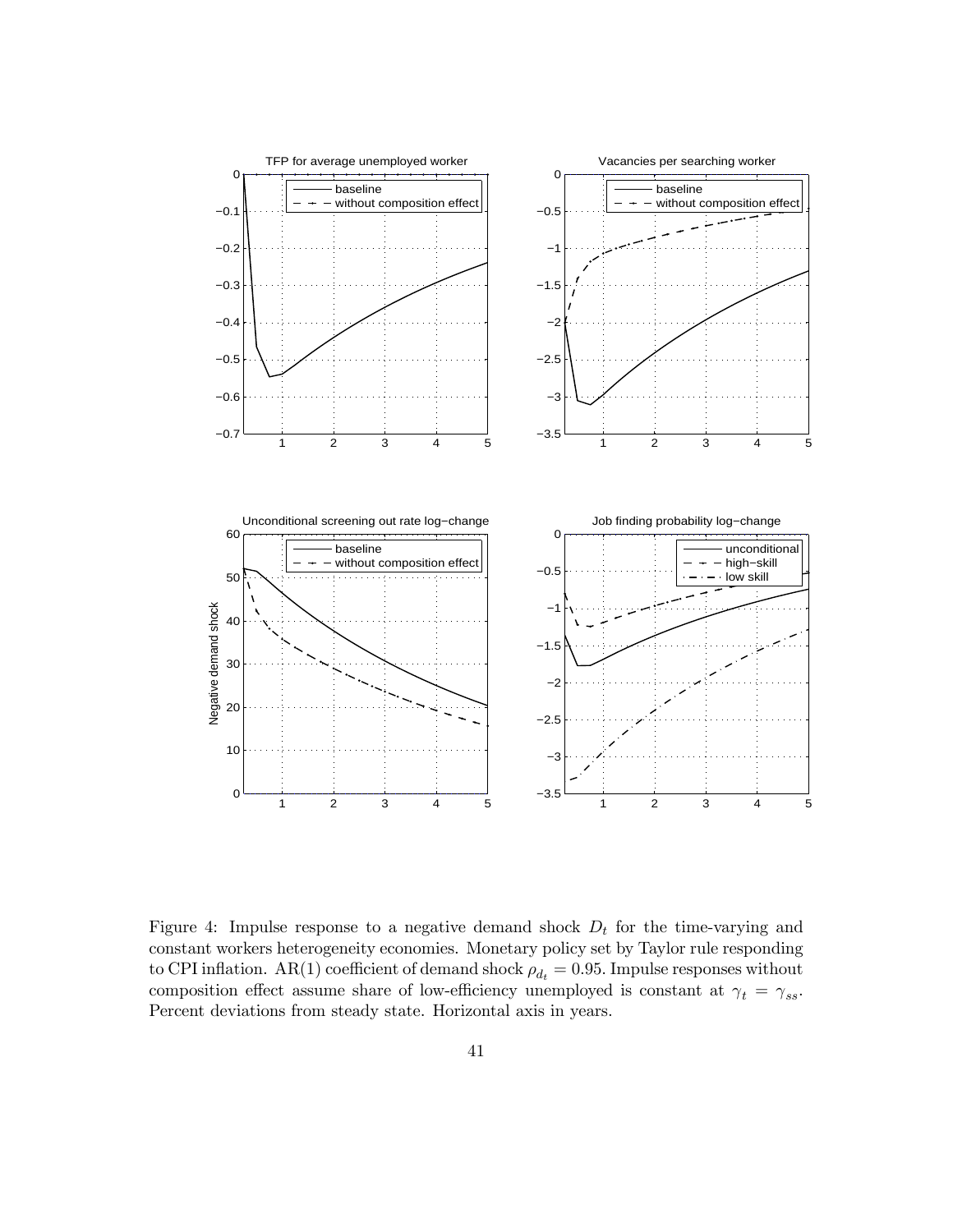

Figure 5: Impulse response to a negative demand shock  $D_t$  for the time-varying workers heterogeneity: alternative AR(1) coefficients of demand shock  $\rho_{d_t}$ . Monetary policy set by Taylor rule responding to CPI inflation. Horizontal axis in years.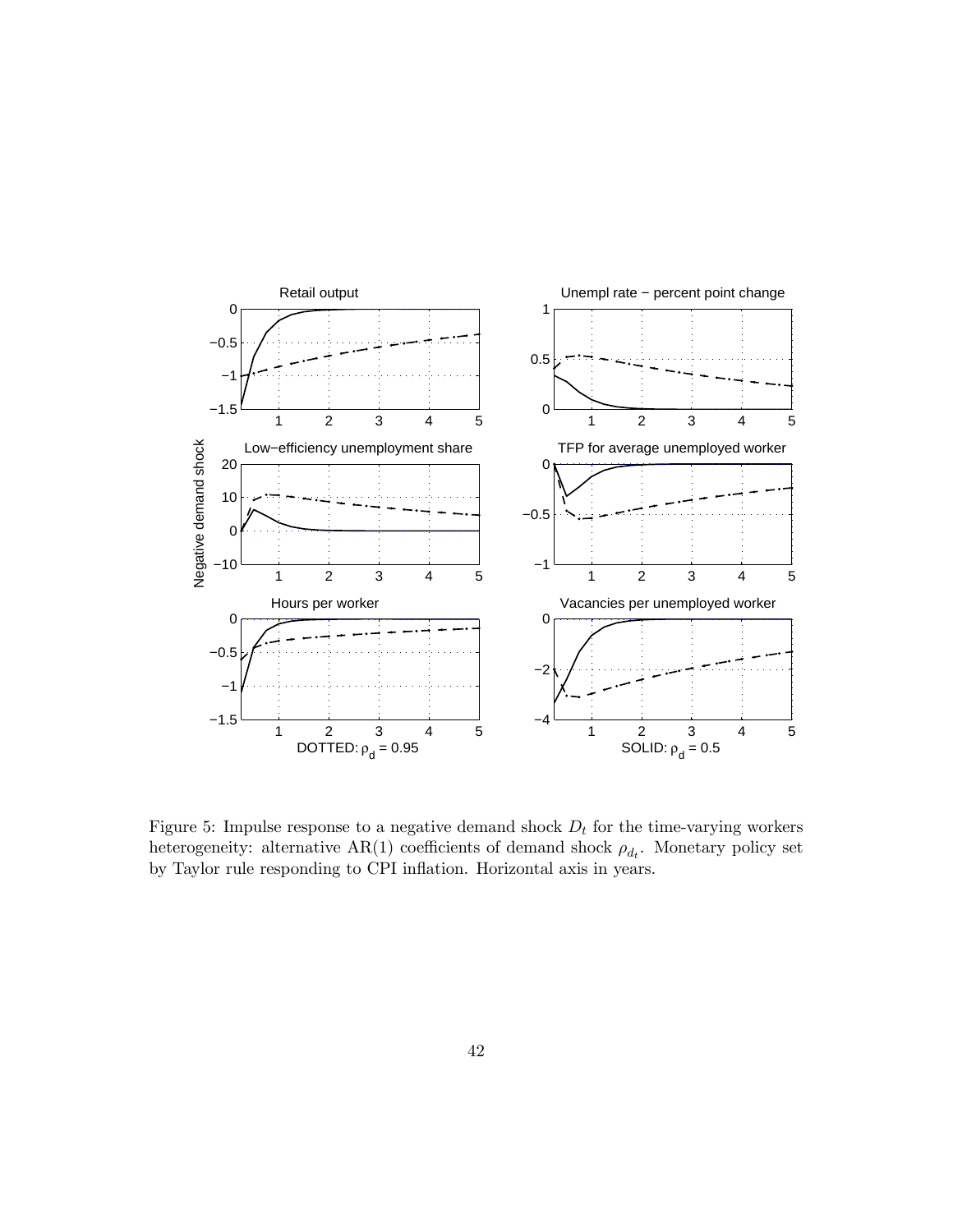

DOTTED: Time−varying heterogeneity TRIANGLES: Constant heterogeneity and ZLB

Figure 6: The Great Recession downturn and recovery. Impulse response to a negative demand shock  $D_t$  and a discount rate shock leading to the zero lower bound for  $i_t$ . Comparison shows the time-varying workers heterogeneity economy with and without the zero lower bound, and the constant workers heterogeneity economy with the zero lower bound. Monetary policy set by Taylor rule responding to CPI inflation. AR(1) coefficient of demand shock  $\rho_{d_t} = 0.95$ . Horizontal axis in years.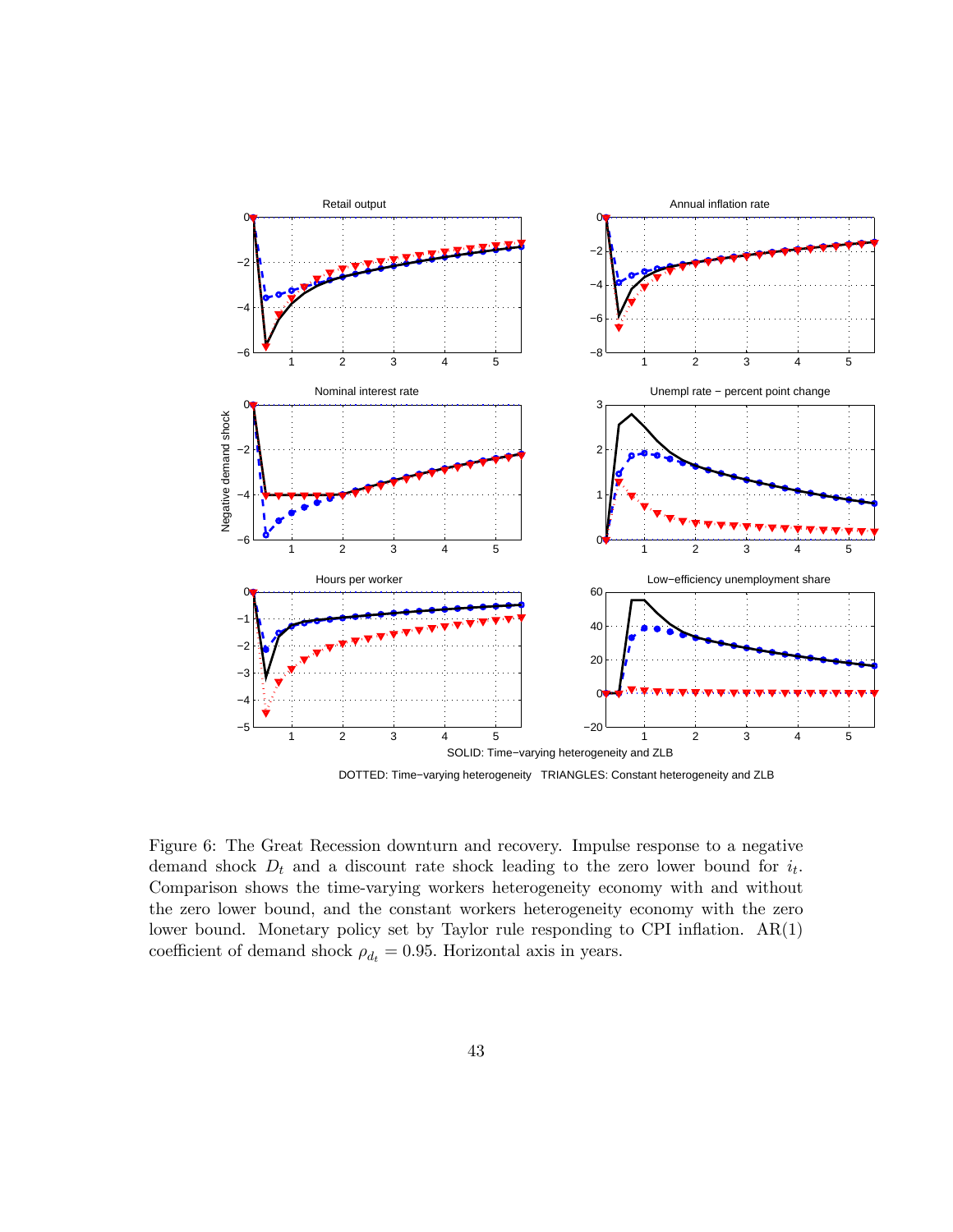

Figure 7: The Great Recession downturn and recovery. Impulse response to a negative demand shock  $D_t$  and a discount rate shock leading to the zero lower bound for  $i_t$ . Timevarying workers heterogeneity economy. Monetary policy set by Taylor rule responding to CPI inflation. AR(1) coefficient of demand shock  $\rho_{d_t} = 0.95$ . Unemployment measured in percentage points deviation from steady state. All other variables measured in percent of steady state value. Horizontal axis in years.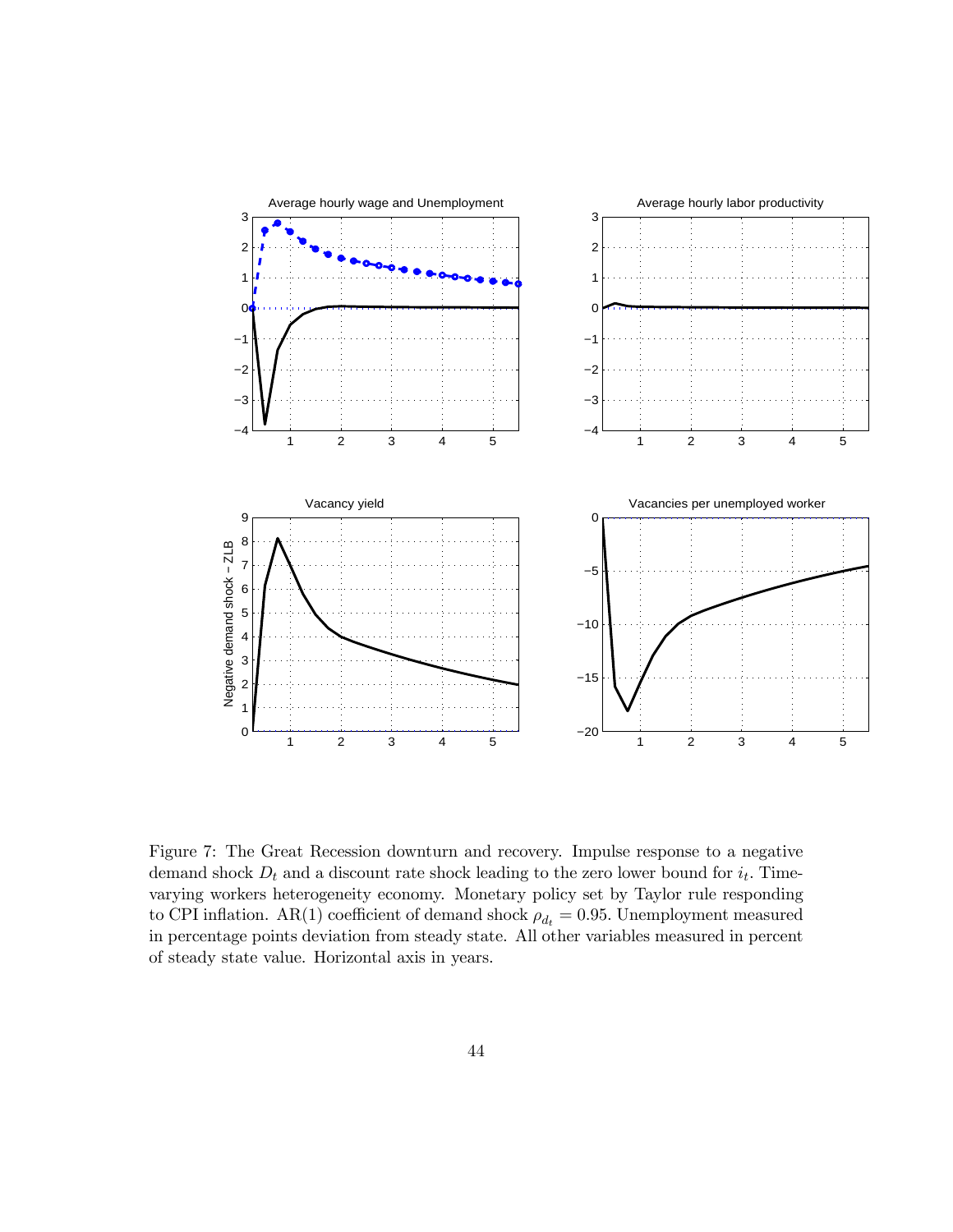

Figure 8: Non-farm business sector real hourly compensation.



Figure 9: Non-farm business sector average weekly hours worked.



Figure 10: Nonfarm business sector ouput per hour. Raw data and HP-filtered smoothed estimate. Top two panels show percent deviation relative to cyclical peak. Source: BLS.